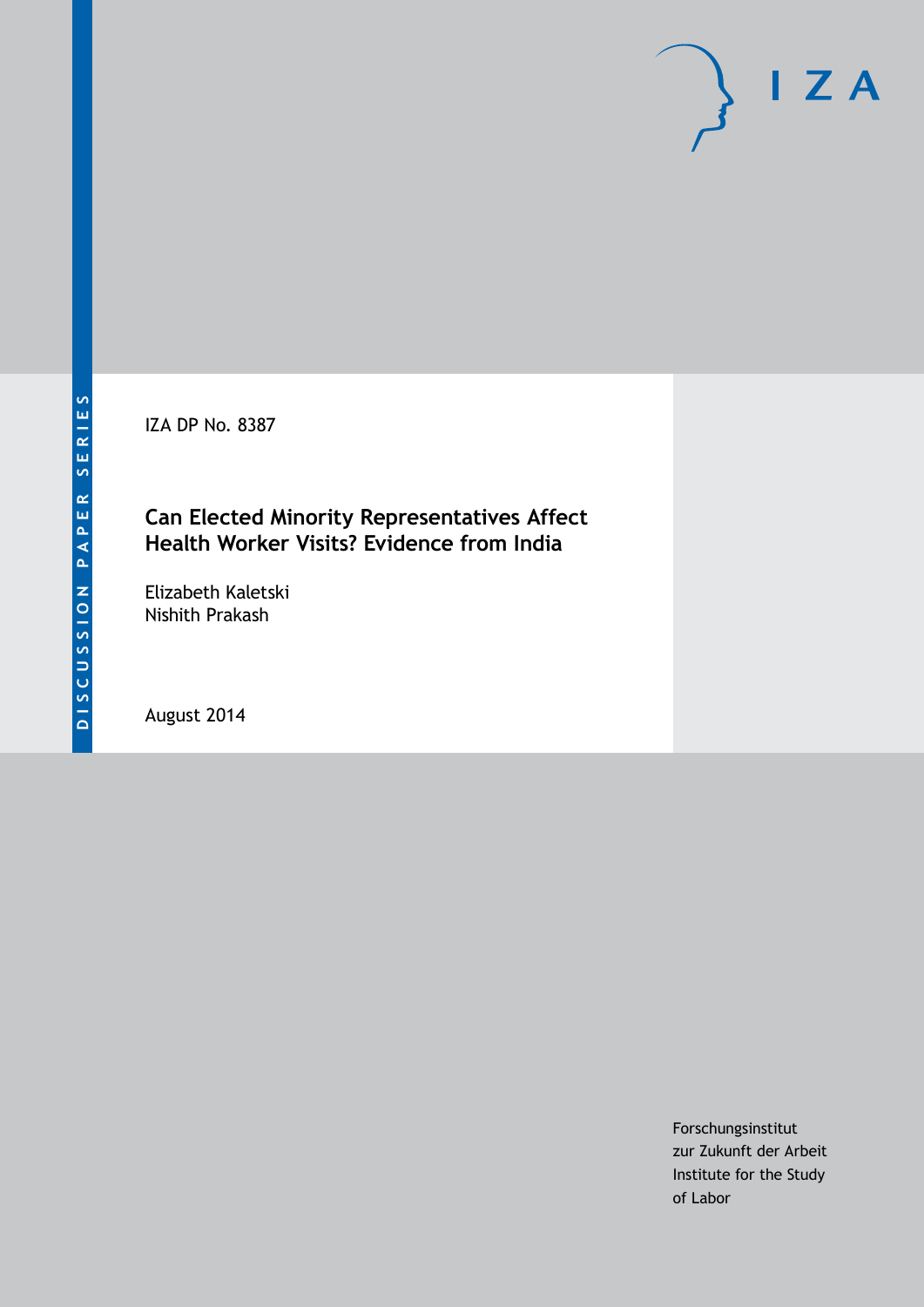# **Can Elected Minority Representatives Affect Health Worker Visits? Evidence from India**

# **Elizabeth Kaletski**

*University of Connecticut*

## **Nishith Prakash**

*University of Connecticut, IZA, CReAM and INSIDE*

Discussion Paper No. 8387 August 2014

IZA

P.O. Box 7240 53072 Bonn Germany

Phone: +49-228-3894-0 Fax: +49-228-3894-180 E-mail: [iza@iza.org](mailto:iza@iza.org)

Any opinions expressed here are those of the author(s) and not those of IZA. Research published in this series may include views on policy, but the institute itself takes no institutional policy positions. The IZA research network is committed to the IZA Guiding Principles of Research Integrity.

The Institute for the Study of Labor (IZA) in Bonn is a local and virtual international research center and a place of communication between science, politics and business. IZA is an independent nonprofit organization supported by Deutsche Post Foundation. The center is associated with the University of Bonn and offers a stimulating research environment through its international network, workshops and conferences, data service, project support, research visits and doctoral program. IZA engages in (i) original and internationally competitive research in all fields of labor economics, (ii) development of policy concepts, and (iii) dissemination of research results and concepts to the interested public.

<span id="page-1-0"></span>IZA Discussion Papers often represent preliminary work and are circulated to encourage discussion. Citation of such a paper should account for its provisional character. A revised version may be available directly from the author.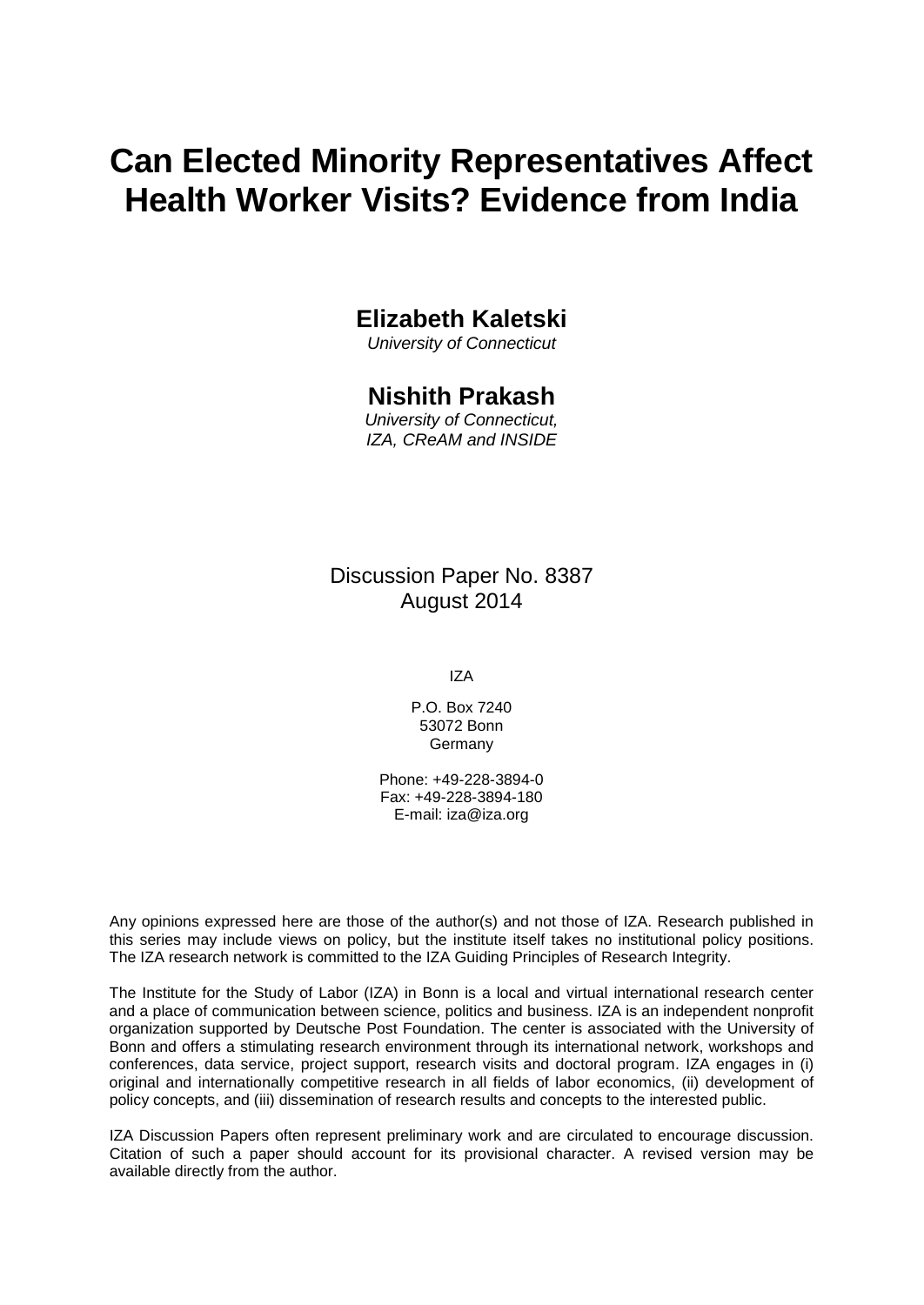IZA Discussion Paper No. 8387 August 2014

# **ABSTRACT**

# **Can Elected Minority Representatives Affect Health Worker Visits? Evidence from India[\\*](#page-1-0)**

This paper examines the relationship between elected minority representatives, Scheduled Castes and Scheduled Tribes, and health worker visits in rural India. We estimate the effect of minority representation on the frequency of visits to villages by health workers by exploiting the state variation in the share of seats reserved for the two groups in state legislative assemblies mandated by the Constitution of India. Using data from state and village level surveys on fifteen major Indian states, we find that Schedule Tribe representatives increase the frequency of visits by both doctors and mobile medical units. On the other hand, Scheduled Caste representatives have a tendency to decrease the frequency of visits by mobile medical units. Potential explanations for the differential impact of SC and ST representatives are also explored, including geographic isolation, support for the Congress Party, and relative population shares.

JEL Classification: I18, I38, J15

Keywords: affirmative action, minorities, health, public goods provision, India

Corresponding author:

Nishith Prakash Department of Economics and Human Rights Institute University of Connecticut Storrs, CT 06269-1063 USA E-mail: [nishith.prakash@uconn.edu](mailto:nishith.prakash@uconn.edu)

\* We are responsible for any errors that may remain.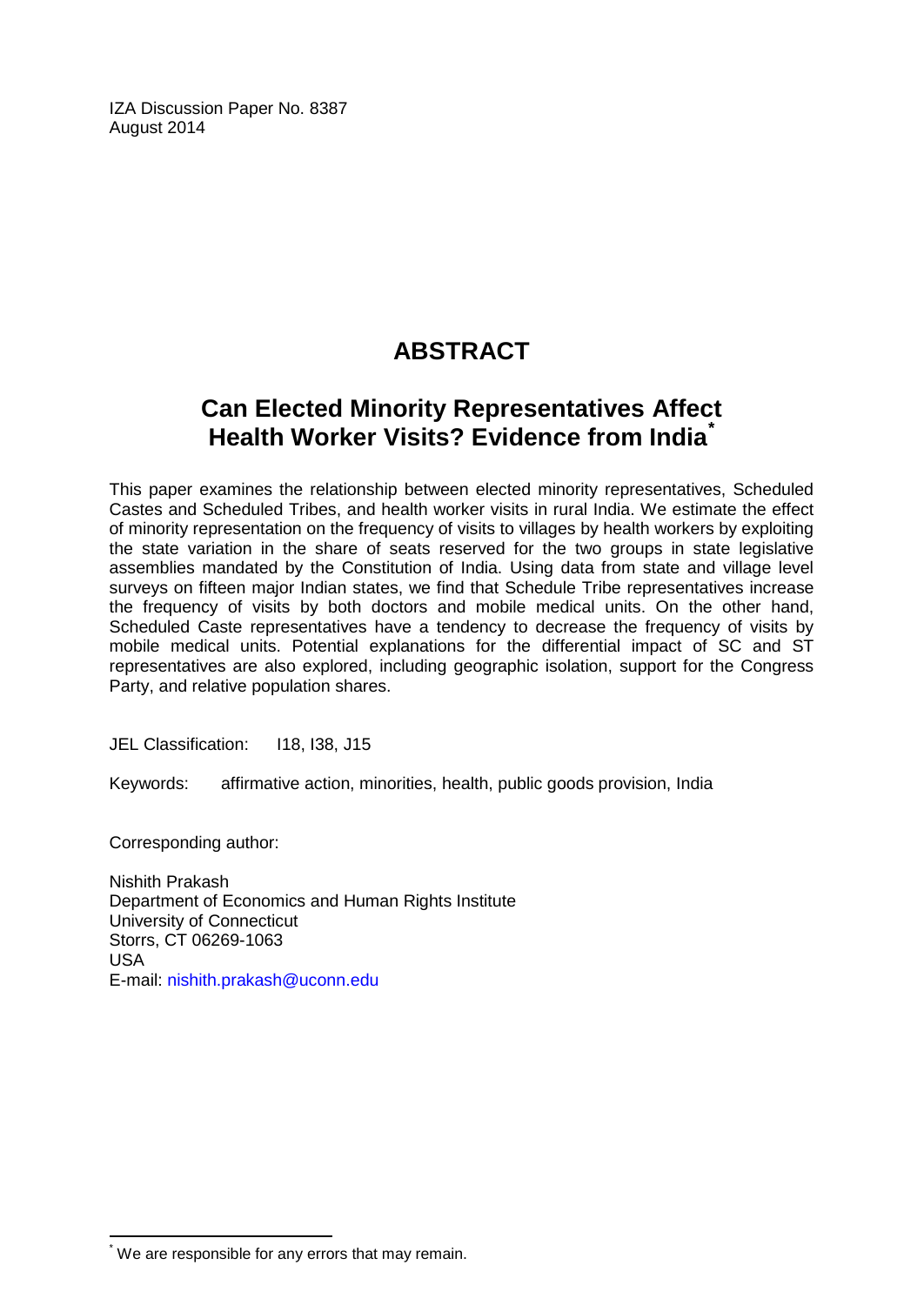# 1 Introduction

Despite the rapid growth India has experienced in the past few decades, health outcomes remain poor for a large portion of the population. This inequity stems partly from historical discrimination which has created large socioeconomic deficits for disadvantaged groups, including minorities, the poor, and rural populations. Despite the fact that health outcomes significantly impact both current and future populations, provision of health care in India remains dismal. Public service delivery, including the frequency of visits to villages by health workers, is plagued by issues of absenteeism, resulting in poorer outcomes, particularly in areas most in need of improvement.

In response to these ingrained inequalities, which also include an under-representation in politics and public sector employment, the Indian Constitution mandates that a certain share of seats be reserved in the state legislative assemblies and the national parliament (i.e. the Lok Sabha or the lower house) for two minority groups, namely Scheduled Castes (SCs) and Scheduled Tribes (STs). These elected representatives have the mandate and constitutional powers to address gaps in public goods provision, for example, health, education etc., through efficient provision of public good outcomes. Previous studies have estimated the impact of political reservation for minorities on a variety of policy outcomes including welfare spending, land reforms, employment, and poverty. Despite the importance of these studies, to the best of our knowledge there is no empirical evidence on how these policies impact provision of health services. This paper adds to the existing literature by examining the relationship between elected minority representatives and the frequency of visits by doctors and mobile medical units in rural villages in India.

Elected representatives have the potential to affect health outcomes generally, and public service delivery outcomes more formally, as a quarter of all legislators in India come from reserved constituencies. These minority representatives can directly address poor health outcomes by increasing health expenditures or by addressing absenteeism among health workers.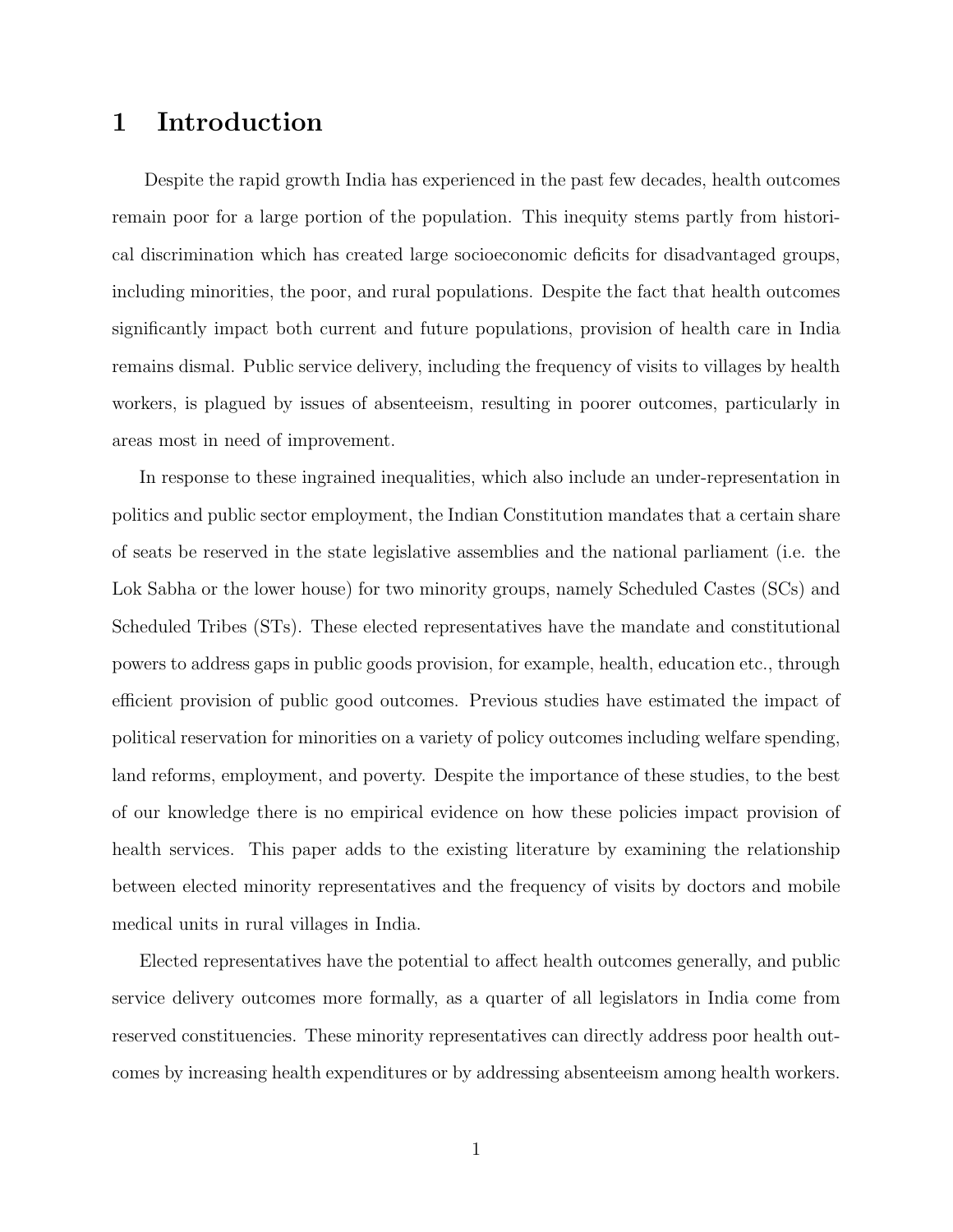The latter is particularly likely to be true since Members of the Legislative Assembly (MLA) are elected for the purpose of catering to their constituency. Voters have the ability to voice their concerns directly to their MLA, who can then use their legislative and executive powers to address the concerns, including reprimanding the concerned district official or bureaucrat. On the other hand, if workers, district administrators, and MLAs are part of the same caste, absenteeism may increase as doctors or health workers may feel a sense of protection and security in their job.<sup>1</sup> There is evidence that elected representatives have the ability to both improve outcomes for individuals (Iyer et al., 2011) and exasperate existing issues (Mishra, 2014). Thus, whether or not these elected officials actually impact the frequency of visits by health workers is an empirical question.

However, estimating the impact elected officials could have on health service delivery is difficult because minority representation itself is likely endogenous to the outcome variables of interest. This could occur because the percentage of minorities elected in certain areas or states may vary in ways that also impact our outcomes of interest. In order to address the endogeneity concerns we use the empirical strategy established in Pande (2003) and implemented in Chin and Prakash (2011) and Kaletski and Prakash (2014), which involves isolating the effect of other omitted variables. Similar to the constraints in Kaletski and Prakash (2014), we are limited by the availability of only two rounds of nationally representative rural household data from 1982 and 1999. Thus in our empirical strategy we only exploit the across-state variation in the share of seats reserved for the disadvantaged minorities. It should be noted that due to these restrictions we cannot establish the causality or pin down the mechanisms, but simply perform a reduced form estimation of the relationship. We further elaborate on the empirical strategy in Section 3. Our main findings indicate that ST representatives are associated with increased frequency of visits by both doctors and mobile medical units, while SC representatives tends to decrease the frequency of visits by mobile medical units. We further explore potential explanations for the differential impact of SC

<sup>1</sup>Teachers and health workers play a vital role by acting as polling officers during state elections in India.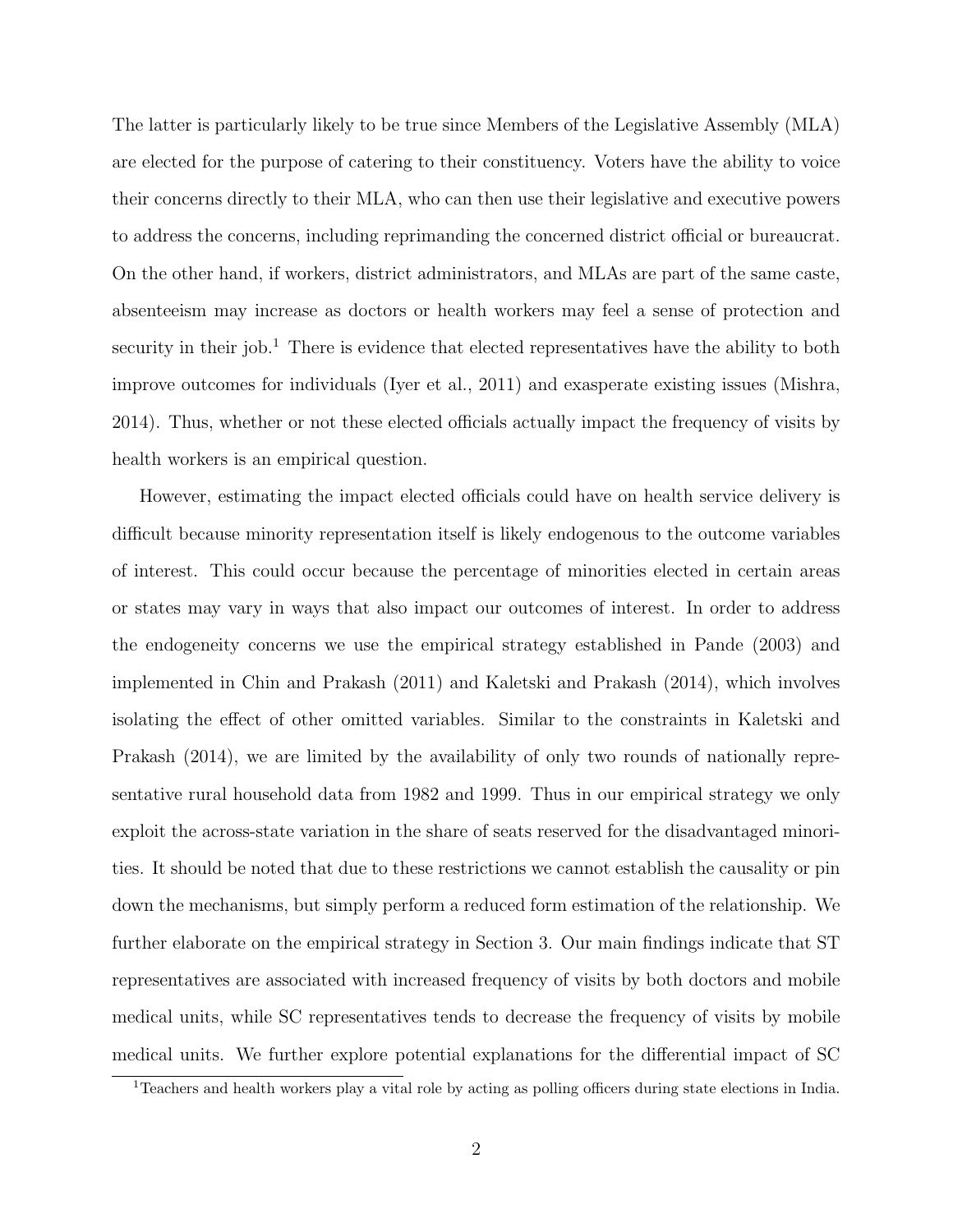and ST elected officials.

The literature up to this point has provided several potential mechanisms through which this could occur. For example, Pande (2003) uses data from sixteen major Indian states from 1960-1992, to estimate the impact of SC and ST political representatives on general and targeted government policies separately.<sup>2</sup> She finds that ST representatives increase spending on ST welfare programs and lowers educational and overall government spending, while SC representatives increase the number of state government jobs reserved for minorities. This is particularly important for the present study as this change in the allocation of resources is likely to impact the provision of public goods, including the availability of medicines and medical equipments and frequency of visits by health workers to villages. In particular, the increase in welfare spending could come in the form of increased resources for doctors and medical workers, improving the quality of outcomes, while also encouraging a decline in absenteeism.

In another related paper, Krishnan (2007) examines whether districts represented by more minority legislators provide different public goods relative to non-minority representatives. She examines that availability of health and educational facilities, with a specific focus on primary schools. She finds that SC legislators improve access to primary schools, which benefit both SC and non-SC groups, while ST legislators perform similarly to legislators in unreserved constituencies. Although, it is unclear how these results will translate into a different form of public good provision, namely the frequency of visits by health workers, since health is a known concern for poor, minority, and rural populations, minority representatives may use their power to shift resources in order to improve outcomes. Additional potential mechanisms will be discussed further below.<sup>3</sup>

<sup>2</sup> In Pande (2003) general government policies include total per capita state spending, total education spending, and whether or not a land reform act occurs. Targeted policies include the fraction of government spending going towards SC and ST welfare programs, along with job quotas for those groups.

<sup>&</sup>lt;sup>3</sup>In other papers regarding political reservation, Kaletski and Prakash (2014) examine the relationship between minority representation and child labor, finding that ST reservation decreases the total number of children working at the household level, while SC reservation tends to increase child labor. Chin and Prakash (2011) find that increasing the share of minority seats reserved for STs reduces overall poverty, while SC reservation has no impact on poverty. Several studies have also explored the impact of women's and local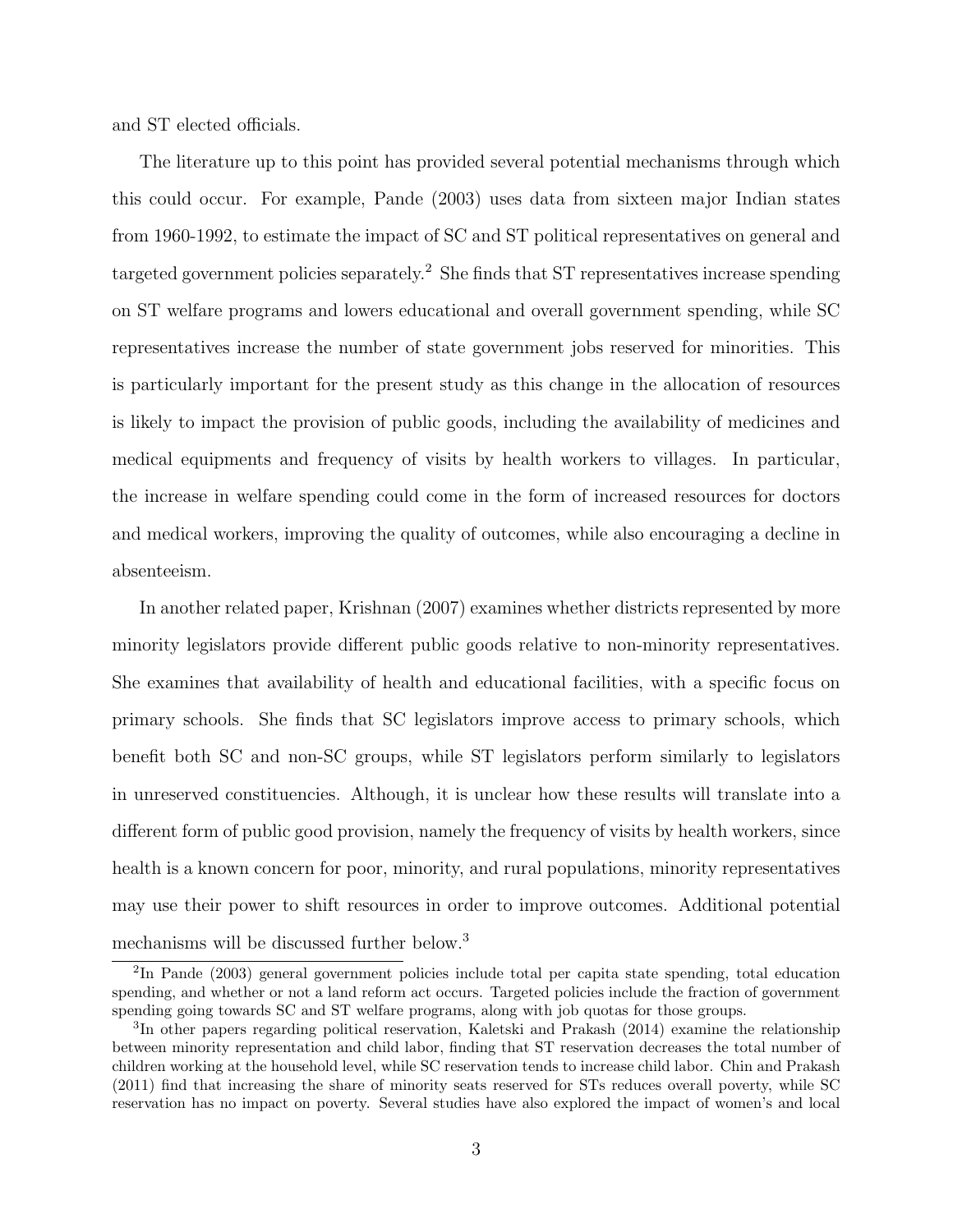Previous literature has focused on how state level political representatives impact aggregate policy outcomes and provides several potential links between reservation and public goods allocation. We are not aware of any paper that examines the effect of these elected minorities on health outcomes generally, nor the frequency of visits by health workers more specifically. This paper then adds to the existing literature by exploring the impacts of political representation on this village level outcome. The remainder of this paper proceeds as follows: Section 2 discusses the background and potential links between representatives, health, and absenteeism. Section 3 presents the empirical framework and Section 4 describes the data. Section 5 reports the main empirical results, while Section 6 discusses the results on the heterogeneous effects of representation for different minority groups. Section 7 concludes.

# 2 Background

# 2.1 Potential Links between Elected Minority Representatives and Visits By Health Workers

Elected representatives have the potential to affect policy outcomes as a quarter of all legislators in India come from reserved constituencies. However, as discussed before, the relationship between these elected representatives and health worker visits to villages is an empirical question. It may simply be the case that they do not perform any differently than

level SC and ST reservation. For example, Chattopadhyay and Duflo (2004) find that women representatives in the Gram Panchayat (bottom tier of local government) tend to shift spending towards the allocation of local public goods, such as drinking water and roads. On the other hand, Bardhan et al. (2010) find no significant effects of women pradhan (mayor) reservations on the same public policy aspects in West Bengal. Mookherjee (2012) provides a summary of these, along with similar papers, and concludes that it is still unclear if women reservations will have long run impacts on policies. In the case of SC and ST reservation at the village level, SC and ST pradhans increase the probability that households in that village have a toilet, electricity connection, and private waterline (Besley, Pande, Rahman and Rao, 2004), as well as increase the benefits from the local government for housing construction and improvements (Bardhan, Mookherjee and Parra Torrado, 2010). Similarly, having an SC pradhan increases public goods to areas where SCs are concentrated (Duflo, Fischer and Chattopadhyay, 2008).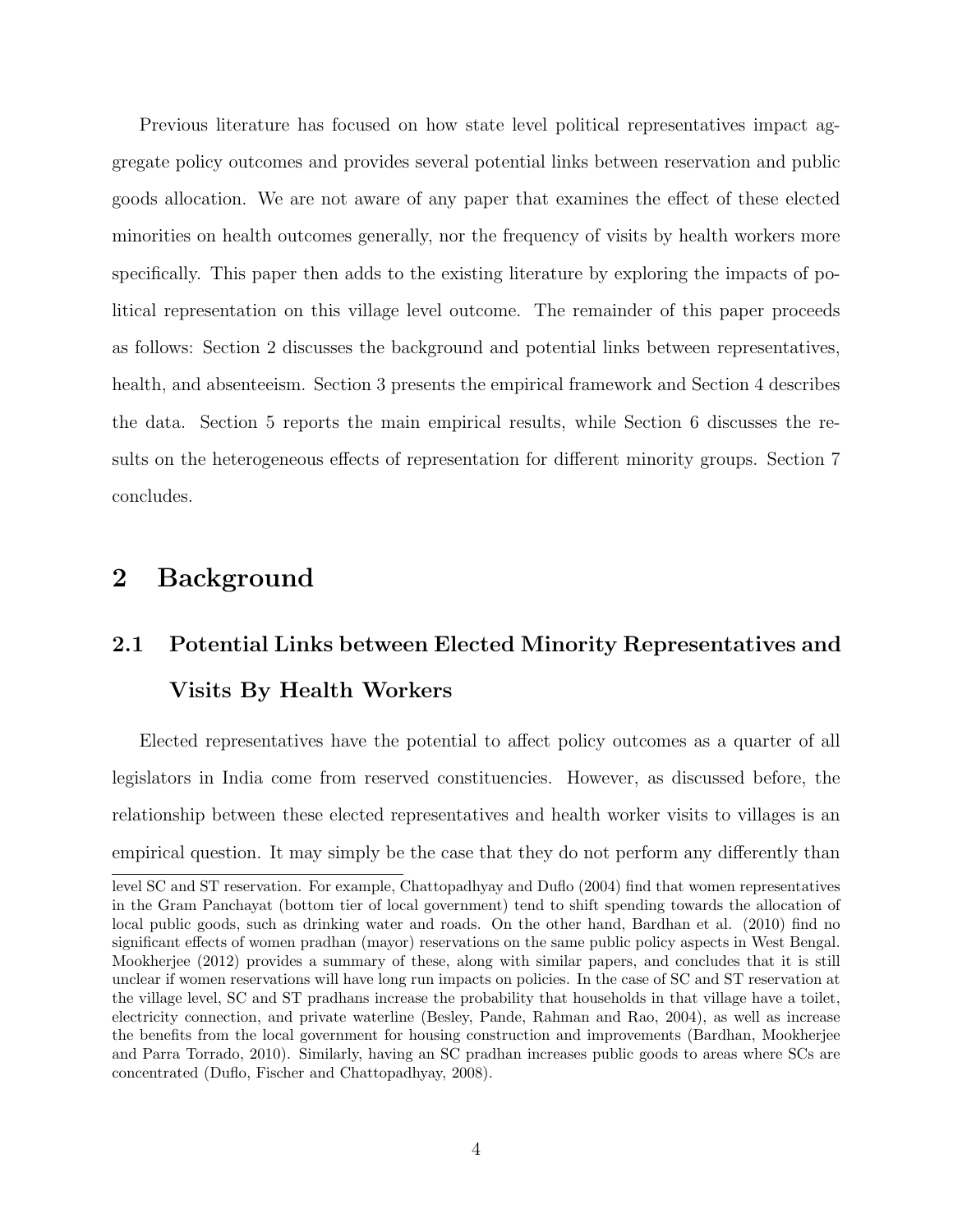elected officials in unreserved constituencies. Krishnan (2007) found this to be the case for ST representatives in terms of public allocation of schools and health facilities. Related to this idea, a lack of impact may also be due to the fact that despite its high prevalence, education and health worker absence is simply not a major election issue. Part of this could simply be because health and education workers may be a mobilized group that votes based on their own interests, while those using the services, namely the poor, are less likely to have a political voice (Chaudhury et al., 2006).

It is also possible that these elected representatives simply have no impact on this particular outcome. This could be the case if state level representatives are unaware of the problems that arise at the village and household level. If they are not present in these villages, or not in direct contact with their constituents, they may not be aware of the absenteeism among health workers. Further, even if they are aware, it is possible that they have no direct control over these particular outcomes. As discussed above, they are limited by the responsibilities that are laid out in the Indian Constitution. In addition bureaucrats are autonomous public servants in India and it is not easy to control or fire. Lastly, even if a transfer of funds for the purpose of education and health occurred, those funds are much more likely to go towards increasing the quantity of goods, rather than the actual quality (Chaudhury et al., 2006).<sup>4</sup>

On the other hand, elected representatives have the potential to positively impact the frequency of visits by health workers. One potential channel through which this may occur is through the Chief Minister of the State. When an elected representatives party is in power he (she) has more control over the bureaucracy, therefore allowing the Chief Minister to make major decisions regarding finances, development, and other important factors. If he (she) sees fit, he (she) can induce bureaucrats or health workers directly to act in certain ways in order to increase the frequency of visits to the villages. However, elected representatives may act in their own interest as well. If they simply care about their constituents and recognize the

<sup>4</sup>For instance, by building additional schools, rather than ensuring teachers show up and actually teach students.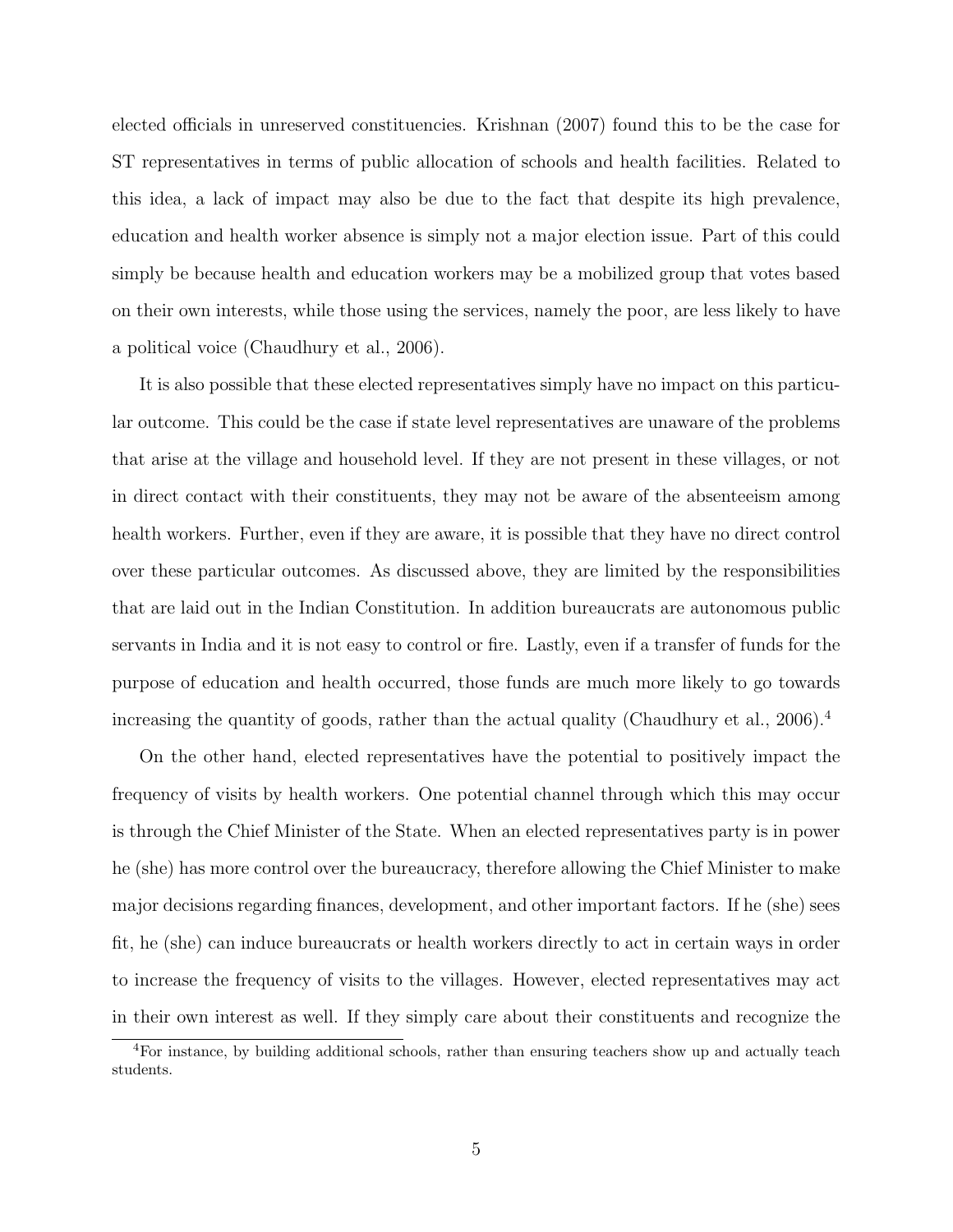importance of improved health and its' longer term consequences, they can enact polices to improve the situation and address absenteeism more formally. This can be done in a variety of ways, including legislative changes or through welfare schemes. Pande (2003) has already shown that ST representatives increase spending on ST welfare programs, some of which is potentially allocated towards improving health outcomes. Although these funds could be used for multiple purposes, increasing resources for doctors and other medical professionals would then make overall health care more effective. There is evidence that particularly for doctors, absence is negatively and significantly correlated with state per capita income, which could be a direct result of income improving the quality of services (Chaudhury et al., 2006). Thus providing greater resources makes it easier for health professionals to do necessary tasks, increasing their frequency of visits to villages for various purposes.

In the specific case of STs, elected representatives may find it especially efficient to increase the frequency of visits by medical workers to villages. ST populations tend to be homogeneous and geographically isolated, making it easier to directly target and improve outcomes for their own caste members. Further, if the caste of the elected official is the same as the caste of any particular health worker, that worker may decrease their absence in order to help members of their own social group. Thus ST representatives have even greater incentives to enact policies that directly increase the frequency of visits by health workers.

In stark contrast, elected representatives could also have a negative effect on the frequency of visits by medical professionals to villages. This may occur if politicians actually exacerbate the issues of worker absence. For instance, if a bureaucrat or health worker is of the same caste as the elected politician, they may feel a sense of job security or this could also be because of the political patronage. There could be the implicit assumption of protection, where workers no longer fear being fired and feel as though no one will actually hold them accountable, thus increasing the already large issue of absence in the education and health sectors. This is likely to be especially true among SCs as they are more politically active and play a major role in government formation than their ST counterparts. In recent years, many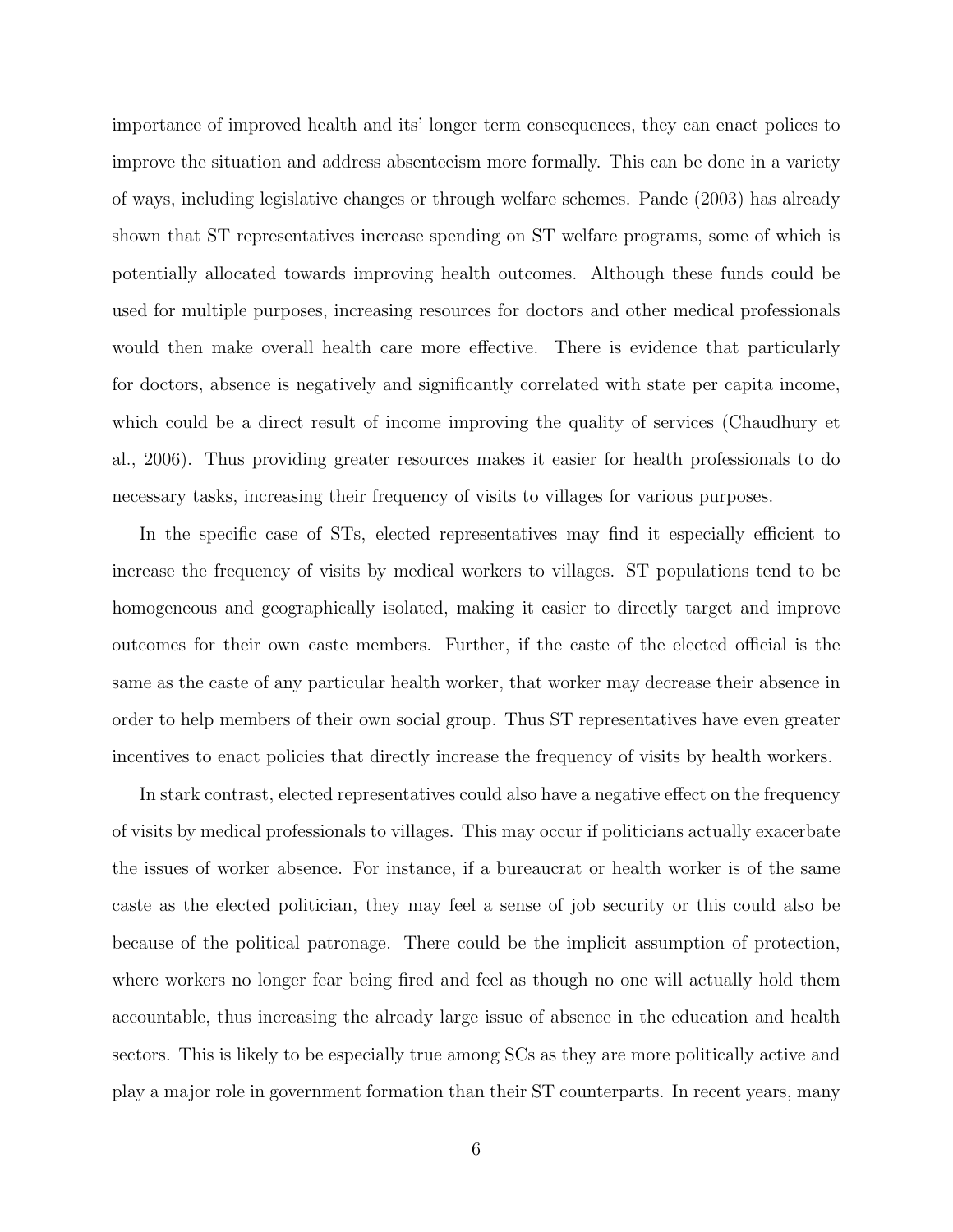SC and OBC members have been elected as State Chief Minsters, increasing their power and influence. For example, in May of 2014, millions celebrated the election of an individual from one of the lowest SC castes as the Chief Minister in the state of Bihar (Nelson, 2014). This may make SC members feel particularly secure and optimistic as someone in a position of power will support and protect them out of loyalty to their social group.

As an example of this tendency, The Times of India has reported that those districts of Uttar Pradesh under Samajwadi Party's rule have seen an increase in police stations being headed by Yadav officers, in conjunction with increased crime and police slackness.<sup>5</sup> Although direct causation or correlation has not been established, it is speculated that police investigations have been influenced by the caste of both the criminals and law enforcement (Mishra, 2014). On a similar, but more hopeful note, Iyer et al. (2011) find evidence that female representation in local government increases the number of crimes reported against women, without increasing the incidence of crime. They argue that female representatives empower women by giving them a voice and helping to change lax police behavior (Iyer et al., 2011). Thus depending on the specific context, social groups involved, and preferences of individuals, elected representatives have the potential to both exacerbate and improve health outcomes. The impact of elected representatives on the frequency of visits by health workers is then not an election issue, but depends on the potential mechanisms through which officials can impact public service delivery directly and indirectly.

## 2.2 Health and Health Worker Absenteeism in India

Health is well established as an important issue throughout the world, but particularly among the poorest groups in India, including minorities and rural populations. As Muralidharan (2007) points out, despite the recent rapid growth that has occurred in India, inclusive growth remains an issue, which necessitates providing high quality health (and education) services to all citizens. It is further acknowledged that improving health outcomes is a rec-

<sup>5</sup>Yadavization of UP cops behind anarchy published in The Times of India on June 7th, 2014.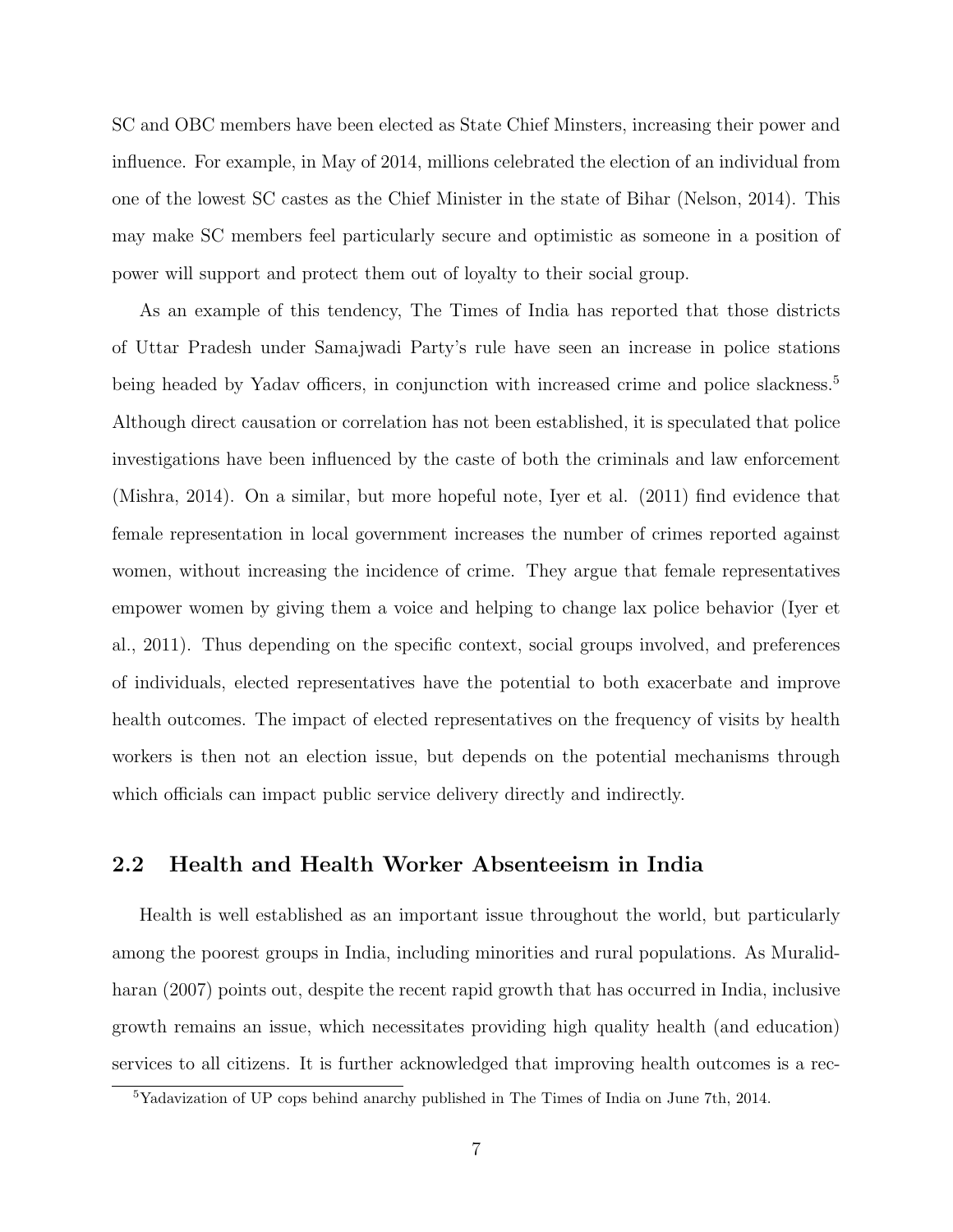ognized desire of many poor households. According to a survey in Poor Economics the most frequent source of stress for individuals in Udaipur is their own health and the health of their relatives (Banerjee and Duflo, 2011). Although the data available for this study allow them to distinguish between visits by health workers for various reasons, in this paper we will focus on visits related to family planning and health, fertility, and malaria eradication.<sup>6,7</sup>

The reason for the focus on fertility and family planning is due to the fact that fertility rates and health risk remain extremely high, particularly among the poorest populations in India. For example, 99% of all maternal deaths occur in developing countries with 20% of those pregnancy and delivery related deaths occurring within India itself (WHO, 2012). High fertility rates further result in decreased human capital investment, particularly as it relates to child schooling, and slower economic growth (The World Bank, 2010). Thus family planning knowledge and resources help to resolve many of these issues and ensure increased health for both mothers and children. Additionally, malaria is established as an important contributor to high death rates and leaves lasting long run consequences on exposed populations. Malaria has been linked to lower economic growth (Gallup and Sachs, 2001), while eradication increases lifetime schooling and productivity for children (Barreca, 2010; Lucas, 2010), along with adult literacy and income (Bleakley, 2010). Further despite eradication increasing fertility (Lucas, 2013), it has also been shown to increases female educational attainment (Lucas, 2010).

Due to the recognized desire of improved health, on average, 6 percent of monthly expenditure in extremely poor households in rural India continues to go towards health, with large amounts being spent on single health events that require borrowing funds from moneylenders at high rates (Banerjee and Duflo, 2011). This fact leads to the conclusion that

<sup>6</sup>These outcomes include visits for family planning education, delivering babies, children, distributing iron an vitamin pills to pregnant women, Nirodh distribution, and spraying for the purpose of malaria eradication.

<sup>7</sup>The additional results are included in Tables 10-13 of Appendix A1. These include visits to chlorinate wells, blindness prevention, central health education, and delivery of food supplements for breast feeding. These results are consistent with the tables presented in the main results section and are only included in the appendix for brevity.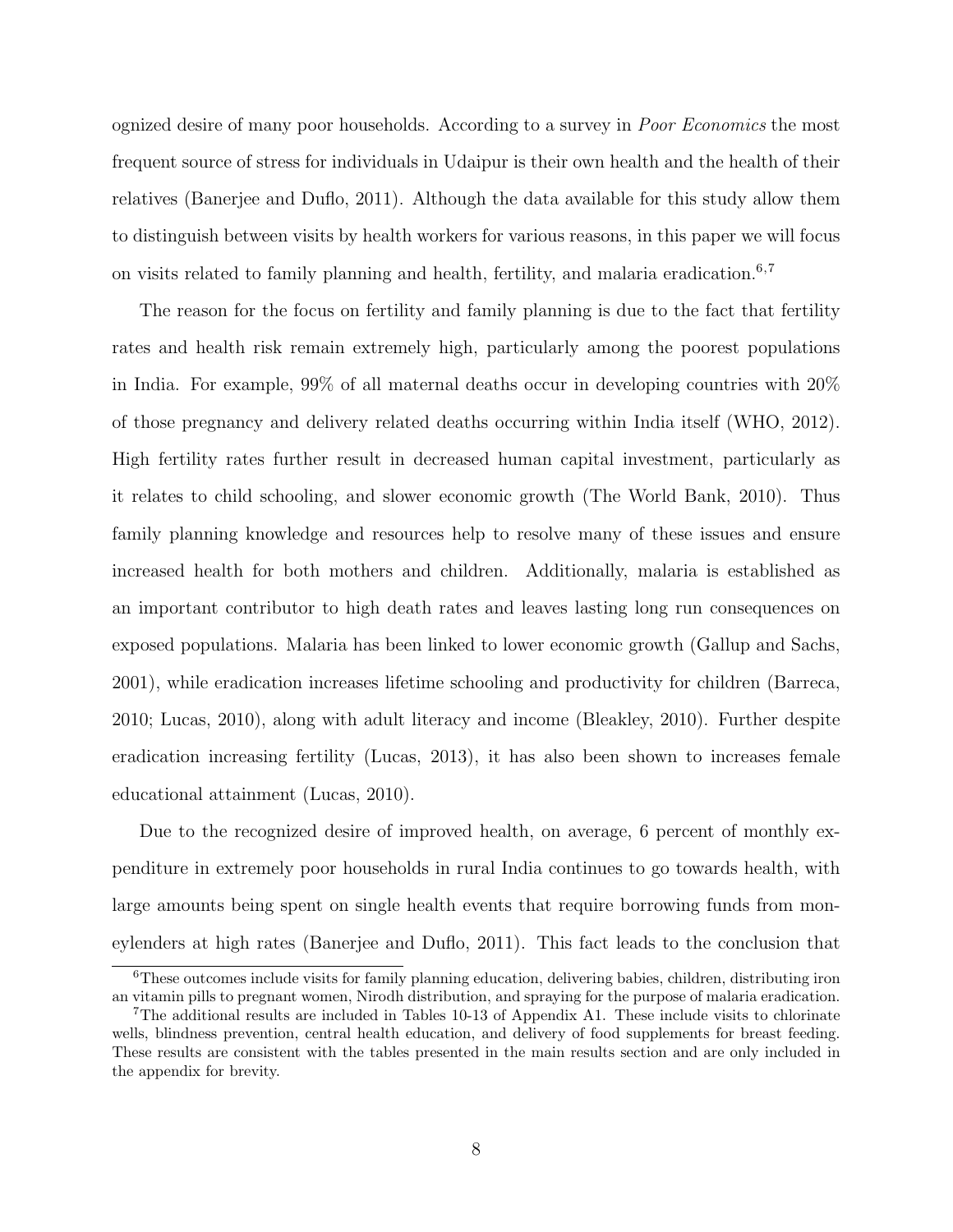efficient public service delivery is an important mechanism for reducing the burden on the poorest households and improving the overall wellbeing of the population. The government is then charged with the task of efficiently providing essential goods and services to the population in order to improve overall outcomes. However, despite recognizing this, central and state governments have focused on increasing spending rather than increasing efficiency (Muralidharan, 2007).

In particular, absence among both teachers and health workers is a known issue in India and across the world. In a 2003 study conducted on a nationally representative sample of 3,000 government run schools and 1,500 primary health centers across India, it was found that 23 percent of teachers and 40 percent of health workers are absent on a typical day. Further, the authors indicate that these are actually underestimates of the problem since even workers that are present are not necessarily working. As an example, 25-30 percent of teachers who are present at school are not actually teaching (Chaudhury et al., 2006). Doctors are especially likely to be absent partly because their high skill set allows them to engage in private practice, whereas other types of workers do have the same opportunity. Further, this behavior is encouraged by the fact that disciplinary action for absence is rarely taken and teachers and health workers are almost never fired.<sup>8</sup> In all 3,000 schools, there was only one reported case of a firing for repeated absence. This problem varies across states and is negatively correlated with the average GDP per capita of a given state. Thus absence of workers is actually highest in those states where public provision of education and health is most in need of improvement (Chaudhury et al., 2006). This is of particular concern here as we examine the frequency of visits to villages by medical professionals as our outcome of interest. Thus the question of whether state elected minority representation has any impact remains.

<sup>8</sup>Banerjee and Duflo (2011) support this argument by indicating that poor health outcomes and a lack of preventative care is partly due to government inefficiency which encourages, or at least doesn't punish, high absenteeism and low motivation among government health providers. They indicate that a 2002-2003 World Bank survey estimates an absentee rate of 43 percent among doctors and nurses in India.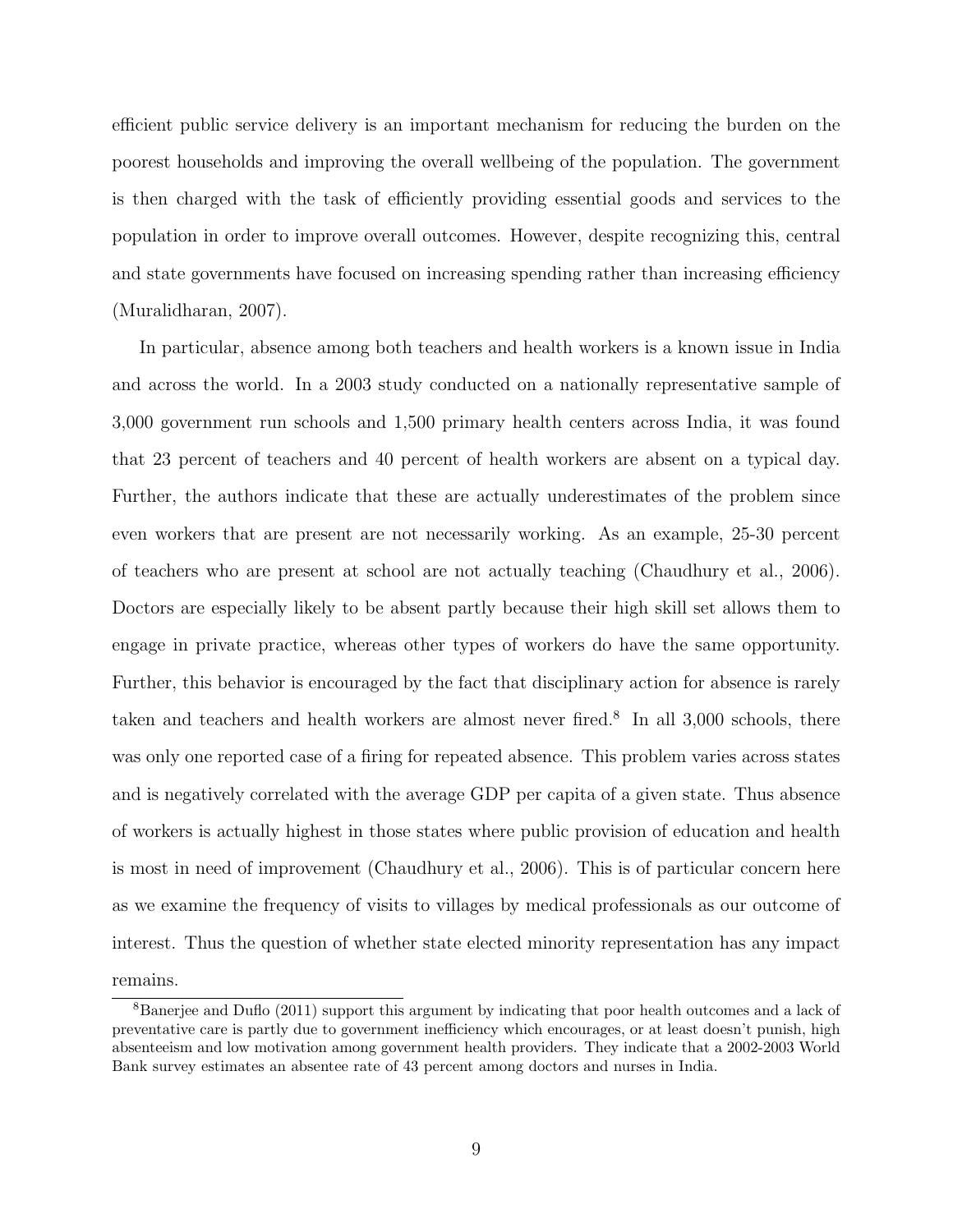# 2.3 Political Reservation in State Legislative Assemblies and the Role of Elected Representatives in India

India is a federal republic with a parliamentary system of government, where the formal political structure parallels that of the national structure. The Parliament of India consists of the President of India and the two Houses – The Upper House (also called the Rajya Sabha or Council of States) and The Lower House (also called the Lok Sabha or House of the People). Those elected or nominated to either house of the Parliament are referred to as members of parliament (or MPs). The states in India follow similar structure where The Upper House is called Vidhan Parishad (or Legislative Council) and The Lower House is called the Vidhan Sabha (or Legislative Assembly). Those elected or nominated to either house of the Parliament are referred to as Member of Legislative Assembly (or MLAs). Both federal and states are divided into single-member constituencies and characterized by a first-past-thepost election system. Electors cast one vote for a candidate in their respective constituency and candidates compete in elections to win the single-member legislative constituency by plurality. Elections are scheduled to take place every 5 years; although it is possible to to have elections before the 5-year term mostly due to shifting of political alignments.<sup>9</sup>

This paper focuses on two specific minority groups, SCs and STs, who make up 16.6% and  $8.6\%$  of the population respectively.<sup>10</sup> SCs are those groups with low social and ritual standing in the Hindu caste hierarchy, while STs are groups identified by their tribal culture, geographic isolation, and linguistic characteristics.<sup>11,12</sup> Both of these groups have been historically discriminated against and prevented from engaging in opportunities or claiming rights that could improve their status in Indian society. Much of this stems from discrimination

 $9$ According to the Indian Constitution, any Indian citizen who is registered as a voter and is over the age of 25 years can run for election to the Federal Government or the State Legislative Assemblies. However, candidates running for the State Legislative Assemblies should be a resident of the same state.

<sup>10</sup>These estimates are based on the 2011 Census data.

<sup>&</sup>lt;sup>11</sup>These groups were formally referred to as untouchables or backward castes.

<sup>&</sup>lt;sup>12</sup>The Indian Constitution, specifically the Schedule Castes and Scheduled Tribe Order of 1950, stipulates which groups are considered SCs and STs. Further, the SC and ST Orders Act of 1976 requires that SC and ST definitions be uniform across all states.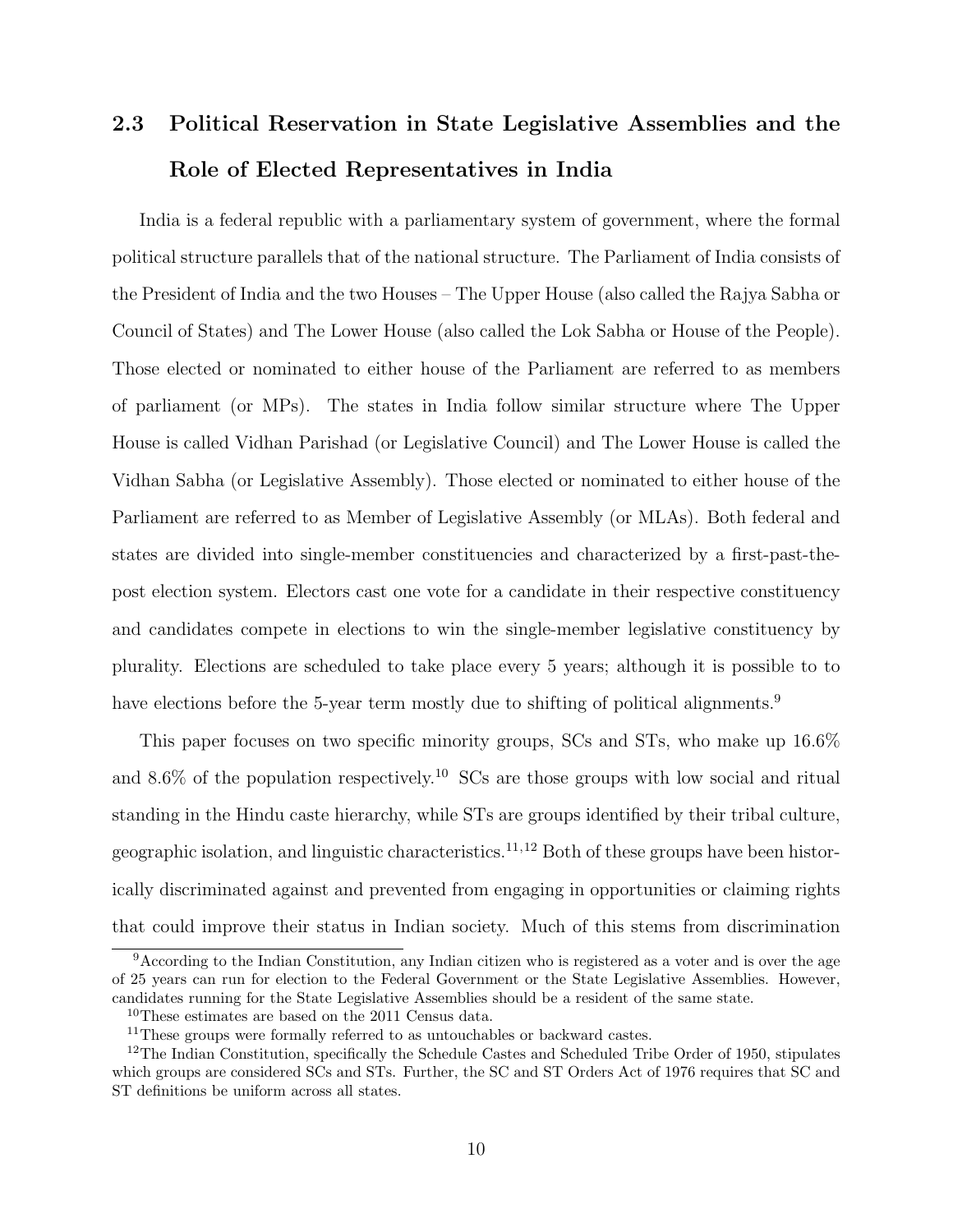in the Hindu caste system which determined that SC members took menial jobs and were restricted from owning assets. Similarly, geographic isolation and reliance on subsistence agricultural led to widespread poverty among STs (Pande, 2003).

In order to correct this historical discrimination, India has a long history of aggressive and mandated affirmative action policies aimed at increasing opportunities for disadvantaged groups in education, public sector employment and political reservation. The Constitution, effective January 26, 1950, requires representation for SCs and STs in the lower house of Parliament (Lok Sabha) and state legislative assemblies.<sup>13</sup> More specifically, Article 332 of the Indian Constitution establishes that the number of seats reserved for SCs and STs in the state legislative assemblies is determined by the share of that group's total state population in the last preceding census. Thus the primary source of variation is the arrival of the new census population data.<sup>14</sup>

Upon the arrival of new census figures, the Delimitation Commission is then responsible for revising the number of seats reserved in each state for SCs and STs, along with designating the specific constituencies in which they are reserved.<sup>15</sup> Additional variation arises across states due to the time lag until the Delimitation Commission revises reservations based on new population counts and the fact that changes are not actually applied until the next election, which varies randomly across states. The data used here cover 1982 and 1999, but since the 42nd amendment in 1976 suspended new delimitations until after 2000, all reserved seats are based on the 1971 census. This factor then limits us to exploiting the across-state variation using the two rounds of household data.

The elected state legislatures are largely autonomous from the central government and

<sup>13</sup>Further, decentralization of the government of India and representation of SCs and STs at the local government level was established in 1993 by the 73rd and 74th amendments. Specifically, the 73rd amendment addressed local governments in rural areas, while the 74th targets urban areas.

 $14$ It should be noted that only members of the given group can be elected to the reserved seats, but they are elected by all voters in the territory regardless of voters' social background.

<sup>&</sup>lt;sup>15</sup>The Indian Constitution states that seats for STs are to be reserved in the constituencies where their population share is highest. On the other hand, SCs should be distributed in different parts of state, primarily where their population share is relatively high (Krishnan, 2007).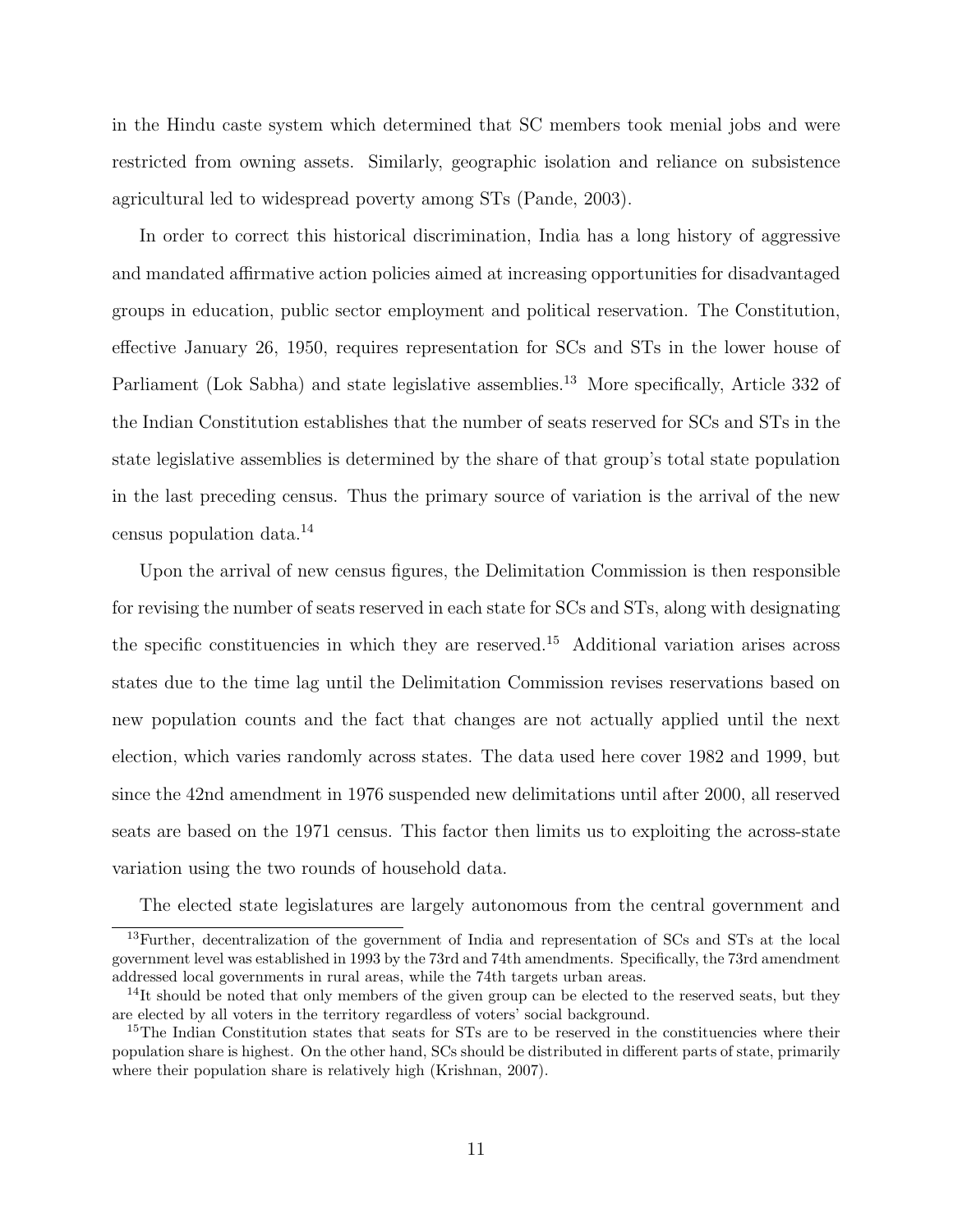their responsibilities are laid out in the Indian Constitution. These responsibilities include ensuring public order, along with overseeing public health and sanitation, intrastate roads, water, land, agriculture and industry. Additionally, education, social security and insurance, and labor are jointly determined by the central and state governments. The main channel for the state government to affect outcomes is through allocation of state level spending, establishing and enforcing laws, outlining priorities, and supervising lower government levels (Chin and Prakash, 2011). This structure leaves multiple channels through which representatives from minority groups can impact policy, the allocation of resources, and health outcomes.

## 3 Empirical Strategy

As mentioned in the previous section, elected representatives have the potential to impact the frequency of visits by health workers in various ways. Thus, it is an empirical question whether minority representatives impact public service delivery.

Following the empirical strategy established in Pande (2003) and implemented in Chin and Prakash (2011) and Kaletski and Prakash (2014), the relationship between the minority share of legislative seats and the frequency of visits by medical professionals can be estimated as:

$$
y_{vst} = \alpha_t + \sigma_r + \beta_1 SC Res_s + \beta_2 ST Res_s + e_{vst}
$$
 (1)

where  $y_{vst}$  is the frequency of visits by health workers to village v in state s at time t.  $SC Rep_s$  and  $ST Rep_s$  are the share of seats reserved for the SCs and STs in state legislative assemblies, respectively. It should be noted here that because there are almost no seats won by SCs or STs in unreserved constituencies, there is no distinction between the share of seats held by SCs and STs and the share of seats reserved.  $\alpha_t$  and  $\sigma_r$  are time and region fixed effects, which control for any time-invariant region characteristics and macroeconomic shocks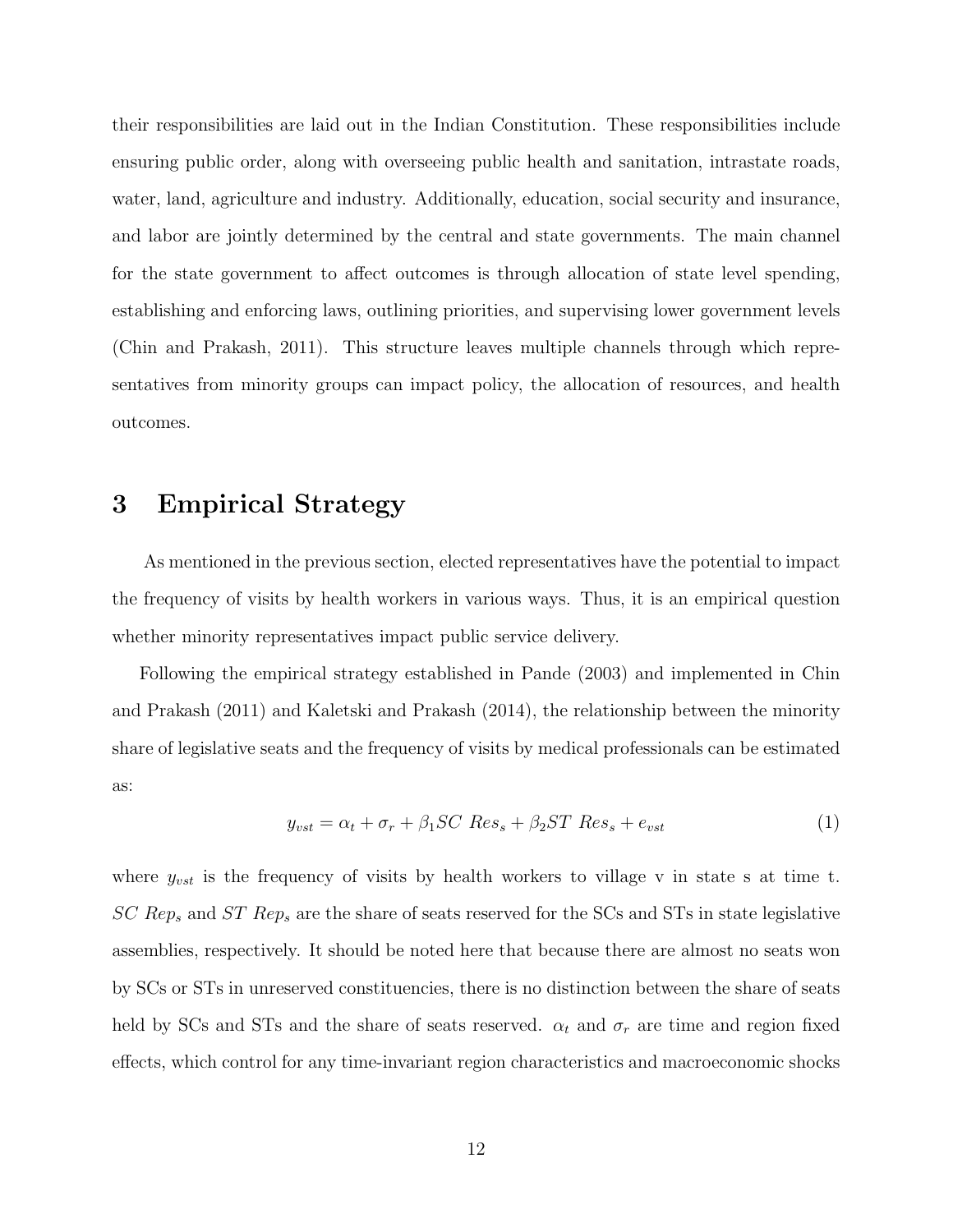or national policies that affect all states uniformly.<sup>16</sup> The coefficients of interest here are  $\beta_1$ and  $\beta_2$ , which estimate the effect of SC and ST elected minorities on the frequency of visits by health workers to a given village.

Estimating Equation (1) will not give the causal effect of SC and ST political representatives on public goods allocation. The first likely concern is the presence of omitted variable bias. States that elect a greater number of SC and ST state legislators are likely to be different in other ways that also affect the allocation of resources. However, given the Constitutional Order of 1950, state governments have no discretion regarding the implementation of this policy. In fact, all states must follow the same policy rule in determining minority representation. Therefore any change in SC and ST representation is exogenous to the state as they only occur based on new census counts or institutional changes from the central government.

An additional concern arises based on this policy rule. Specifically, the rule indicates that the share of seats reserved is proportional to the minority population share in the last preceding census, implying that minority population share is correlated with minority elected representatives. It could also be the case that minority population share is related to how resources are allocated within and across states. One solution to this problem is to directly control for minority population share in Equation (1).

However, if minority population share always equals the share of seats held, perfect collinearity would prevent us from estimating the impact of minority reserved seats on the frequency of visits. In order to address this issue we exploit the specific characteristics of the policy rule and its implementation process. First, we know that the policy rule is based on the last preceding census, so it is still possible to control for minority population share in state s at time t. In addition, our data are drawn from a sample after 1976 when the 42nd Amendment suspended new delimitation until 2000. Therefore the political reservations are based on the 1971 census. These factors allow us to control for both the current minority population share

<sup>&</sup>lt;sup>16</sup>States are classified as belonging to five distinct regions: North, Northeast, South, West and East.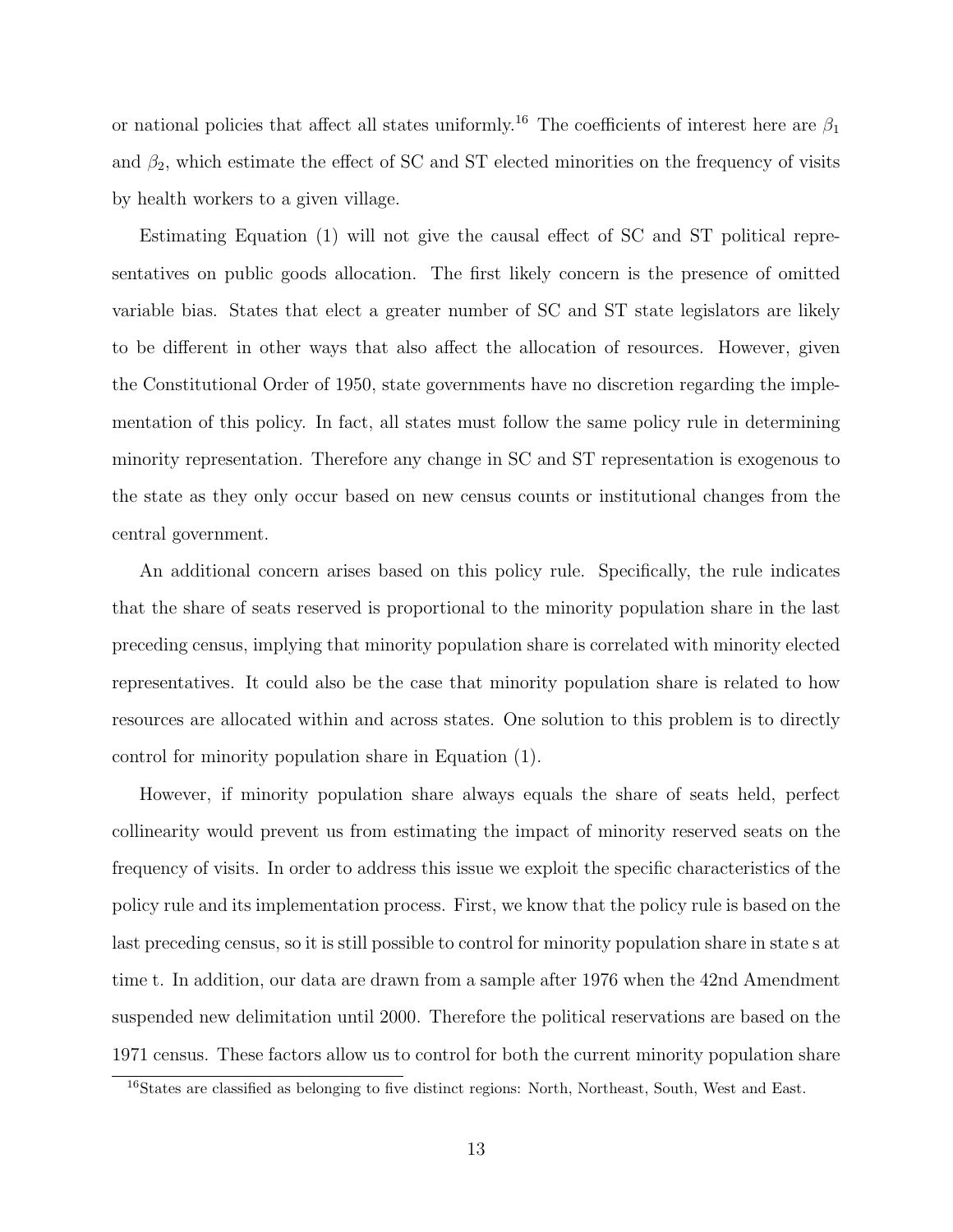in 1982 and 1999 along with the minority population shares in the last preceding decennial census of 1981 and 1991. Table 1 displays how current and census population, along with the actual minority representation differs by state within the sample. Thus we can separate the effect of minority census population share from minority representation and identify the impact on the frequency of visits off the variation in share of seats reserved across states for the two minority groups.

We modify Equation (1) above to estimate the following:

$$
y_{vst} = \alpha_t + \sigma_r + \beta_1 SC Res_s + \beta_2 ST Res_s + \gamma_1 Current Pop_{st} + \gamma_2 Census Pop_{st} + \delta X_{st} + e_{ist}
$$
\n
$$
\tag{2}
$$

here Current Pop<sub>st</sub> is the minority share of the population in state s at time t and Census Pop<sub>st</sub> is the minority share of the population in the last preceding census in state s at time t. In some specifications we further control for additional state level characteristics,  $X_{st}$ . The variables in  $X_{st}$  are state level controls including per capita state income last year, a dummy for election year, rural share of the population, and the log of total state expenditure per capita.<sup>17</sup>

## 4 Data

We use data from a variety of sources to implement our empirical strategy. The primary source is two rounds of ARIS/REDS data from 1982 and 1999. ARIS/REDS is a large, nationally representative sample of rural households and villages from fifteen major states in India.<sup>18</sup> Our key outcome variable, the frequency of visits by medical professionals, comes exclusively from the 1982 and 1999 rounds of the ARIS/REDS dataset. The village level

<sup>&</sup>lt;sup>17</sup>All expenditures variables have been adjusted using the Indian consumer price index (CPI) and are in 1999 Indian Rupees (INR).

<sup>&</sup>lt;sup>18</sup>The states included are Andhra Pradesh, Assam, Bihar, Gujarat, Haryana, Karnataka, Kerala, Madhya Pradesh, Maharashtra, Orissa, Punjab, Rajasthan, Tamil Nadu, Uttar Pradesh and West Bengal. As noted in Table 1, we only have data for Assam in 1999.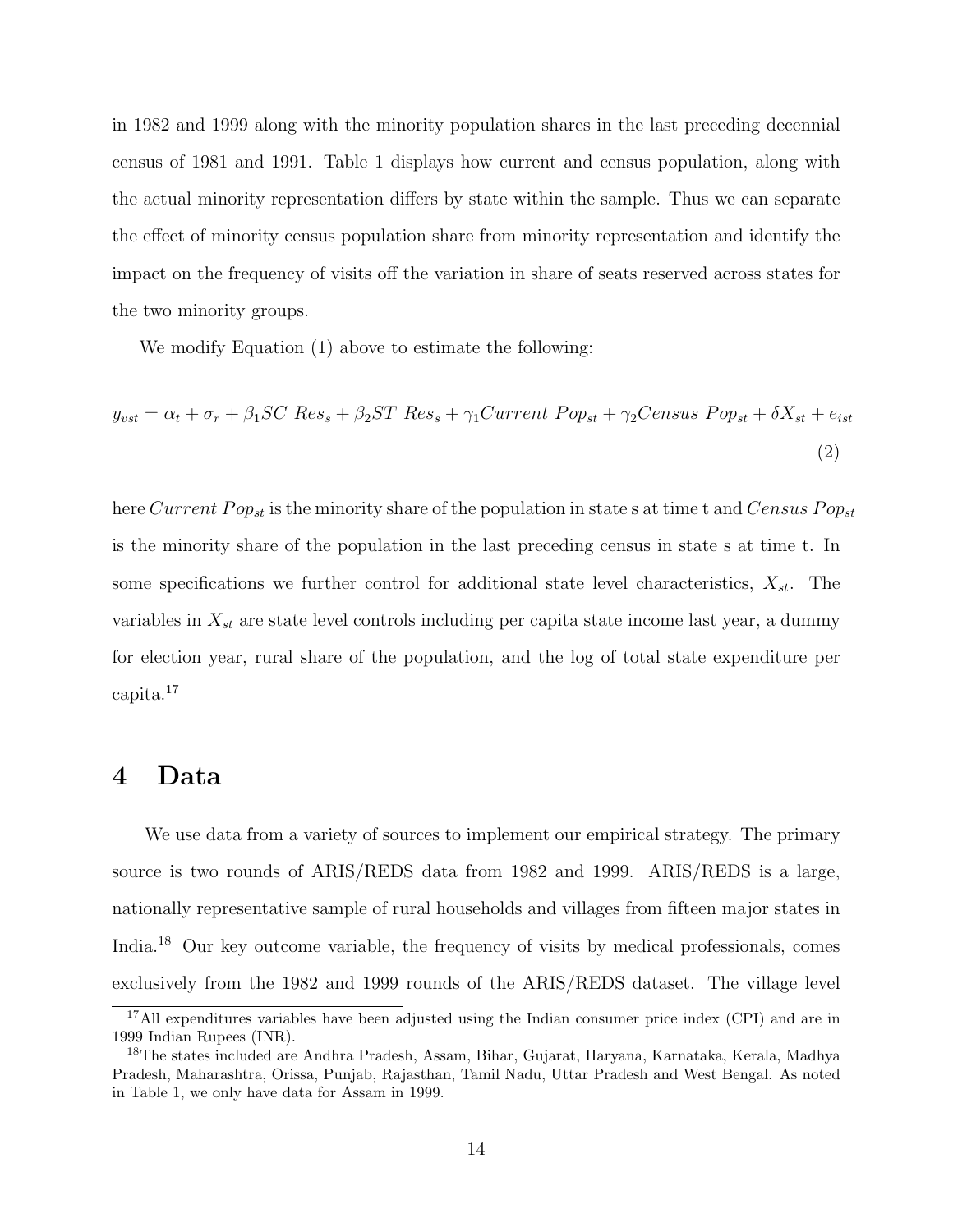data include 474 village-year observations in rural areas across these fifteen states.

The frequency of visits by medical professionals includes separate variables for visits by doctors, health workers, and mobile medical units for a variety of purposes.<sup>19</sup> The purpose for visits include family planning education, delivering babies, children, distributing iron and vitamin pills to pregnant women, Nirodh distribution, malaria eradication, well chlorination, blindness prevention, central health education, and allocating food supplements for breast feeding. However, as mentioned earlier, the main results will cover family planning and malaria, while the other outcomes are shown in Appendix A1. These variables are coded in the following way: the frequency of visits equals 1 if medical personnel never visit, 2 if they only visit in emergencies, 3 if they visit less than once a year, 4 if they visit once a year, 5 if the visit once every six months, 6 if they visit once every three months, 7 if they visit once a month, and 8 if they visit once a week. Thus higher numbers indicate an increase in the frequency of visits. The descriptive statistics in Table 2 indicate that on average, medical professionals rarely visit these villages and the most frequent visits are by mobile medical units for the purpose of chlorinating wells.

Our main independent variables of interest and some of the additional controls are borrowed from Chin and Prakash (2011). These include the minority representative variables, measured as the percentage of seats in state assembly reserved for SCs and the percentage of seats in state assembly reserved for STs. These data, along with the dummy for election year which equals one when there is a state election in year t, were originally drawn from the Election Commission of India reports on state elections. The minority population share variables based on the current and last preceding census estimates, were originally drawn from the Census of India, Registrar General. The state income per capita data is from the Planning Commission, Government of India. The rural population share is drawn from Ozler et al. (1996) and was originally computed from the National Sample Survey. The expen-

<sup>&</sup>lt;sup>19</sup>The results for health workers are omitted for brevity as there doesn't appear to be a consistent and significant relationship between political representatives and the frequency of visits by health workers.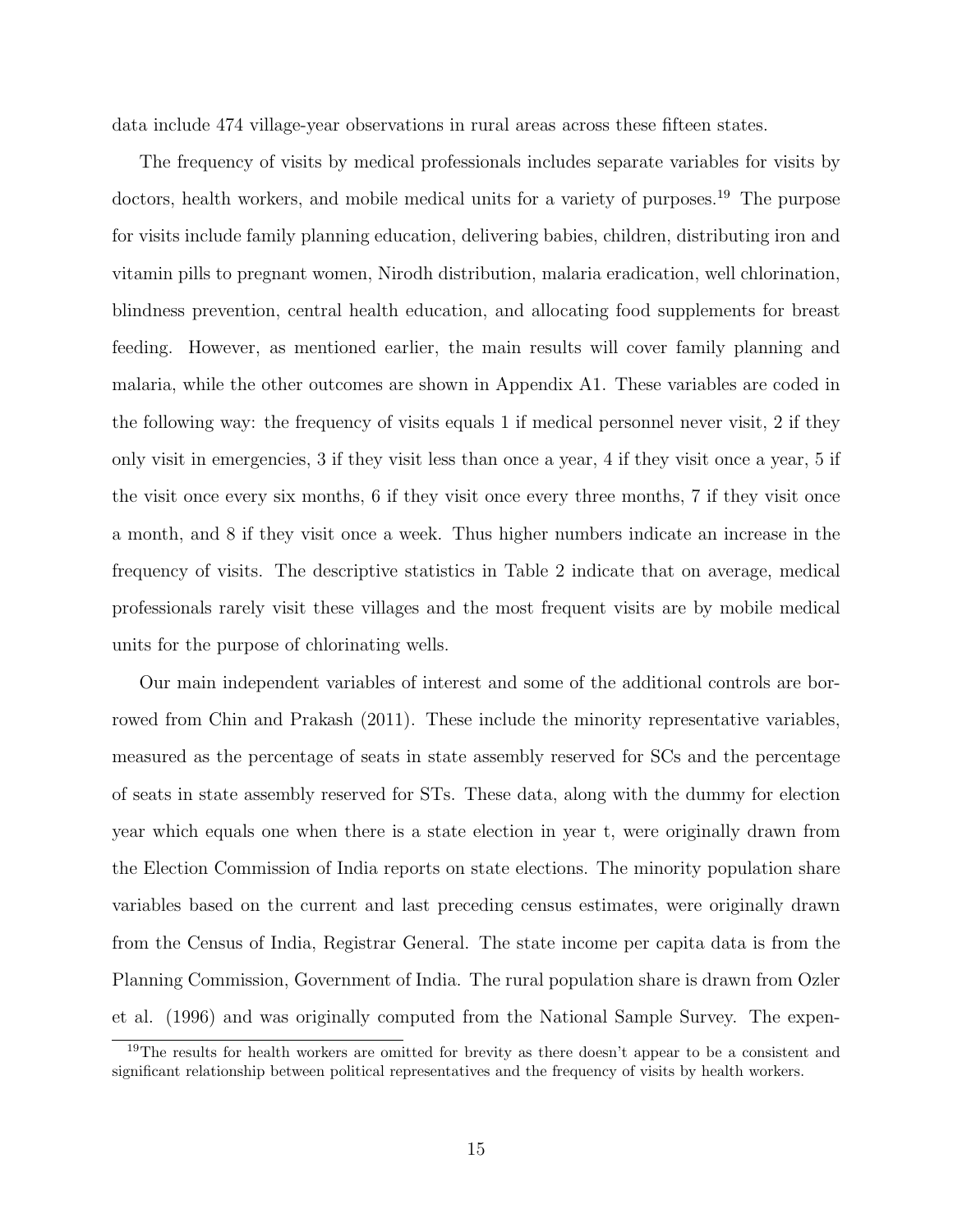diture control for 1982 is taken from Pande (2003) and comes originally from the Reserve Bank of India Report on Currency and Finance and the Ministry of Welfare Handbook. For 1999, the expenditure control is taken solely from the Reserve Bank of India State Finances publication.<sup>20</sup> Table 2 reports the descriptive statistics for the variables used in our estimation.

# 5 Main Results

# 5.1 The Effects of Elected Minority Representatives on Frequency of Visits by Health Workers

Our first set of results estimates the overall effect of SC and ST representatives on the frequency of visits by medical personnel at the village level. The results from Equation (2) are presented in Tables 3 through 8. Columns 1 through 4 show the results for the frequency of visits by doctors for various purposes, while Columns 5 through 8 show the results for the frequency of visits by mobile medical units. In Columns 1 and 5, we only control for census population, while Columns 2 and 6 further add controls for the current population share. Columns 3 and 7 add additional state level controls including state income last year, an election year dummy, and the rural population share. Our preferred specifications are presented in Columns 4 and 8 and also control for total state expenditure. It should be noted here that the expenditure control is endogenous, but since the outcomes of interest are likely impacted by total state expenditure, it is included as an additional control. Its inclusion does not seem to impact the overall results. All results presented include region and year fixed effects with standard errors clustered at the state level.

 $20$ These data are calculated in the same way despite coming from different sources.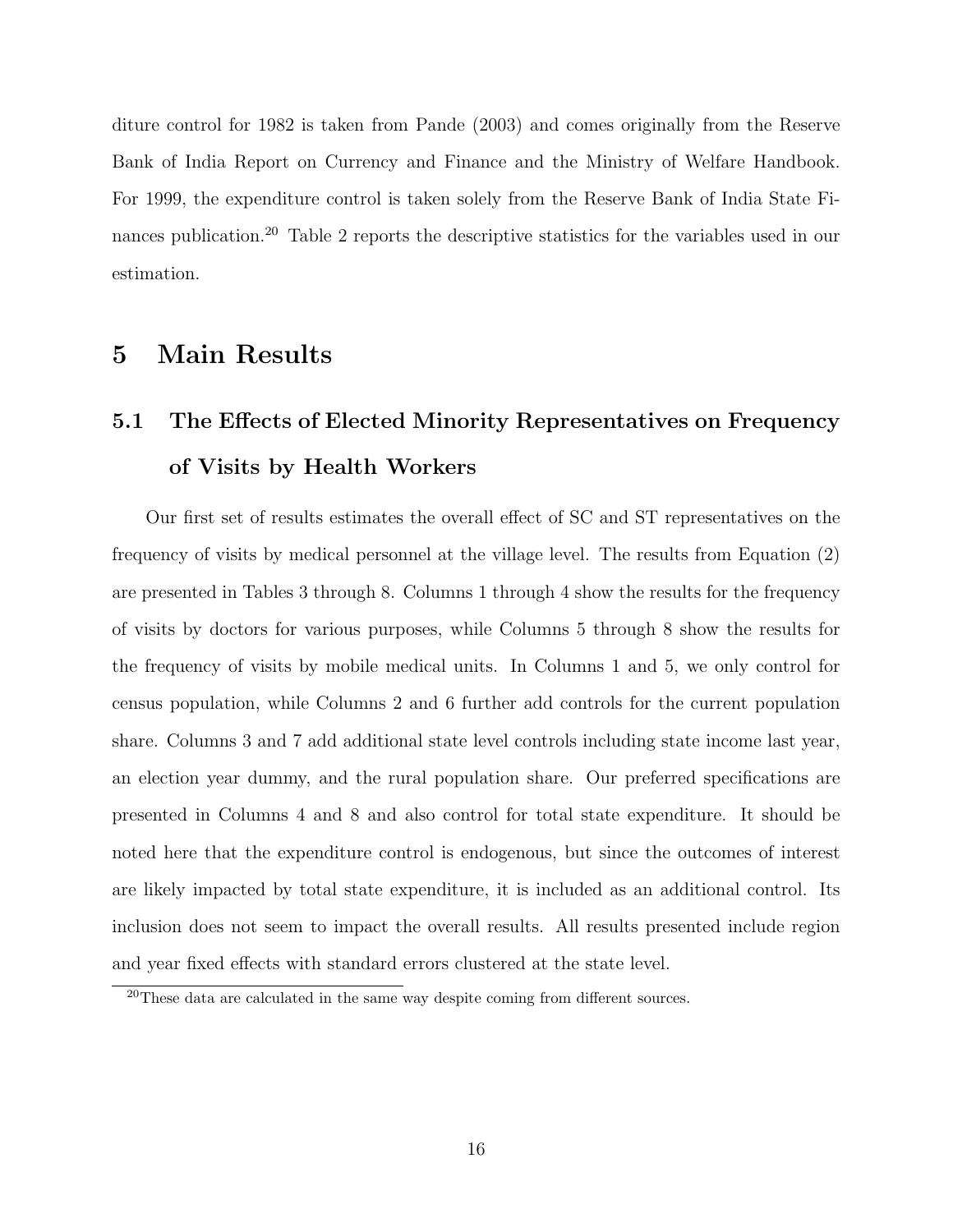#### 5.1.1 Family Planning

Although Tables 3 through 7 show the results regarding the frequency of visits by medical personnel for various family planning related purposes, the story is extremely consistent across all of the tables. Using Table 3 as an example of the overall effect, Columns 1 through 8 indicate that regardless of the additional controls included, greater representation of STs in state legislative assemblies increases the frequency of visits by both doctors and mobile medical units for the purpose of family planning education. More specifically, Column 4 of Table 3 shows that a one percentage point increase in the share of elected STs in the state legislative assembly leads to a 0.337 increase in the frequency of visits by doctors for the purpose of family planning education and Column 8 shows that it leads to a 0.429 increase in the frequency of visits by mobile medical units for the same purpose.

Table 3 further indicates that greater SC representation in state legislative assemblies actually decreases the frequency of visits by mobile medical units for the purpose of family planning education. Although this decrease in visits is not associated with SC representation in every table, this relationship is consistent across Tables 4, 5 and 6 as well. Given that the negative relationship between SC representation and frequency of visits by mobile medical units does not hold across all tables, these results do not appear as robust as the results for ST representation. Despite that, they are significant in many cases and are of similar magnitude as the results of ST representation. Thus the overall impact seems to be that ST representation increases the frequency of visits by both doctors and mobile medical units for family planning purposes, while SC representation decreases the frequency of visits by mobile medical units in many cases.

The difference in outcomes across the two minority groups is particularly interesting and is consistent with other research in the area that also finds differential impacts for SC and ST representatives (Kaletski and Prakash, 2014; Chin and Prakash, 2011; Pande, 2003; Krishnan, 2007). The increase in the frequency of visits by both doctors and mobile medical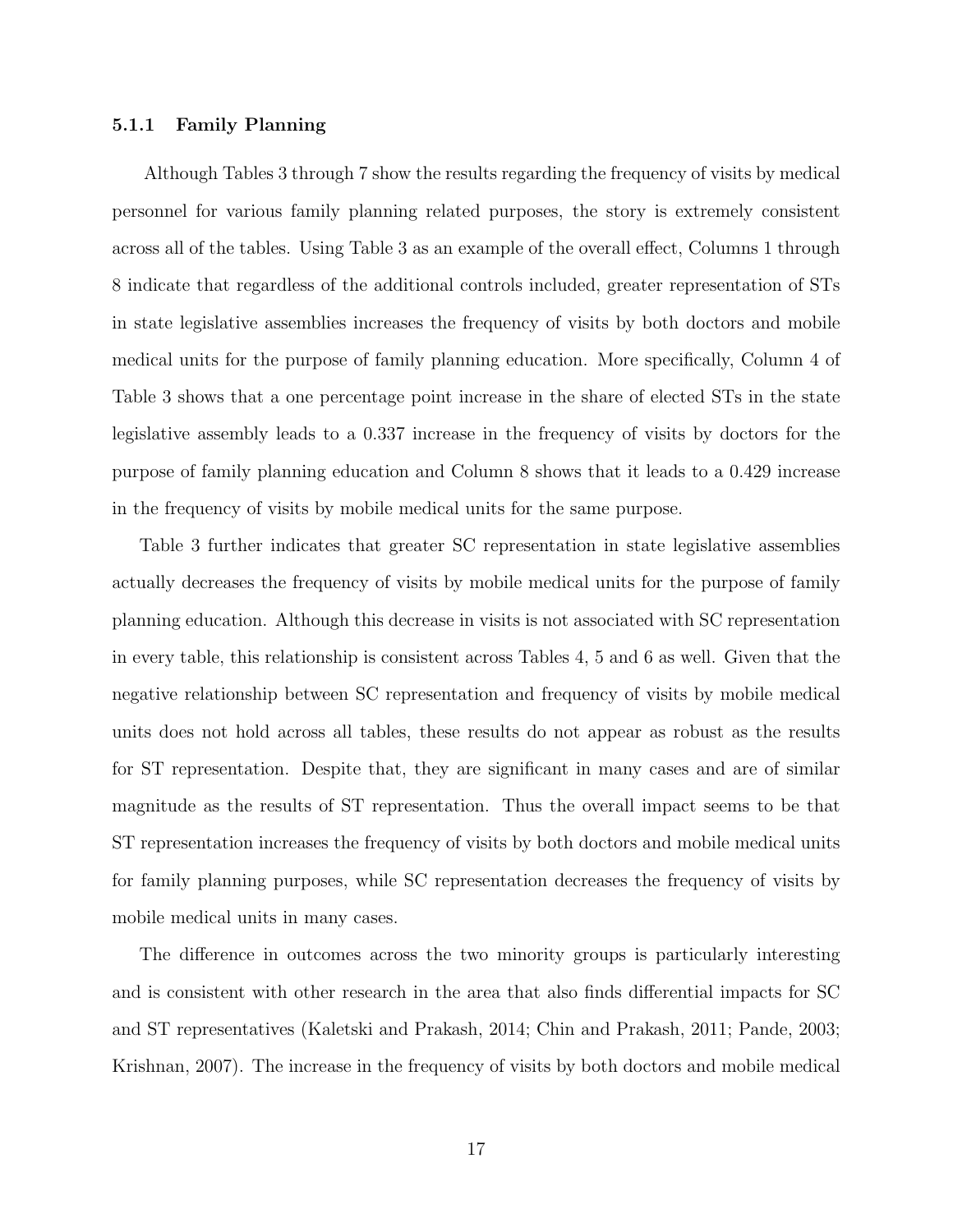units with ST representatives is consistent with the idea that ST representatives may allocate resources in a way that encourages medical professionals to visit these villages. It has already been established that ST representatives increase spending on ST welfare programs (Pande, 2003) potentially providing more resources for all health professionals, leading to increasing effectiveness of medical services and decreased absence. It could also be due to the fact that STs tend to be more geographically isolated (Pande, 2003), which would allow representatives to pursue policies directly benefiting their own social group. Further they are more able to target the concerns of their constituents, which could include improving health outcomes in their community. Despite the consistency in these results, it should be noted that the frequency of visits by medical professionals for all purposes remains extremely low.

The decrease in the frequency of visits that occurs with SC elected representatives is surprising. In line with the argument above, the geographic dispersion of SC representatives may make it especially difficult for SCs to target policies and benefits towards their own group (Krishnan, 2007). Therefore instead of enacting policies that improve public service delivery overall, SC representatives instead choose to enact policies that they can ensure will directly benefit their own members, including increasing employment opportunities for SC members (Pande, 2003). Further, SC representatives may actually exacerbate the issue of absenteeism if public service workers feel a sense of protection and job security when a member of their own caste is in a position of power. One other issue to note here is that there appears to be a stronger relationship between minority representation and the frequency of visits by mobile medical units than visits by doctors. The magnitude of the coefficient is always larger in the case of mobile medical units, which may indicate that they are more likely to act in certain ways or be influenced by those is positions of power.

#### 5.1.2 Malaria Eradication

Table 8 further shows the results using the frequency of visits by medical professionals for the purpose of malaria eradication. As discussed above, malaria exposure can have long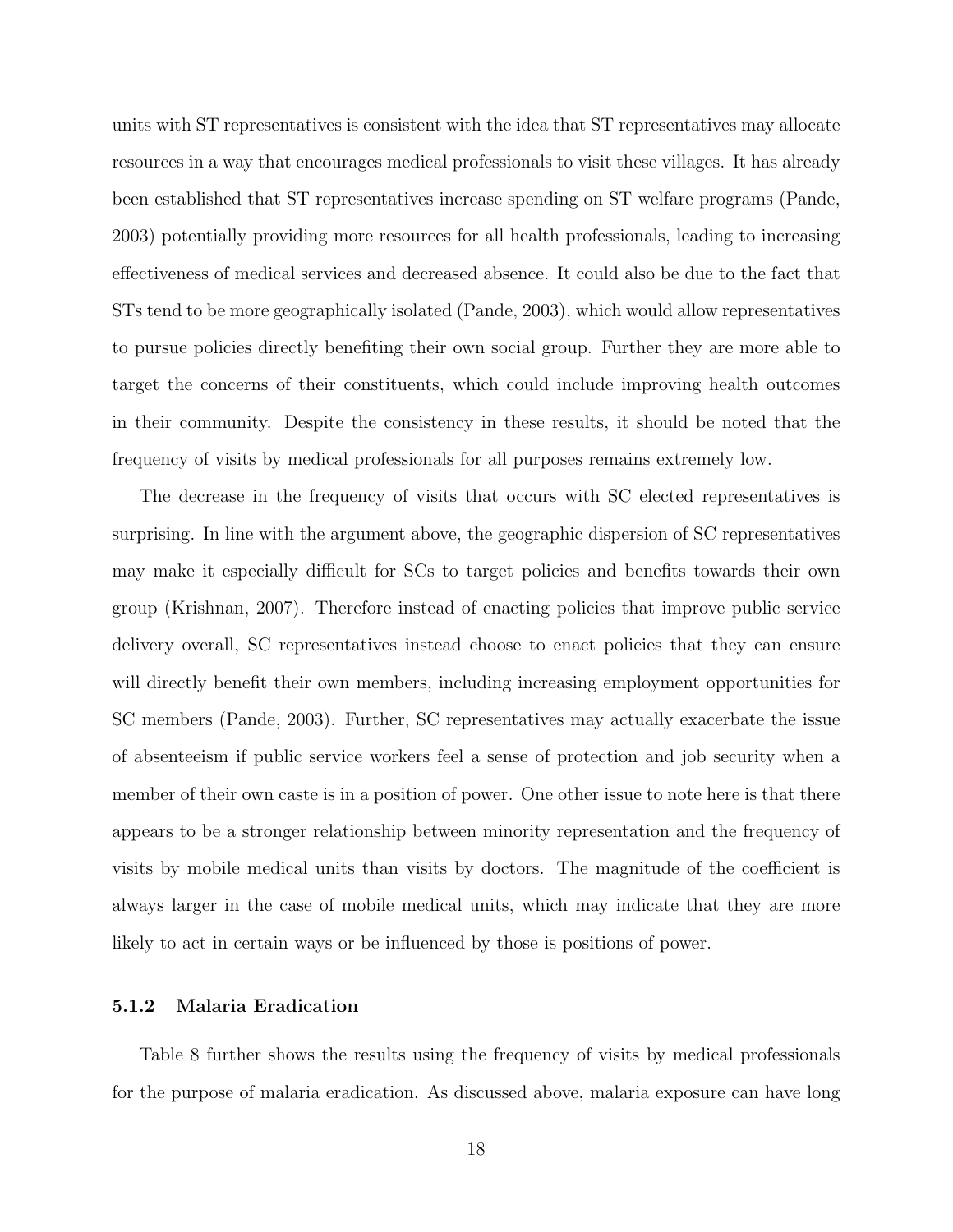lasting detrimental effects at the micro and macro level. The results in Column 4 indicate that a one percentage point increase in ST elected representatives is associated with a 0.215 increase in the frequency of visits by doctors, while Column 8 shows a 0.539 increase in the frequency of visits by mobile medical units. These results are consistent with what is found in Tables 3 through 7 for family planning services. However, in contrast, there is no negative relationship between the frequency of visits for malaria eradication and SC representatives. Therefore, at least to some extent, the purpose of the visit also plays an important role in the relationship between these variables.

#### 5.1.3 Frequency of Visits for Other Purposes

In addition to the importance of visits by health workers for family planning and malaria eradication, Table 10 through 13 of Appendix A1 show the results for visits to chlorinate wells, blindness prevention, central health education, and distribution of food supplements for breast feeding. These results are again consistent with what is found in the results presented above. Overall, ST elected representatives are associated with an increase in the frequency of visits by both doctors and mobile medical units. In contrast, SC elected representatives are associated with a decrease in the frequency of visits by mobile medical units in many cases. However, we caution readers that there is no direct theory and we only present reduced form results. Although it would be nice to pin down the exact mechanisms behind our results, our current data does not allow us to do so. We leave this as an additional task for future research. We further explore other potential heterogeneities behind the difference in outcomes across SC and ST representatives in Section 6 below.

## 6 Exploring the Heterogeneous Impacts

There are a number of factors that may provide insight into the differential impact across SC and ST elected representatives on the frequency of visits by medical professionals.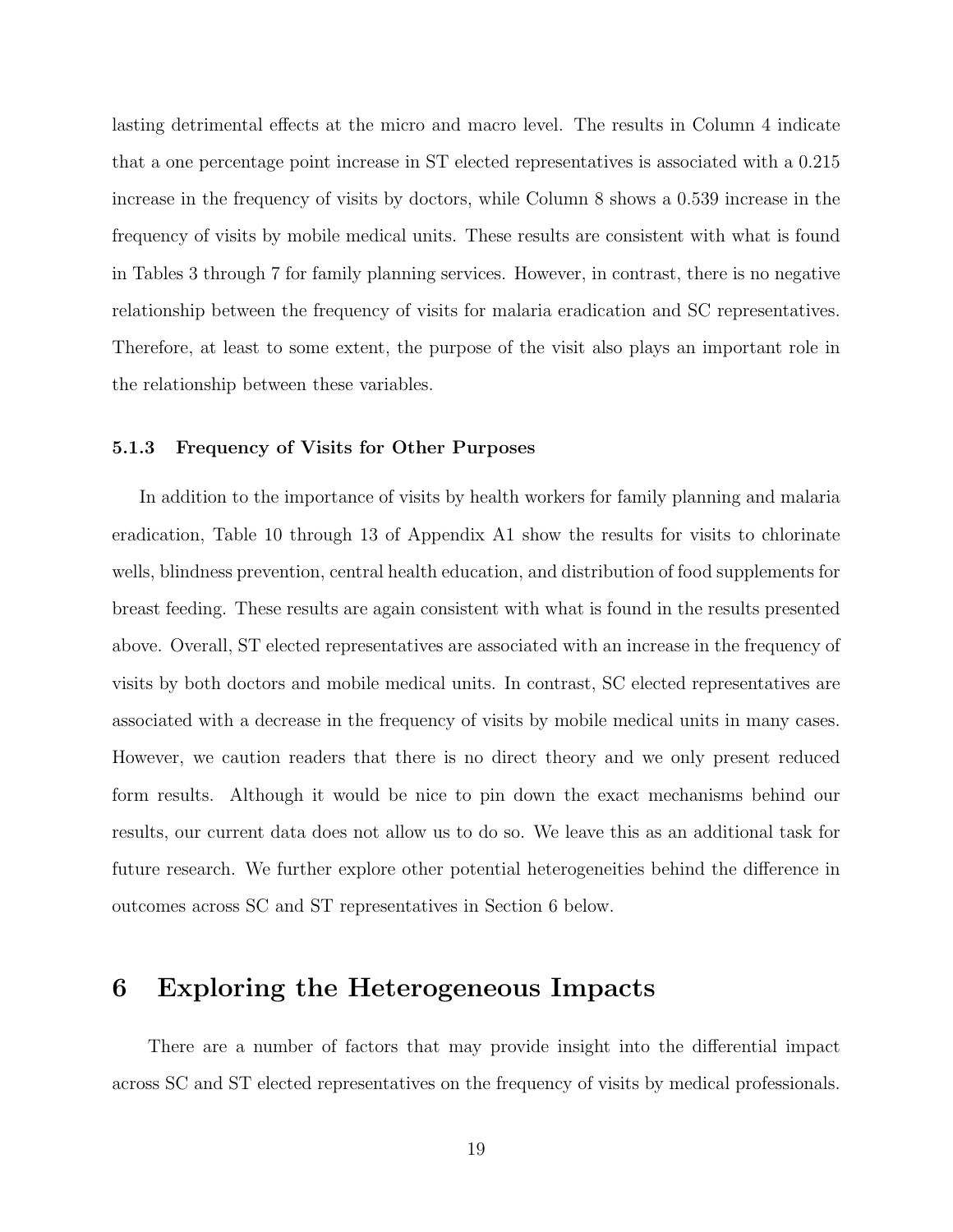In particular, in this section we explore the differences across the two groups in terms of geographic isolation, support for the Congress Party, and minority population shares. In order to explore these heterogeneities in Table 9, aggregate variables are created that measure that overall frequency of visits by doctors and mobile medical units. These variables are created based on the maximum frequency of visits to each village by doctors and mobile medical units regardless of the specific purpose for their visit. The baseline results using the full specification is shown in Column 1 of Table 9 for comparison. Panel A displays the results for the frequency of visits by doctors, while Panel B shows the results for the frequency of visits by mobile medical units. The results in this table summarize the overall heterogeneity across all results in the sample.

### 6.1 Geographic Isolation

As mentioned, STs tend to be more homogeneous, geographically isolated, and are concentrated in specific areas, while SCs are more geographically dispersed. This difference may then have differential impacts on how elected representatives will effect the frequency of visits to villages by medical professionals. For one, SC representatives may need to cater to a broader base of constituents, while ST representatives may have the ability to directly target policies towards ST members. Thus the preferences and concerns of these two groups, along with the awareness, control, and preferences of the specific representatives, may differ substantially. ST representatives may be more inclined to ensure an increase in the frequency of visits by health workers because their geographic isolation allows them to easily target increased visits to villages where their own members reside.

In order to explore this idea we allow the impacts of minority representation to vary by an index of geographic isolation. Following Chin and Prakash (2011), we use an index of isolation which measures the probability that the average minority in an Indian state will meet another minority adjusted by the prevalence of minorities in the state. In line with the discussion above, the adjusted means of these variables for SCs (.02) and STs (.13) indicate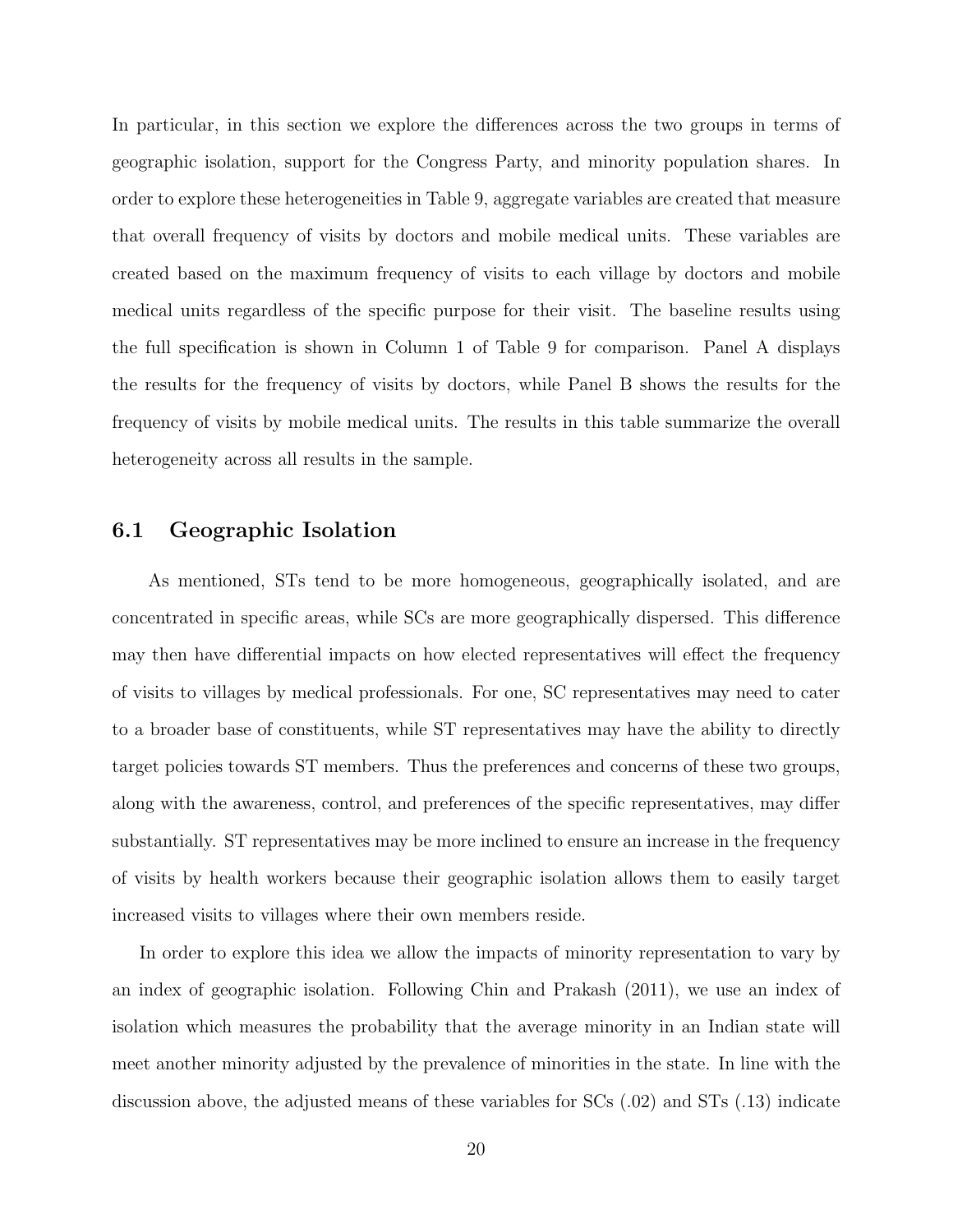that STs are more much geographically isolated.<sup>21</sup>

In Column 2 of Table 9, the full specification of Equation (2) is estimated adding the interaction between minority representation and the geographic isolation variable. In comparing the coefficients in Column 2 to those in Column 1 for Panel A and B in both tables, the results indicate that the inclusion of these interaction terms does not change the overall impact of ST representatives on the frequency of visits by either doctors or mobile medical units. The coefficients on ST representatives are similar to the original results, but more interestingly, the interaction of ST representatives and geographic isolation is also positive and statistically significant in Panel B. Therefore, at least in terms of the frequency of visits by mobile medical units, geographic isolation may play a role in that as STs become more isolated, the impact of ST representation on visits increases. Based on the above discussion, this reflects the idea that as STs become more isolated ensuring visits by mobile medical units becomes easier. Further, the fact that this interaction matters only in the case of mobile medical units suggests that elected representatives may actually induce these public servants to reduce absenteeism, while they have less control over the actions of doctors.

### 6.2 Support for the Congress Party

Although the Congress Party, which is known for its' anti-poverty stance, has historically dominated Indian politics, there has been a shift of support in recent years. More specifically, although STs have tended to persistently support the party, SCs have decreased support over the years. It is possible that this shift in support has resulted in differential impacts among SCs and STs. Following Chin and Prakash (2011), we asses this impact using an interaction between minority group representatives and a dummy variable equal to one if the share of reserved seats won by Congress in the lower Parliament is at least 50%.

The results shown in Column 3 of Table 9 indicate that support for the Congress party does seem to play an important role. In both panels, the coefficient on ST representatives

 $21$ See Chin and Prakash (2011) for more details on the calculation of this index.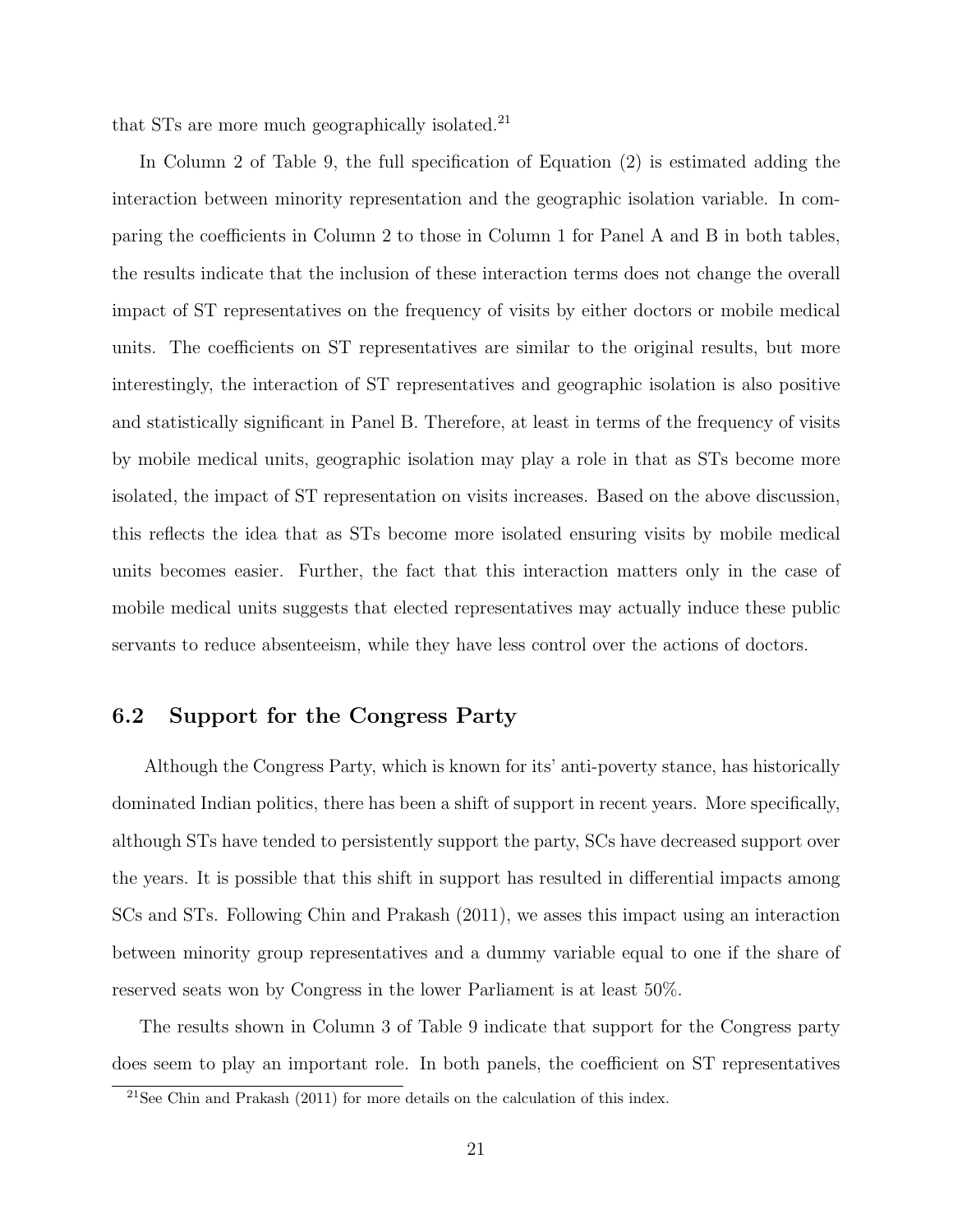remains largely unchanged, while the coefficient on the interaction with majority Congress support is also positive and statistically significant. Thus, their alliance to Congress allows ST politicians to be more effective in increasing the frequency of visits.

### 6.3 Scheduled Caste and Scheduled Tribe Population Share

In line with the discussion in Section 6.1 above, the minority population share may more easily allow targeting of specific policies towards the representatives own group. More specifically, it's expected that representatives would impact the frequency of visits by health workers more in areas where minority population is higher. In order to explore this idea we add an interaction between minority group representatives and a minority group current population share.

In Column 4 of Panel A and B in Table 9, the results indicate that the positive significant coefficient on ST representatives remains, while the interaction with ST population share is also positive and significant for doctors. Thus as ST population share increases, the impact of ST representatives on the frequency of visits by doctors also increases. This is again in line with the idea that location and population share allow ST representatives to more easily target policies and induce action that benefits their own group.

The results in this section show that geographic isolation, support for the Congress Party, and population share all appear to impact elected minority representatives' ability increase the number of visits to villages by health workers.

# 7 Discussion

To the best of our knowledge this is the first paper to explore the impact of SC and ST elected representatives on the frequency of visits to villages by health workers. Using nationally representative household and state level data and exploiting the structure of the legislature and the timing of elections, we show that elected minorities are associated with an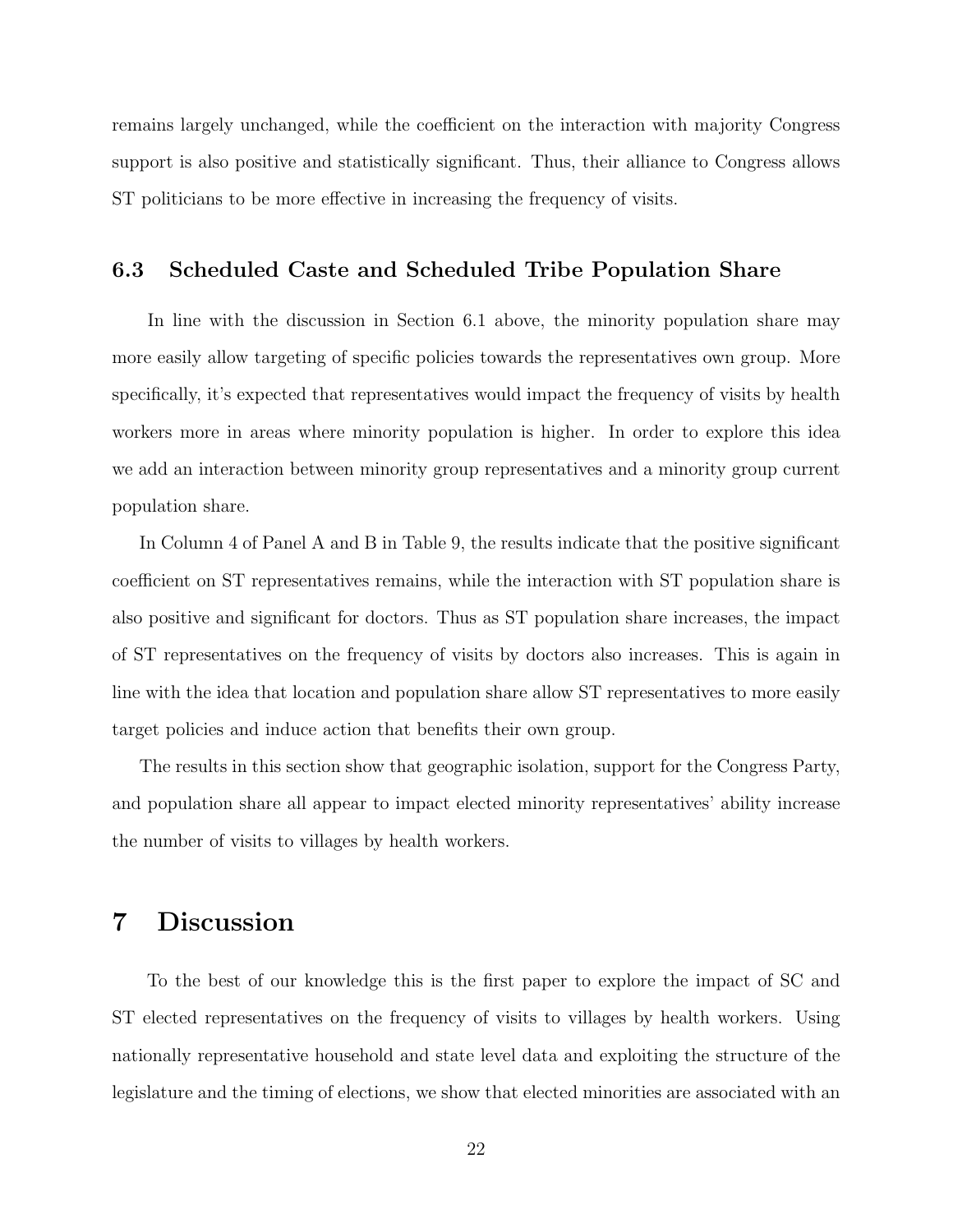increase the frequency of visits, potentially leading to better health outcomes. Specifically, we find that ST elected representatives increase the frequency of visits by both doctors and mobile medical units, while SC elected representatives decrease the frequency of visits by mobile medical units, though the results for SCs are not robust. The results for STs are consistent regardless of the actual purpose of the visit. The results are also consistent with research which finds differential impacts across SC and ST representatives. Several reasons behind the heterogeneous impacts are also explored. In particular, geographic isolation, support for the Congress Party, and minority population share all impact public service delivery.

Given the existing gaps in health outcomes across social classes in India, ensuring efficient and effective health service delivery is an important policy goal. Up to this point, the health system has been plagued by absenteeism and a lack of adequate resources. Further, the literature has compounded evidence on the long term micro and macro implications of poor health. Thus finding ways to improve the situation, and particularly the outcomes for the poorest individuals, remains and essential component of inclusive growth and increasing quality of life.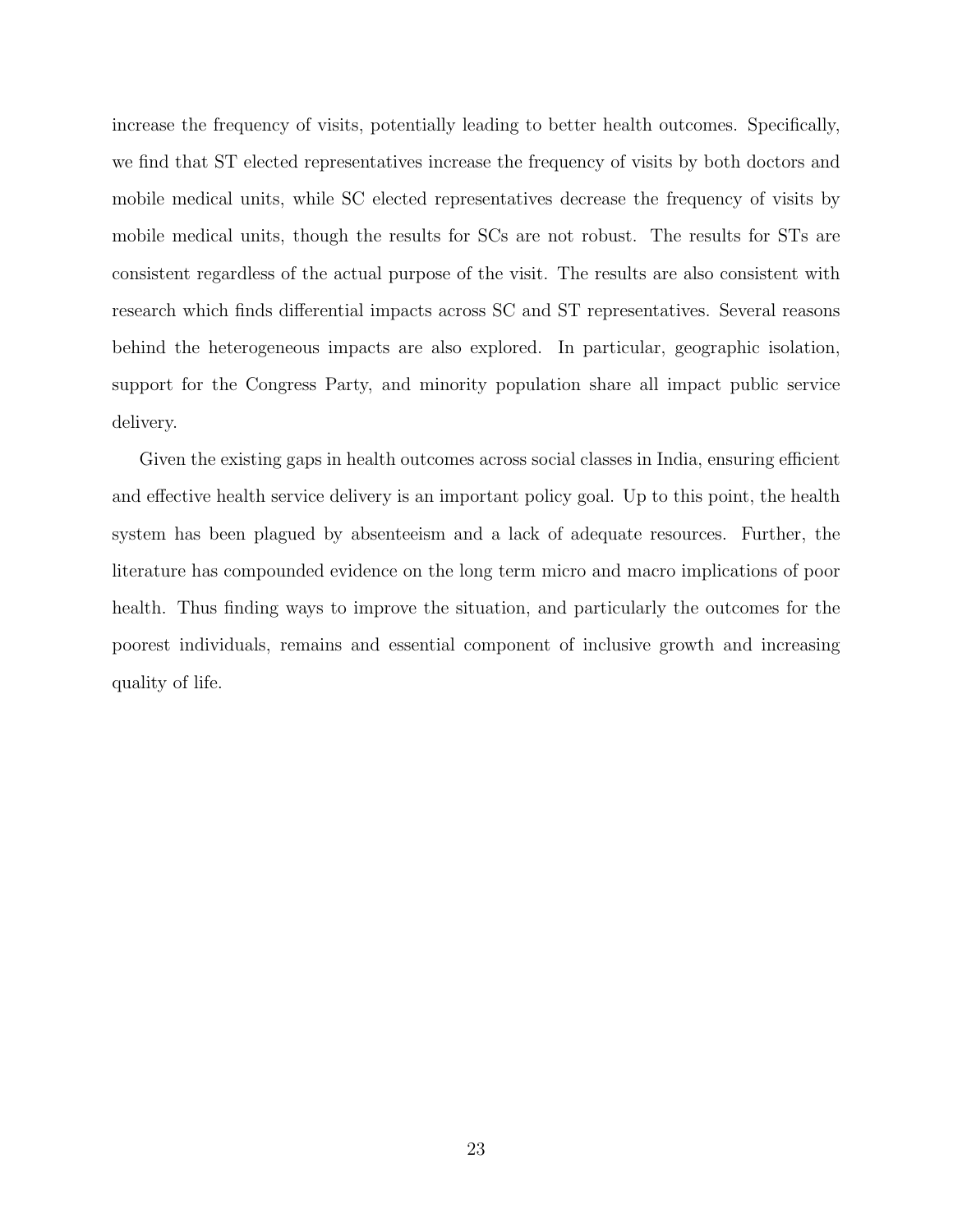#### References

- Alesina, Alberto; Baqir, Reza and Easterly, William. "Public Goods and Ethnic Divisions." Quarterly Journal of Economics, 1999, 114 (4), pp.1243-1284.
- Banerjee, Abhijit and Duflo, Esther. Poor Economics: A Radical Rethinking of the Way to Fight Global Poverty. Public Affairs, New York, 2011.
- Banerjee, Abhijit and Duflo, Esther. "Improving Health Care Delivery in India." 2009.
- Banerjee, Abhijit and Somanathan, Rohini. "The Political Economy of Public Goods: Some Evidence from India." Journal of Development Economics, 2007, pp. 287-314.
- Bardhan, Pranab; Mookherjee, Dilip and Parra Torrado, Monica L. "Impact of Political Reservations in West Bengal Local Governments on Anti-Poverty Targeting." Journal of Globalization and Development, 2010, 1 (1), Article 5.
- Barreca, Alan. "The Long-Term Economic Impacts of In Utero and Postnatal Exposure to Malaria." The Journal of Human Resources, Fall 2010, 45 (4), pp. 865-892.
- Bertrand, Marianne; Hanna, Rema and Sendhil Mullainathan. "Affirmative Action in Education: Evidence From Engineering College Admissions in India." Journal of Public Economics, February 2010, 94 (1-2), pp. 16-29.
- Besley, Timothy; Pande, Rohini; Rahman, Lupin and Rao, Vijayendra. "The Politics of Public Good Provision: Evidence from Indian Local Governments." Journal of the European Economic Association Papers and Proceedings, April-May 2004, 2 (2-3), pp. 416-426.
- Bleakley, Hoyt. "Malaria Eradication in the Americas: A Retrospective Analysis of Children Exposure." American Economic Journal: Applied Economics, 2010, 2 (2), pp. 1-45.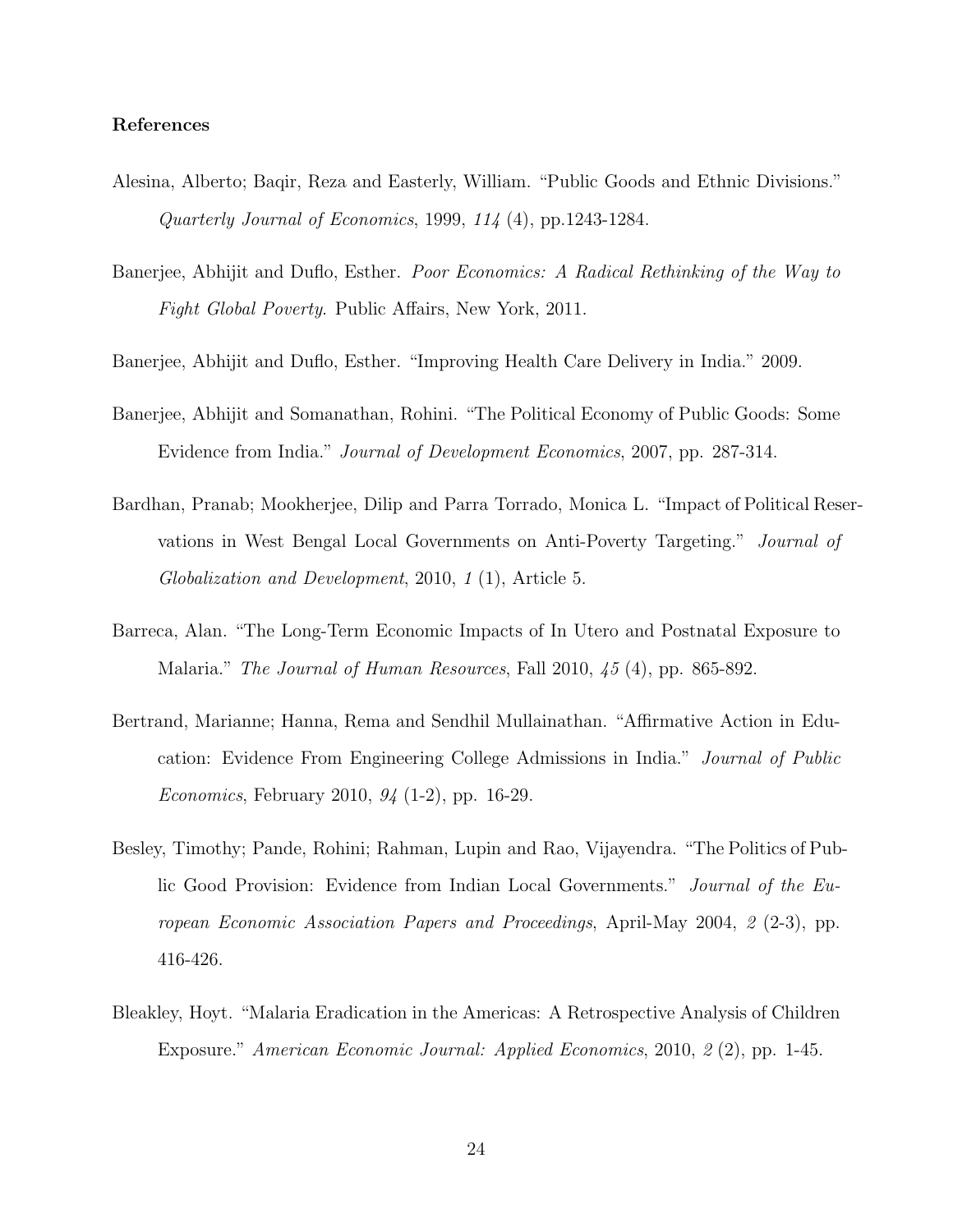- Chattopadhyay, Raghabendra and Duflo, Esther. "Women as Policy Makers: Evidence from a Randomized Policy Experiment in India." Econometrica, September 2004, 72 (5), pp. 1409-1443.
- Chaudhury, Nazmul; Hammer, Jeffrey; Kremer, Michael; Muralidharan, Karthik; and Rogers, F. Halsey. "Missing in Action: Teacher and Health Worker Absence in Developing Countries." Journal of Economic Perspectives, Winter 2006, 20 (1), pp. 91-116.
- Chin, Aimee and Praksah, Nishith "The redistributive effects of political reservation for minorities: Evidence from India." *Journal of Development Economics*, 2011, 96, pp. 265-277.
- Duflo, Esther. "Why Political Reservations?" Journal of the European Economic Associa*tion*, April-May 2005,  $\beta$  (2-3), pp. 668-678.
- Duflo, Esther; Fischer, Greg and Chattopadhyay, Raghabendra. "Efficiency and Rent Seeking in Local Government: Evidence from a Randomized Policy Experiments in India." MIT Working Paper, July 2008.
- Galanter, Marc. Competing Equalities: Law and the Backward Classes in India. Berkeley: University of California Press, 1984.
- Gallup, John; Sachs, Jeffrey. "The economic burden of malaria." The American Journal of Tropical Medicine and Hygiene, 2001,  $64$ ,  $(1)$ , pp. 85-96.
- Government of India, Ministry of Home Affairs, Office of the Registrar General and Census Commissioner. "Census 2011." 2011.
- Government of India, Planning Commission. "Press Note on Poverty Estimates, 2009-10." 2012.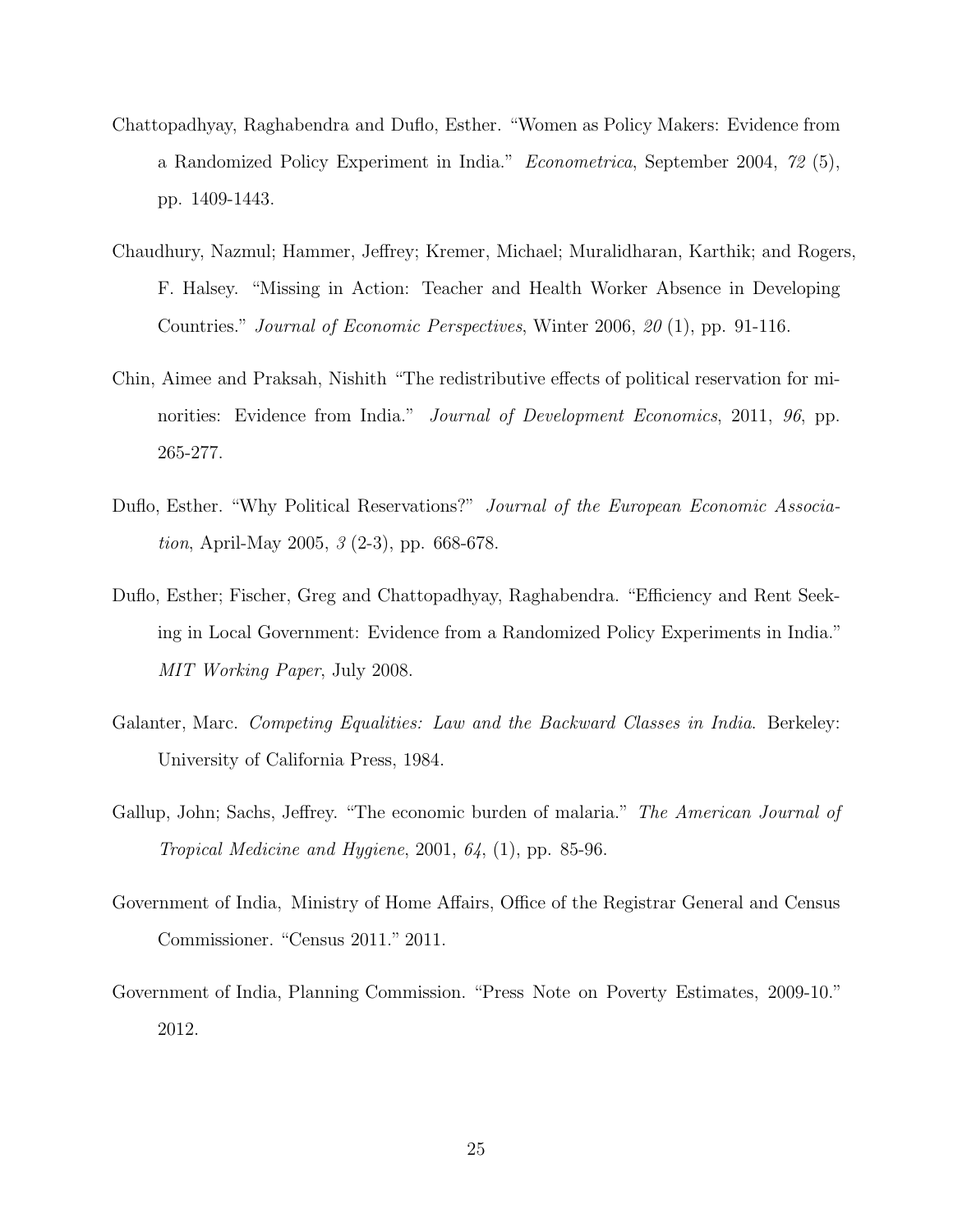- Iyer, Lakshmi; Mani, Anandi; Mishra, Prachi and Topalova, Petia. "The Power of Political Voice: Women's Political Representation and Crime in India." Harvard Business School Working Paper 11-092, 2011.
- Kaletski, Elizabeth; Prakash, Nishith. "Does Political Reservation doe Minorities Affect Child Labor? Evidence from India." University of Connecticut, 2014.
- Krishnan, Nandini. "Political Reservation and Rural Public Good Provision in India." Boston University, 2007.
- Lucas, Adrienne. "The Impact of Malaria Eradication on Fertility." *Economic Development* and Cultural Change, April 2013, 61 (3), pp. 607-631.
- Lucas, Adrienne. "Malaria Eradication and Educational Attainment: Evidence from Paraguay and Sri Lanka." American Economic Journal: Applied Economics, April 2010, 2 (2), pp. 46-71.
- Mishra, Subhash. "Yadavization of UP cops behind anarchy." The Times of India, June 7, 2014.
- Mookherjee, Dilip. "Accountability of Local and State Governments in India: An Overview of Recent Research." Boston University, 2012.
- Muralidharan, Karthik. "Public Service in India: Challenges and Opportunities." University of Pennsylvania, Center for the Advanced Study of India, September 2007.
- Nelson, Dean. "Indian politician's extraordinary historic rise from the lowest caste of 'untouchables' to state's chief minister." The Telegraph, May 20, 2014.
- Ozler, Berk; Datt, Gaurav and Ravallion, Martin. A Database on Poverty and Growth in India, World Bank Development Research Group, Washington DC, 1996.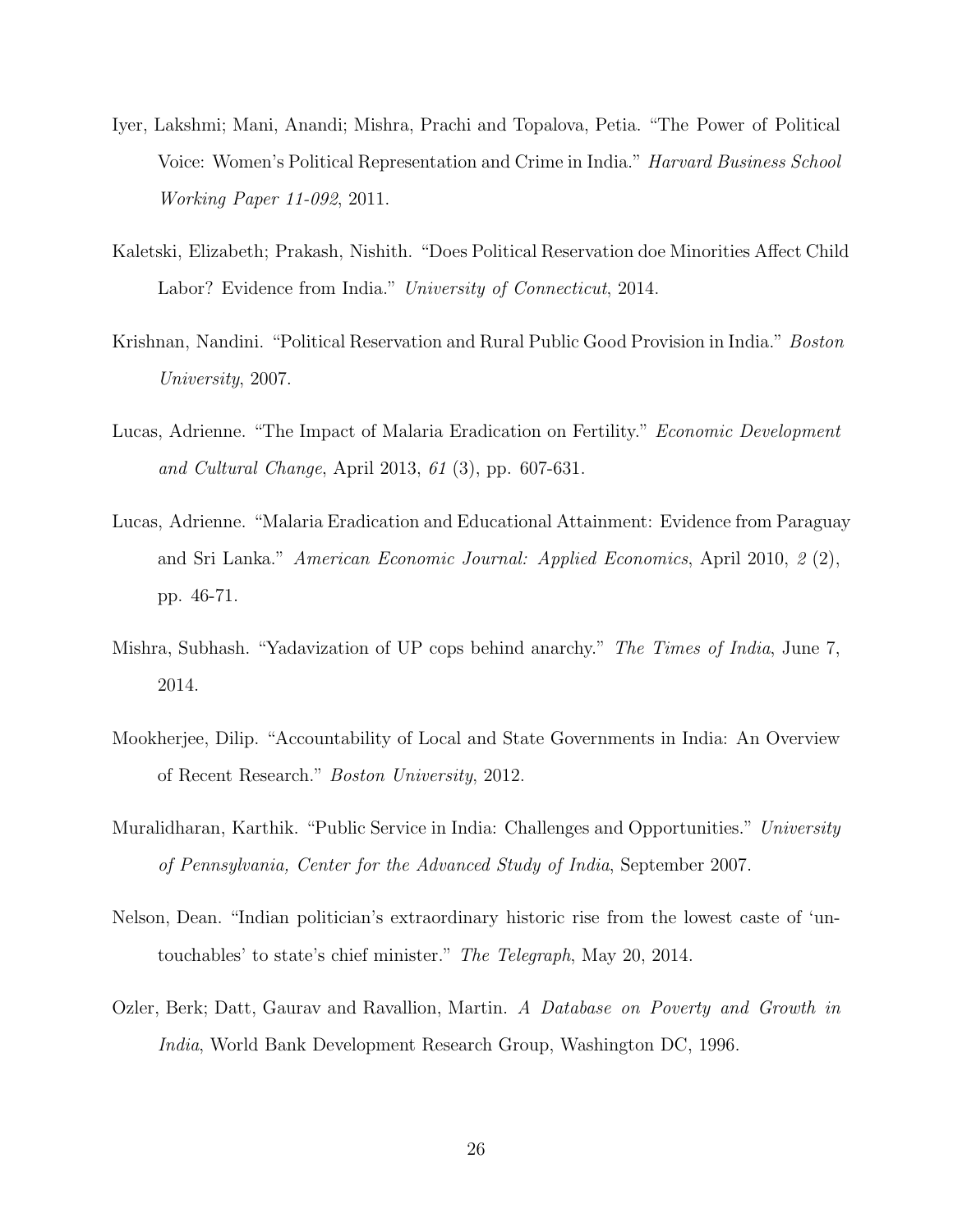- Pande, Rohini. "Can Mandated Political Representation Increase Policy Influence for Disadvantaged Minorities? Theory and Evidence from India." American Economic Review, September 2003, 93 (4), pp. 1132–1151.
- Reserve Bank of India, India's Central Bank. "State Finances: A Study of Budgets 2011- 2002." 2002.
- The World Bank. "Determinants and Consequences of Fertility: A Synopsis of the Evidence." 2010.
- World Health Organization; Unicef; UNFPA; The World Bank "Trends in Maternal Mortality: 1990-2010." World Health Organization, 2012.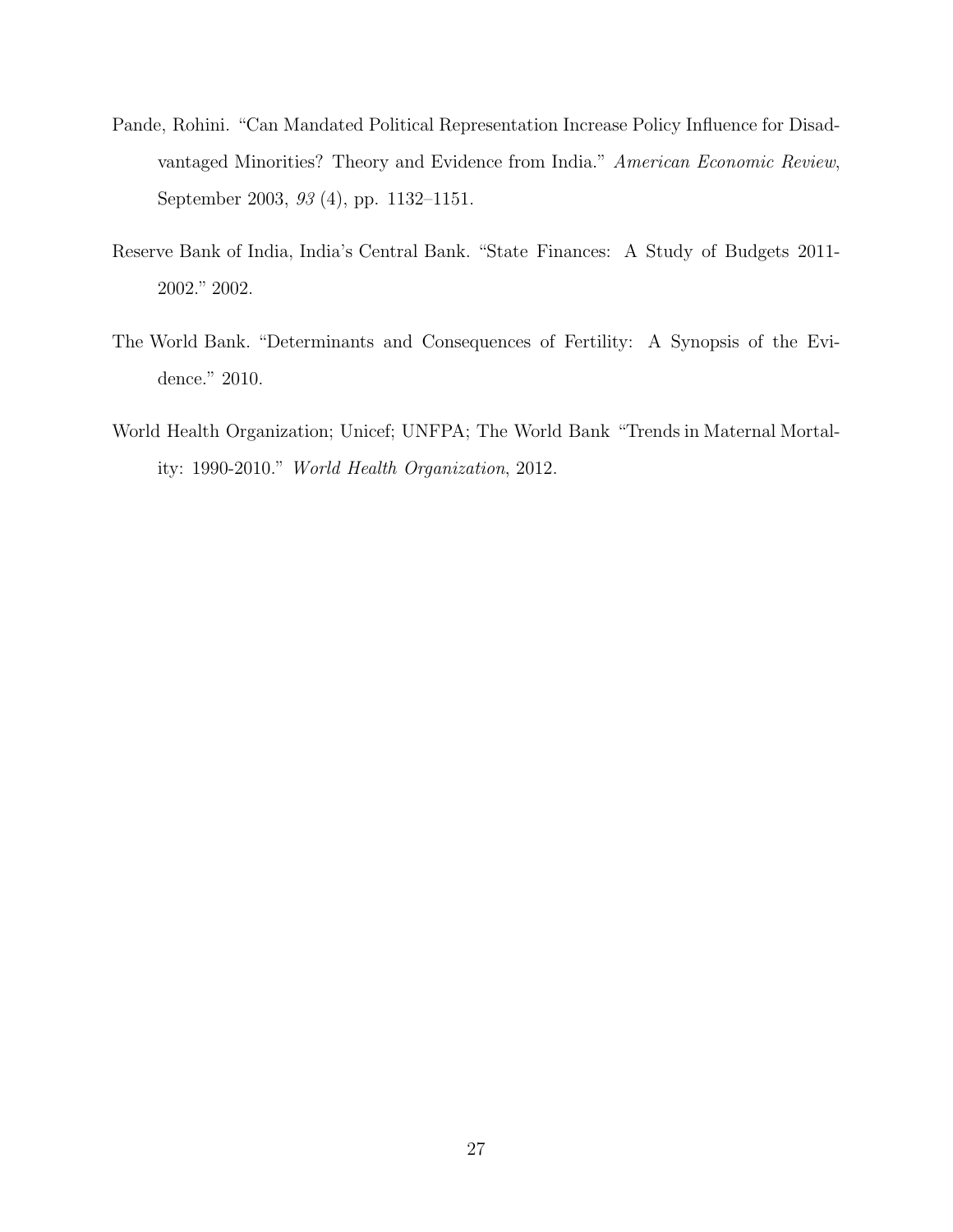| Table 1                                           |
|---------------------------------------------------|
| Summary Statistics on the Identification Strategy |

|                         | Representation Based on 42nd<br>Amendment |                                      |                     |                      | 1981 Census                |                             |                      |                             | 1991 Census                |                             |
|-------------------------|-------------------------------------------|--------------------------------------|---------------------|----------------------|----------------------------|-----------------------------|----------------------|-----------------------------|----------------------------|-----------------------------|
| State                   | <b>SC</b><br>Representation<br>Share      | <b>ST</b><br>Representation<br>Share | SC<br>Census<br>Pop | SC<br>Current<br>Pop | <b>ST</b><br>Census<br>Pop | <b>ST</b><br>Current<br>Pop | SC.<br>Census<br>Pop | <b>SC</b><br>Current<br>Pop | <b>ST</b><br>Census<br>Pop | <b>ST</b><br>Current<br>Pop |
| Andhra Pradesh<br>Assam | 13.27<br>6.35                             | 5.10<br>12.70                        | 14.87               | 14.97                | 5.93                       | 5.97                        | 15.93<br>7.40        | 16.14<br>6.96               | 6.31<br>12.82              | 6.54<br>12.49               |
| Bihar                   | 14.81                                     | 8.64                                 | 14.51               | 14.51                | 8.31                       | 8.24                        | 14.55                | 14.73                       | 7.66                       | 7.24                        |
| Gujarat                 | 7.14                                      | 14.29                                | 7.15                | 7.18                 | 14.22                      | 14.29                       | 7.41                 | 7.15                        | 14.92                      | 14.79                       |
| Haryana                 | 18.89                                     | 0.00                                 | 19.07               | 19.13                | 0.00                       | 0.00                        | 19.75                | 19.43                       | 0.00                       | 0.00                        |
| Karnataka               | 14.73                                     | 0.89                                 | 15.07               | 15.19                | 4.91                       | 4.85                        | 16.38                | 16.24                       | 4.26                       | 6.01                        |
| Kerala                  | 9.29                                      | 0.71                                 | 10.02               | 10.01                | 1.03                       | 1.03                        | 9.92                 | 9.83                        | 1.10                       | 1.14                        |
| Madhya Pradesh          | 13.75                                     | 23.44                                | 14.10               | 14.15                | 22.97                      | 23.00                       | 14.55                | 14.31                       | 23.27                      | 23.23                       |
| Maharashtra             | 6.25                                      | 7.64                                 | 7.14                | 7.46                 | 9.19                       | 9.20                        | 11.09                | 10.37                       | 9.27                       | 8.94                        |
| Orissa                  | 14.97                                     | 23.13                                | 14.66               | 14.81                | 22.43                      | 22.41                       | 16.20                | 16.46                       | 22.21                      | 22.15                       |
| Punjab                  | 24.79                                     | 0.00                                 | 26.87               | 27.01                | 0.00                       | 0.00                        | 28.31                | 28.75                       | 0.00                       | 0.00                        |
| Rajasthan               | 16.50                                     | 12.00                                | 17.04               | 17.07                | 12.21                      | 12.23                       | 17.29                | 17.18                       | 12.44                      | 12.54                       |
| Tamil Nadu              | 17.95                                     | 1.28                                 | 18.35               | 18.43                | 1.07                       | 1.07                        | 19.18                | 19.04                       | 1.03                       | 1.04                        |
| Uttar Pradesh           | 21.65                                     | 0.24                                 | 21.16               | 21.14                | 0.21                       | 0.21                        | 21.05                | 21.00                       | 0.21                       | 0.21                        |
| West Bengal             | 20.07                                     | 5.78                                 | 21.99               | 22.15                | 5.51                       | 5.52                        | 23.62                | 23.13                       | 5.59                       | 5.52                        |

*Notes:* The actual seats reserved must be an integer. The SC and ST political reservation variable is based on the 1971 census and was later revised due to 42nd Constitutional Amendment. The SC and ST census population comes from 1981 and 1991 census respectively, while SC and ST current population is calculated using last preceding census and interpolated linearly as in Pande (2003).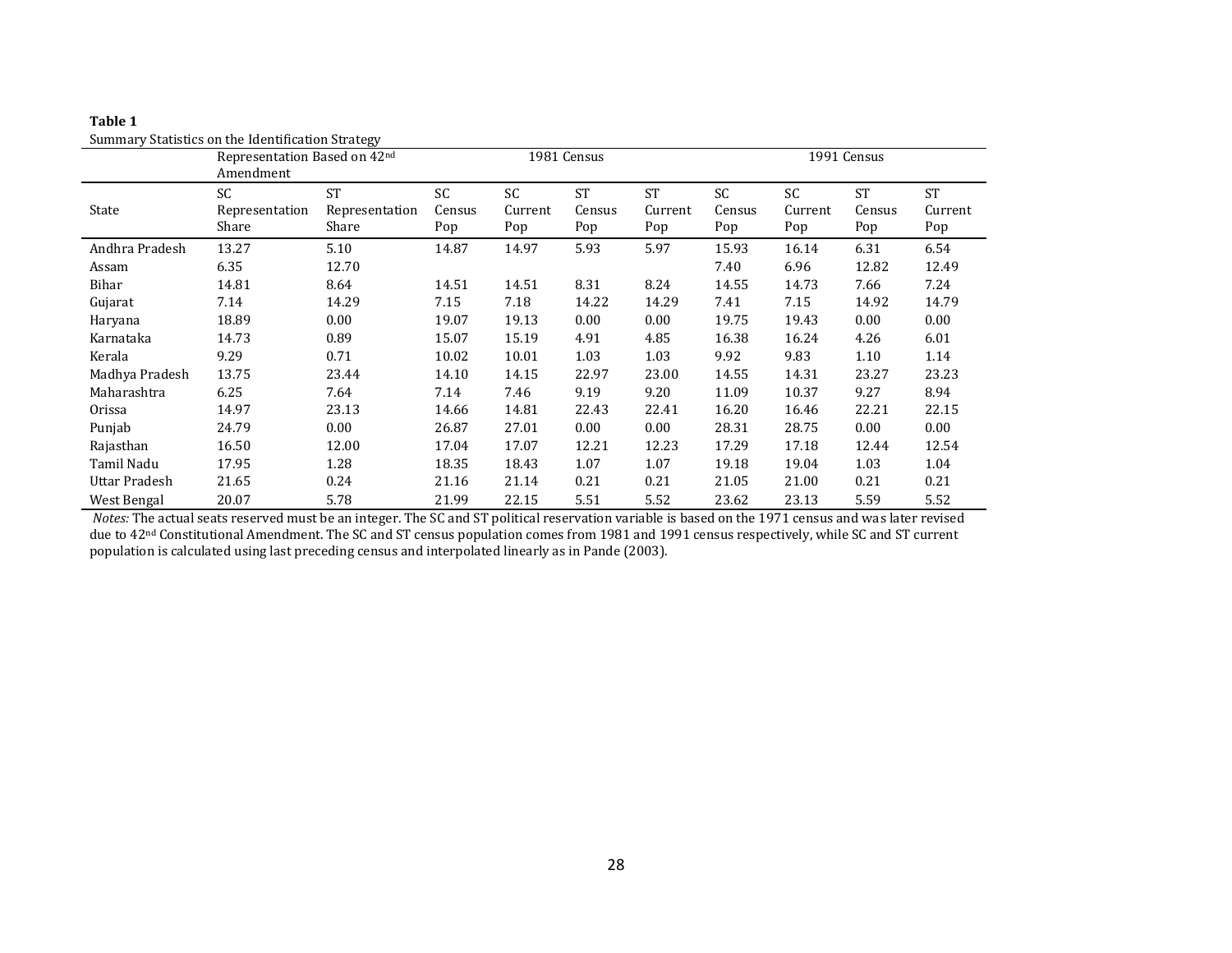**Table 2**

| Descriptive Statistics<br>Variable            | Mean  | Standard deviation | Min          | Max    |
|-----------------------------------------------|-------|--------------------|--------------|--------|
| Frequency of Visits by                        |       |                    |              |        |
| Doctors for Malaria                           | 1.81  | 1.81               | $\mathbf{1}$ | $\, 8$ |
| Mobile Medical Units for Malaria              | 1.70  | 1.67               | $\mathbf{1}$ | 8      |
| Doctors for Family Planning                   | 1.98  | 2.06               | $\mathbf{1}$ | 8      |
| Mobile Medical Units for Family Planning      | 1.81  | 1.85               | $\mathbf{1}$ | 8      |
| Doctors for Delivering Babies                 | 1.70  | 1.72               | $\mathbf{1}$ | 8      |
| Mobile Medical Units for Delivering Babies    | 1.49  | 1.48               | $\mathbf{1}$ | $\, 8$ |
| Doctors for Children                          | 1.37  | 1.30               | $\mathbf{1}$ | 8      |
| Mobile Medical Units for Children             | 1.27  | 1.14               | $\mathbf{1}$ | 8      |
| <b>Doctors for Pregnancies</b>                | 1.91  | 2.03               | $\mathbf{1}$ | 8      |
| Mobile Medical Units for Pregnancies          | 1.62  | 1.68               | $\mathbf{1}$ | $\, 8$ |
| Doctors for Nirodh Distribution               | 1.65  | 1.78               | $\mathbf{1}$ | $\, 8$ |
| Mobile Medical Units for Nirodh Distribution  | 1.57  | 1.65               | $\mathbf{1}$ | 8      |
| Doctors to Chlorinate Wells                   | 1.56  | 1.62               | $\mathbf{1}$ | 8      |
| Mobile Medical Units to Chlorinate Wells      | 3.90  | 2.77               | $\mathbf{1}$ | 8      |
| Doctors for Blindness Prevention              | 1.65  | 1.64               | $\mathbf{1}$ | $\, 8$ |
| Mobile Medical Units for Blindness Prevention | 1.47  | 1.38               | $\mathbf{1}$ | 8      |
| Doctors for General Education                 | 1.66  | 1.68               | $\mathbf{1}$ | $\, 8$ |
| Mobile Medical Units for General Education    | 1.52  | 1.54               | $\mathbf{1}$ | 8      |
| Doctors for Food Supplements                  | 1.30  | 1.16               | $\mathbf{1}$ | 8      |
| Mobile Medical Units for Food Supplements     | 1.39  | 1.41               | $\mathbf{1}$ | $\, 8$ |
|                                               |       |                    |              |        |
| Minority political reservation (%)            |       |                    |              |        |
| SC share elected representatives              | 15.01 | 5.25               | 6.25         | 24.79  |
| ST share elected representatives              | 7.87  | 8.05               | 0.00         | 23.44  |
|                                               |       |                    |              |        |
| Minority population share controls (%)        |       |                    |              |        |
| SC census population share                    | 15.92 | 5.27               | 7.14         | 28.31  |
| ST census population share                    | 8.28  | 7.75               | 0.00         | 23.27  |
| SC current population share                   | 15.89 | 5.32               | 6.96         | 28.75  |
| ST current population share                   | 8.32  | 7.71               | 0.00         | 23.23  |
| State controls                                |       |                    |              |        |
| Log of state income per capita last year      | 7.19  | 0.39               | 6.41         | 8.01   |
| Election year dummy                           | 0.18  | 0.39               | 0.00         | 1.00   |
| Rural population share (%)                    | 74.29 | 7.8                | 58.31        | 88.08  |
| Log of total state expenditure per capita     | 7.52  | 0.44               | 6.73         | 8.38   |
|                                               |       |                    |              |        |
| <b>Observations</b>                           | 474   |                    |              |        |

*Notes:* State-year data for 15 major India states from 1982 and 1999.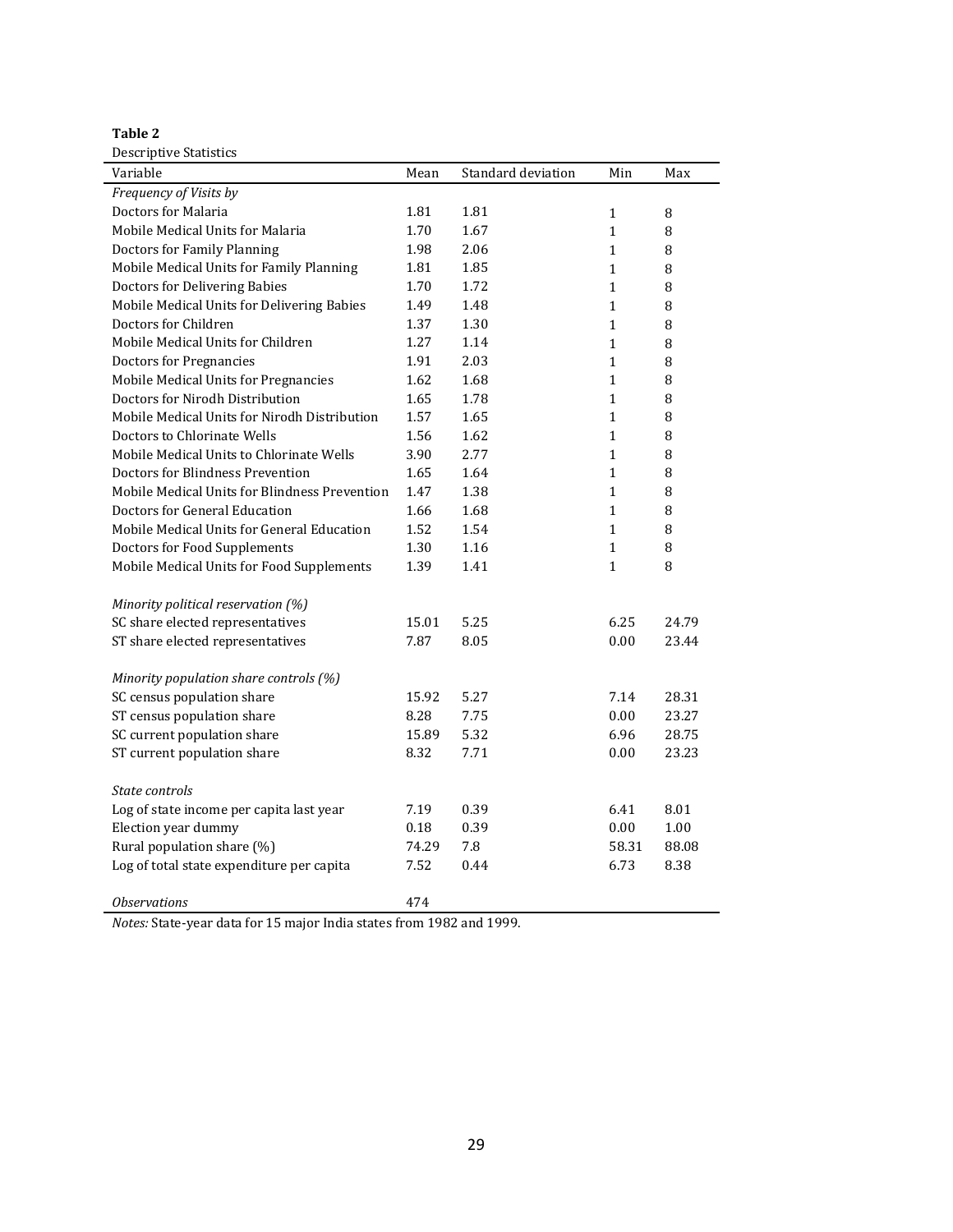|                               |            |             | Visits by Doctors for Family Planning |             | Visits by Mobile Medical Units for Family Planning |             |             |             |
|-------------------------------|------------|-------------|---------------------------------------|-------------|----------------------------------------------------|-------------|-------------|-------------|
|                               | (1)        | (2)         | (3)                                   | (4)         | (5)                                                | (6)         | (7)         | (8)         |
| SC representative share       | 0.119      | 0.016       | $-0.041$                              | $-0.042$    | $-0.344***$                                        | $-0.376***$ | $-0.405***$ | $-0.409***$ |
|                               | (0.078)    | (0.073)     | (0.128)                               | (0.129)     | (0.104)                                            | (0.101)     | (0.121)     | (0.116)     |
| ST representative share       | $0.148**$  | $0.312***$  | $0.336***$                            | $0.337***$  | $0.369**$                                          | $0.350**$   | $0.425***$  | $0.429***$  |
|                               | (0.061)    | (0.063)     | (0.051)                               | (0.052)     | (0.131)                                            | (0.131)     | (0.064)     | (0.058)     |
| SC census pop share           | $-0.132$   | $-1.488***$ | $-1.378***$                           | $-1.401***$ | $0.302**$                                          | $-0.798$    | $-0.784$    | $-0.91$     |
|                               | (0.092)    | (0.301)     | (0.406)                               | (0.413)     | (0.101)                                            | (0.617)     | (0.778)     | (0.756)     |
| ST census pop share           | $-0.140**$ | $-1.381***$ | $-1.608***$                           | $-1.609***$ | $-0.372**$                                         | $-0.273$    | $-0.599$    | $-0.604$    |
|                               | (0.059)    | (0.185)     | (0.247)                               | (0.245)     | (0.138)                                            | (0.308)     | (0.358)     | (0.356)     |
| SC current pop share          |            | $1.426***$  | $1.357***$                            | 1.377***    |                                                    | $1.125*$    | 1.113       | $1.223*$    |
|                               |            | (0.316)     | (0.422)                               | (0.431)     |                                                    | (0.571)     | (0.716)     | (0.692)     |
| ST current pop share          |            | $1.058***$  | $1.261***$                            | 1.262***    |                                                    | $-0.085$    | 0.181       | 0.189       |
|                               |            | (0.152)     | (0.209)                               | (0.208)     |                                                    | (0.258)     | (0.331)     | (0.337)     |
| State income last year        |            |             | $-0.017$                              | 0.089       |                                                    |             | $-0.316$    | 0.277       |
|                               |            |             | (0.634)                               | (0.989)     |                                                    |             | (0.646)     | (1.203)     |
| Election year dummy           |            |             | $-0.451**$                            | $-0.460**$  |                                                    |             | $-0.551$    | $-0.599$    |
|                               |            |             | (0.180)                               | (0.196)     |                                                    |             | (0.369)     | (0.424)     |
| Rural population share        |            |             | $-0.012$                              | $-0.014$    |                                                    |             | $-0.060**$  | $-0.070**$  |
|                               |            |             | (0.022)                               | (0.022)     |                                                    |             | (0.024)     | (0.025)     |
| Total state expenditure       |            |             |                                       | $-0.145$    |                                                    |             |             | $-0.809$    |
|                               |            |             |                                       | (0.988)     |                                                    |             |             | (0.939)     |
| Constant                      | $1.136***$ | $2.522***$  | 3.836                                 | 4.383       | $1.032*$                                           | $1.585**$   | 9.177       | 12.187**    |
|                               | (0.342)    | (0.201)     | (5.778)                               | (6.393)     | (0.521)                                            | (0.568)     | (6.009)     | (5.145)     |
| Region and year fixed effects | <b>YES</b> | <b>YES</b>  | <b>YES</b>                            | <b>YES</b>  | <b>YES</b>                                         | <b>YES</b>  | <b>YES</b>  | <b>YES</b>  |
| Number of observations        | 473        | 473         | 473                                   | 473         | 474                                                | 474         | 474         | 474         |
| R-squared                     | 0.08       | 0.11        | 0.12                                  | 0.12        | 0.1                                                | 0.11        | 0.14        | 0.14        |

*Notes:* Standard errors clustered by state are in parentheses.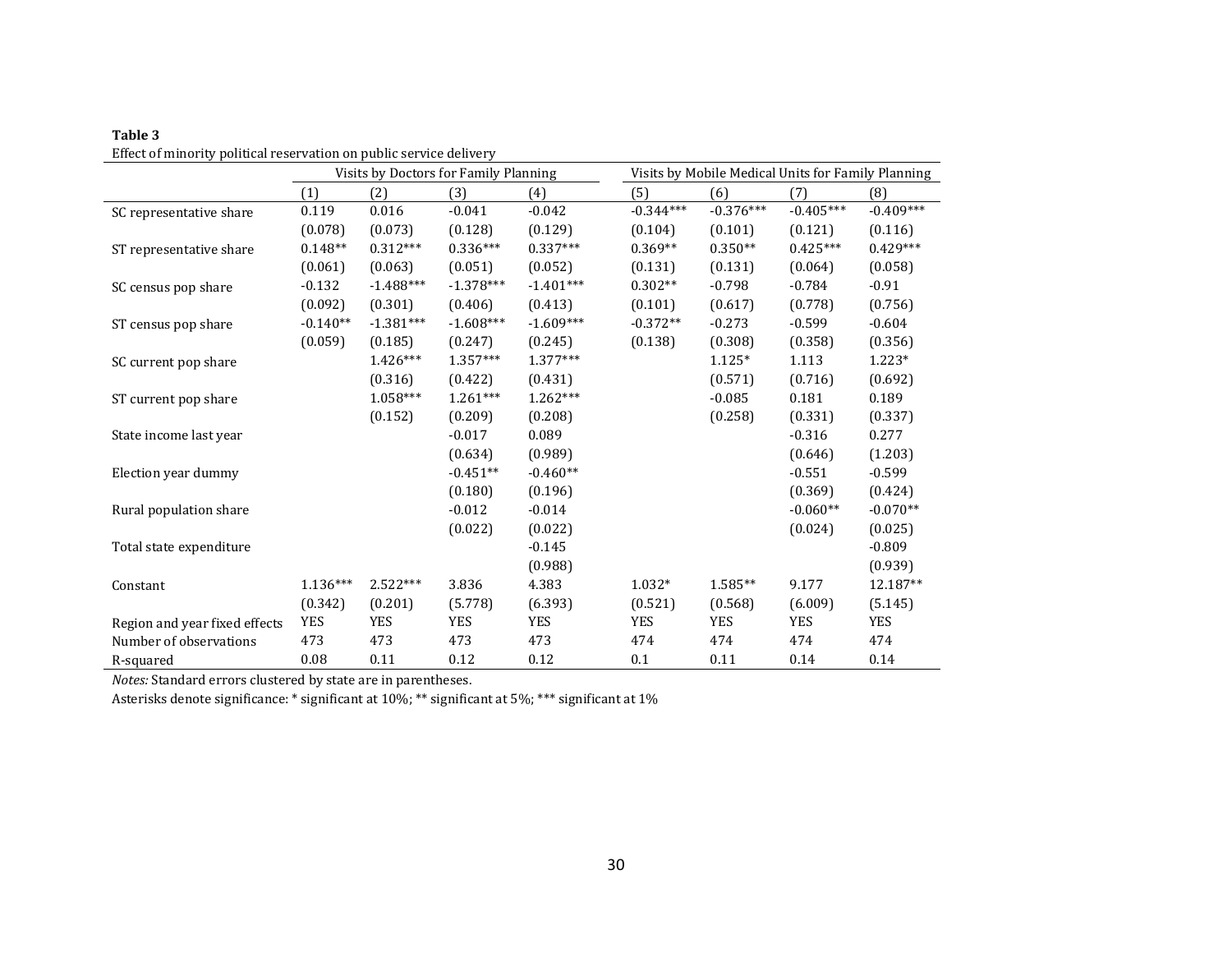| J<br>۰, |  |
|---------|--|
|---------|--|

| enced of immorty pontical representation on public service activery |            |             | Visits by Doctors for Delivering Babies |             | Visits by Mobile Medical Unit for Delivering Babies |            |             |             |  |
|---------------------------------------------------------------------|------------|-------------|-----------------------------------------|-------------|-----------------------------------------------------|------------|-------------|-------------|--|
|                                                                     | (1)        | (2)         | (3)                                     | (4)         | (5)                                                 | (6)        | (7)         | (8)         |  |
| SC representative share                                             | 0.105      | 0.022       | $-0.033$                                | $-0.042$    | $-0.11$                                             | $-0.111$   | $-0.176**$  | $-0.176**$  |  |
|                                                                     | (0.067)    | (0.083)     | (0.068)                                 | (0.072)     | (0.077)                                             | (0.070)    | (0.069)     | (0.068)     |  |
| ST representative share                                             | 0.045      | $0.195**$   | $0.240***$                              | $0.250***$  | $0.253***$                                          | $0.239***$ | $0.308***$  | $0.308***$  |  |
|                                                                     | (0.070)    | (0.066)     | (0.049)                                 | (0.035)     | (0.071)                                             | (0.068)    | (0.039)     | (0.039)     |  |
| SC census pop share                                                 | $-0.097$   | $-1.057*$   | $-1.273**$                              | $-1.549***$ | 0.08                                                | $-0.055$   | $-0.173$    | $-0.174$    |  |
|                                                                     | (0.061)    | (0.497)     | (0.487)                                 | (0.419)     | (0.073)                                             | (0.485)    | (0.506)     | (0.459)     |  |
| ST census pop share                                                 | $-0.045$   | $-1.171***$ | $-1.200***$                             | $-1.210***$ | $-0.287***$                                         | $-0.195$   | $-0.406*$   | $-0.406*$   |  |
|                                                                     | (0.072)    | (0.160)     | (0.237)                                 | (0.213)     | (0.077)                                             | (0.223)    | (0.204)     | (0.205)     |  |
| SC current pop share                                                |            | $1.015*$    | 1.294**                                 | 1.533***    |                                                     | 0.136      | 0.311       | 0.311       |  |
|                                                                     |            | (0.549)     | (0.497)                                 | (0.387)     |                                                     | (0.435)    | (0.485)     | (0.439)     |  |
| ST current pop share                                                |            | $0.959***$  | $0.938***$                              | $0.955***$  |                                                     | $-0.078$   | 0.066       | 0.066       |  |
|                                                                     |            | (0.108)     | (0.209)                                 | (0.185)     |                                                     | (0.205)    | (0.199)     | (0.201)     |  |
| State income last year                                              |            |             | $-1.080***$                             | 0.183       |                                                     |            | $-0.898*$   | $-0.897$    |  |
|                                                                     |            |             | (0.164)                                 | (0.398)     |                                                     |            | (0.466)     | (0.910)     |  |
| Election year dummy                                                 |            |             | 0.3                                     | 0.197       |                                                     |            | $-0.126$    | $-0.126$    |  |
|                                                                     |            |             | (0.361)                                 | (0.359)     |                                                     |            | (0.197)     | (0.216)     |  |
| Rural population share                                              |            |             | $-0.024*$                               | $-0.045***$ |                                                     |            | $-0.044***$ | $-0.045***$ |  |
|                                                                     |            |             | (0.013)                                 | (0.011)     |                                                     |            | (0.014)     | (0.014)     |  |
| Total state expenditure                                             |            |             |                                         | $-1.732***$ |                                                     |            |             | $-0.002$    |  |
|                                                                     |            |             |                                         | (0.474)     |                                                     |            |             | (0.681)     |  |
| Constant                                                            | $1.461***$ | 2.569***    | 12.441***                               | 18.954***   | $1.573***$                                          | $1.600***$ | 11.975**    | 11.983***   |  |
|                                                                     | (0.223)    | (0.236)     | (2.049)                                 | (2.314)     | (0.255)                                             | (0.361)    | (4.232)     | (2.913)     |  |
| Region and year fixed effects                                       | <b>YES</b> | <b>YES</b>  | <b>YES</b>                              | <b>YES</b>  | <b>YES</b>                                          | <b>YES</b> | <b>YES</b>  | <b>YES</b>  |  |
| Number of observations                                              | 474        | 474         | 474                                     | 474         | 474                                                 | 474        | 474         | 474         |  |
| R-squared                                                           | 0.14       | 0.18        | 0.19                                    | 0.19        | 0.11                                                | 0.11       | 0.12        | 0.12        |  |

*Notes:* Standard errors clustered by state are in parentheses.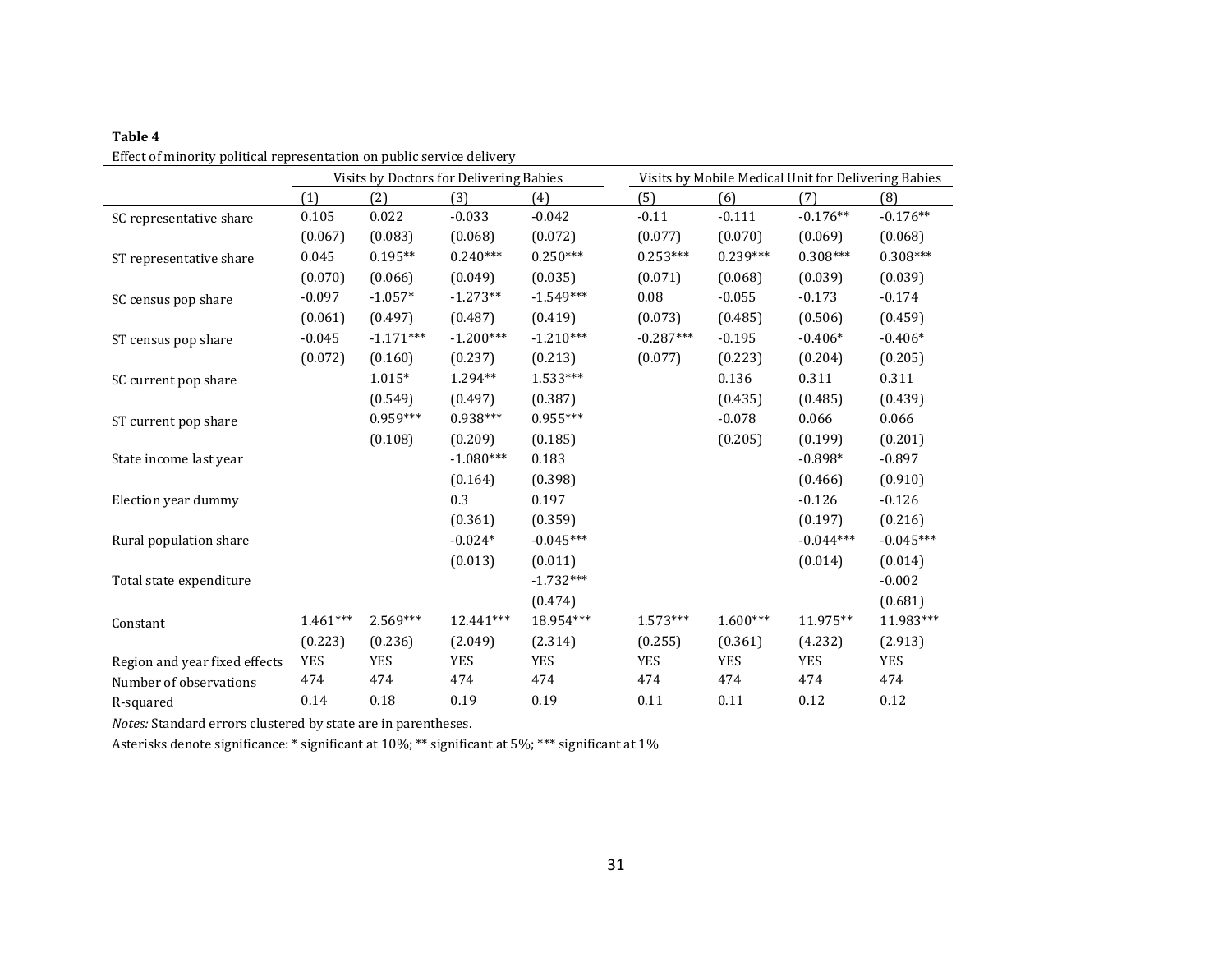|                               |            |             | Visits by Doctors for Children |             | Visits by Mobile Medical Units for Children |             |             |             |  |
|-------------------------------|------------|-------------|--------------------------------|-------------|---------------------------------------------|-------------|-------------|-------------|--|
|                               | (1)        | (2)         | (3)                            | (4)         | (5)                                         | (6)         | (7)         | (8)         |  |
| SC representative share       | 0.009      | $-0.066$    | $-0.009$                       | $-0.013$    | $-0.220***$                                 | $-0.209***$ | $-0.220***$ | $-0.223***$ |  |
|                               | (0.053)    | (0.044)     | (0.041)                        | (0.043)     | (0.073)                                     | (0.060)     | (0.053)     | (0.050)     |  |
| ST representative share       | $-0.083$   | $0.098***$  | $0.066**$                      | $0.072***$  | $0.137**$                                   | $0.130**$   | $0.178***$  | $0.181***$  |  |
|                               | (0.051)    | (0.032)     | (0.022)                        | (0.017)     | (0.063)                                     | (0.058)     | (0.031)     | (0.030)     |  |
| SC census pop share           | $-0.018$   | $-0.423$    | $-0.509$                       | $-0.694**$  | $0.181**$                                   | 0.427       | 0.326       | 0.22        |  |
|                               | (0.046)    | (0.353)     | (0.305)                        | (0.241)     | (0.064)                                     | (0.375)     | (0.375)     | (0.453)     |  |
| ST census pop share           | $0.100*$   | $-1.235***$ | $-1.002***$                    | $-1.007***$ | $-0.128*$                                   | $-0.068$    | $-0.169$    | $-0.172$    |  |
|                               | (0.054)    | (0.050)     | (0.120)                        | (0.109)     | (0.066)                                     | (0.124)     | (0.148)     | (0.146)     |  |
| SC current pop share          |            | 0.453       | 0.497                          | $0.656***$  |                                             | $-0.254$    | $-0.146$    | $-0.055$    |  |
|                               |            | (0.387)     | (0.310)                        | (0.214)     |                                             | (0.363)     | (0.342)     | (0.420)     |  |
| ST current pop share          |            | $1.139***$  | $0.939***$                     | $0.949***$  |                                             | $-0.052$    | 0.009       | 0.015       |  |
|                               |            | (0.038)     | (0.110)                        | (0.092)     |                                             | (0.110)     | (0.136)     | (0.138)     |  |
| State income last year        |            |             | 0.125                          | $0.975***$  |                                             |             | $-0.516*$   | $-0.03$     |  |
|                               |            |             | (0.212)                        | (0.324)     |                                             |             | (0.242)     | (0.639)     |  |
| Election year dummy           |            |             | $0.425*$                       | $0.361*$    |                                             |             | $-0.036$    | $-0.073$    |  |
|                               |            |             | (0.208)                        | (0.189)     |                                             |             | (0.161)     | (0.165)     |  |
| Rural population share        |            |             | $0.018**$                      | 0.003       |                                             |             | $-0.036**$  | $-0.044***$ |  |
|                               |            |             | (0.007)                        | (0.009)     |                                             |             | (0.012)     | (0.010)     |  |
| Total state expenditure       |            |             |                                | $-1.168***$ |                                             |             |             | $-0.669$    |  |
|                               |            |             |                                | (0.288)     |                                             |             |             | (0.676)     |  |
| Constant                      | $1.144***$ | 2.055***    | $-0.494$                       | 3.955*      | $0.954***$                                  | $0.787***$  | 7.588***    | 10.129***   |  |
|                               | (0.067)    | (0.172)     | (2.029)                        | (2.118)     | (0.174)                                     | (0.233)     | (2.532)     | (2.281)     |  |
| Region and year fixed effects | <b>YES</b> | <b>YES</b>  | <b>YES</b>                     | <b>YES</b>  | <b>YES</b>                                  | <b>YES</b>  | <b>YES</b>  | <b>YES</b>  |  |
| Number of observations        | 469        | 469         | 469                            | 469         | 470                                         | 470         | 470         | 470         |  |
| R-squared                     | 0.16       | 0.23        | 0.24                           | 0.25        | 0.06                                        | 0.06        | 0.07        | 0.07        |  |

**Table 5**

*Notes:* Standard errors clustered by state are in parentheses.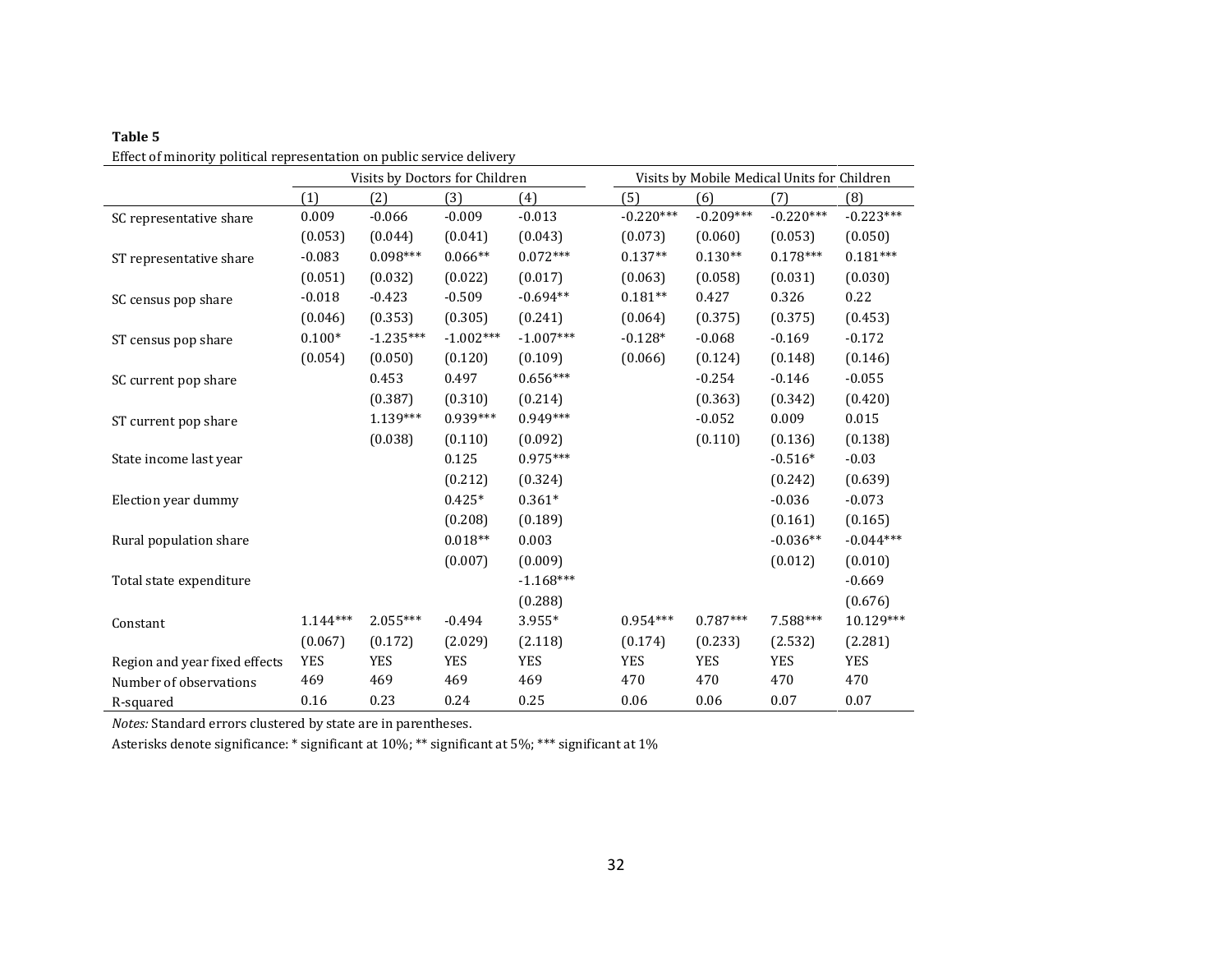| l'able |  |
|--------|--|
|--------|--|

|                               | Visits by Doctors for Pregnancies |             |                  |             | Visits by Mobile Medical Units for Pregnancies |            |             |             |  |
|-------------------------------|-----------------------------------|-------------|------------------|-------------|------------------------------------------------|------------|-------------|-------------|--|
|                               | (1)                               | (2)         | (3)              | (4)         | (5)                                            | (6)        | (7)         | (8)         |  |
| SC representative share       | 0.06                              | $-0.045$    | $-0.064$         | $-0.07$     | $-0.187$                                       | $-0.198$   | $-0.375***$ | $-0.359***$ |  |
|                               | (0.070)                           | (0.058)     | (0.072)          | (0.078)     | (0.121)                                        | (0.134)    | (0.116)     | (0.092)     |  |
| ST representative share       | 0.065                             | $0.254***$  | $0.242***$       | $0.249***$  | $0.316***$                                     | $0.298***$ | $0.385***$  | $0.369***$  |  |
|                               | (0.051)                           | (0.025)     | (0.033)          | (0.025)     | (0.095)                                        | (0.080)    | (0.062)     | (0.043)     |  |
| SC census pop share           | $-0.078$                          | $-1.255***$ | $-1.226**$       | $-1.436***$ | 0.161                                          | $-0.291$   | $-0.211$    | 0.259       |  |
|                               | (0.064)                           | (0.404)     | (0.420)          | (0.343)     | (0.121)                                        | (0.800)    | (0.853)     | (0.716)     |  |
| ST census pop share           | $-0.04$                           | $-1.458***$ | $-1.452***$      | $-1.460***$ | $-0.347***$                                    | $-0.232$   | $-0.777**$  | $-0.760**$  |  |
|                               | (0.052)                           | (0.087)     | (0.188)          | (0.177)     | (0.098)                                        | (0.197)    | (0.280)     | (0.265)     |  |
| SC current pop share          |                                   | $1.247**$   | 1.239**          | $1.421***$  |                                                | 0.461      | 0.528       | 0.119       |  |
|                               |                                   | (0.427)     | (0.421)          | (0.309)     |                                                | (0.847)    | (0.851)     | (0.657)     |  |
| ST current pop share          |                                   | 1.208***    | $1.211***$       | 1.223***    |                                                | $-0.097$   | 0.354       | 0.326       |  |
|                               |                                   | (0.075)     | (0.173)          | (0.154)     |                                                | (0.214)    | (0.284)     | (0.257)     |  |
| State income last year        |                                   |             | 0.033            | 0.996       |                                                |            | $-0.898$    | $-3.012**$  |  |
|                               |                                   |             | (0.303)          | (0.657)     |                                                |            | (0.531)     | (1.016)     |  |
| Election year dummy           |                                   |             | $\boldsymbol{0}$ | $-0.079$    |                                                |            | $-0.795*$   | $-0.622*$   |  |
|                               |                                   |             | (0.383)          | (0.366)     |                                                |            | (0.409)     | (0.338)     |  |
| Rural population share        |                                   |             | 0.013            | $-0.004$    |                                                |            | $-0.047**$  | $-0.012$    |  |
|                               |                                   |             | (0.008)          | (0.012)     |                                                |            | (0.016)     | (0.017)     |  |
| Total state expenditure       |                                   |             |                  | $-1.321*$   |                                                |            |             | 2.914***    |  |
|                               |                                   |             |                  | (0.668)     |                                                |            |             | (0.861)     |  |
| Constant                      | $1.107***$                        | $2.489***$  | 1.171            | $6.152**$   | $1.428***$                                     | $1.615***$ | 12.392**    | 1.364       |  |
|                               | (0.159)                           | (0.188)     | (2.478)          | (2.797)     | (0.307)                                        | (0.413)    | (4.847)     | (3.357)     |  |
| Region and year fixed effects | <b>YES</b>                        | <b>YES</b>  | <b>YES</b>       | <b>YES</b>  | <b>YES</b>                                     | <b>YES</b> | <b>YES</b>  | <b>YES</b>  |  |
| Number of observations        | 471                               | 471         | 471              | 471         | 476                                            | 476        | 476         | 476         |  |
| R-squared                     | 0.18                              | 0.22        | 0.22             | 0.23        | 0.11                                           | 0.12       | 0.15        | 0.17        |  |

*Notes:* Standard errors clustered by state are in parentheses.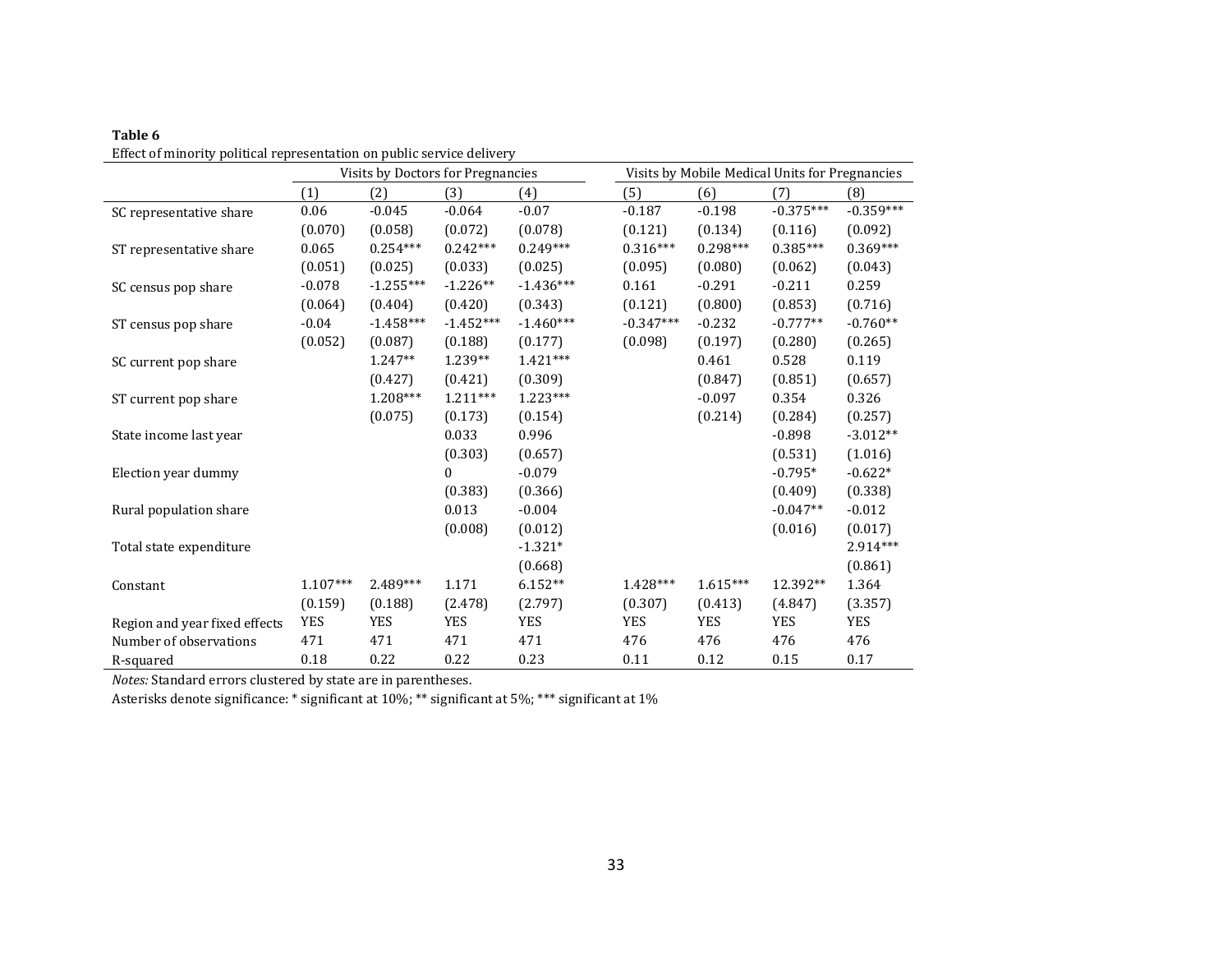|                               |            |             | Visits by Doctors for Nirodh Distribution |             | Visits by Mobile Medical Units for Nirodh Distribution |            |             |             |  |
|-------------------------------|------------|-------------|-------------------------------------------|-------------|--------------------------------------------------------|------------|-------------|-------------|--|
|                               | (1)        | (2)         | (3)                                       | (4)         | (5)                                                    | (6)        | (7)         | (8)         |  |
| SC representative share       | $0.131**$  | 0.101       | 0.121                                     | 0.122       | $-0.137$                                               | $-0.124$   | $-0.086$    | $-0.08$     |  |
|                               | (0.055)    | (0.065)     | (0.110)                                   | (0.110)     | (0.138)                                                | (0.142)    | (0.142)     | (0.137)     |  |
| ST representative share       | $0.146**$  | $0.247***$  | $0.303***$                                | $0.302***$  | $0.375**$                                              | $0.313**$  | $0.459***$  | $0.453***$  |  |
|                               | (0.057)    | (0.063)     | (0.055)                                   | (0.055)     | (0.163)                                                | (0.144)    | (0.067)     | (0.063)     |  |
| SC census pop share           | $-0.142**$ | $-0.062$    | $-0.225$                                  | $-0.185$    | 0.118                                                  | $-0.094$   | $-0.443$    | $-0.262$    |  |
|                               | (0.049)    | (0.341)     | (0.311)                                   | (0.341)     | (0.120)                                                | (0.701)    | (0.669)     | (0.602)     |  |
| ST census pop share           | $-0.134**$ | $-0.864***$ | $-0.915***$                               | $-0.914***$ | $-0.393**$                                             | 0.047      | $-0.193$    | $-0.187$    |  |
|                               | (0.058)    | (0.173)     | (0.240)                                   | (0.244)     | (0.172)                                                | (0.254)    | (0.289)     | (0.297)     |  |
| SC current pop share          |            | $-0.062$    | 0.079                                     | 0.044       |                                                        | 0.206      | 0.498       | 0.341       |  |
|                               |            | (0.367)     | (0.371)                                   | (0.388)     |                                                        | (0.710)    | (0.679)     | (0.585)     |  |
| ST current pop share          |            | $0.623***$  | $0.629***$                                | $0.627***$  |                                                        | $-0.375$   | $-0.248$    | $-0.259$    |  |
|                               |            | (0.139)     | (0.193)                                   | (0.195)     |                                                        | (0.259)    | (0.274)     | (0.273)     |  |
| State income last year        |            |             | $-0.577$                                  | $-0.758$    |                                                        |            | $-1.301*$   | $-2.135$    |  |
|                               |            |             | (0.454)                                   | (0.691)     |                                                        |            | (0.680)     | (1.308)     |  |
| Election year dummy           |            |             | 0.088                                     | 0.102       |                                                        |            | $-0.058$    | 0.008       |  |
|                               |            |             | (0.159)                                   | (0.161)     |                                                        |            | (0.241)     | (0.211)     |  |
| Rural population share        |            |             | $-0.046***$                               | $-0.043**$  |                                                        |            | $-0.125***$ | $-0.111***$ |  |
|                               |            |             | (0.013)                                   | (0.017)     |                                                        |            | (0.021)     | (0.027)     |  |
| Total state expenditure       |            |             |                                           | 0.249       |                                                        |            |             | 1.144       |  |
|                               |            |             |                                           | (0.820)     |                                                        |            |             | (1.151)     |  |
| Constant                      | $1.080***$ | $1.415***$  | 9.492**                                   | 8.547       | $1.269***$                                             | $1.159*$   | 21.266***   | 16.957***   |  |
|                               | (0.155)    | (0.196)     | (3.804)                                   | (5.375)     | (0.424)                                                | (0.545)    | (5.647)     | (5.519)     |  |
| Region and year fixed effects | <b>YES</b> | <b>YES</b>  | <b>YES</b>                                | <b>YES</b>  | <b>YES</b>                                             | <b>YES</b> | <b>YES</b>  | <b>YES</b>  |  |
| Number of observations        | 472        | 472         | 472                                       | 472         | 471                                                    | 471        | 471         | 471         |  |
| R-squared                     | 0.05       | 0.06        | 0.07                                      | 0.07        | 0.07                                                   | 0.08       | 0.14        | 0.15        |  |

*Notes:* Standard errors clustered by state are in parentheses.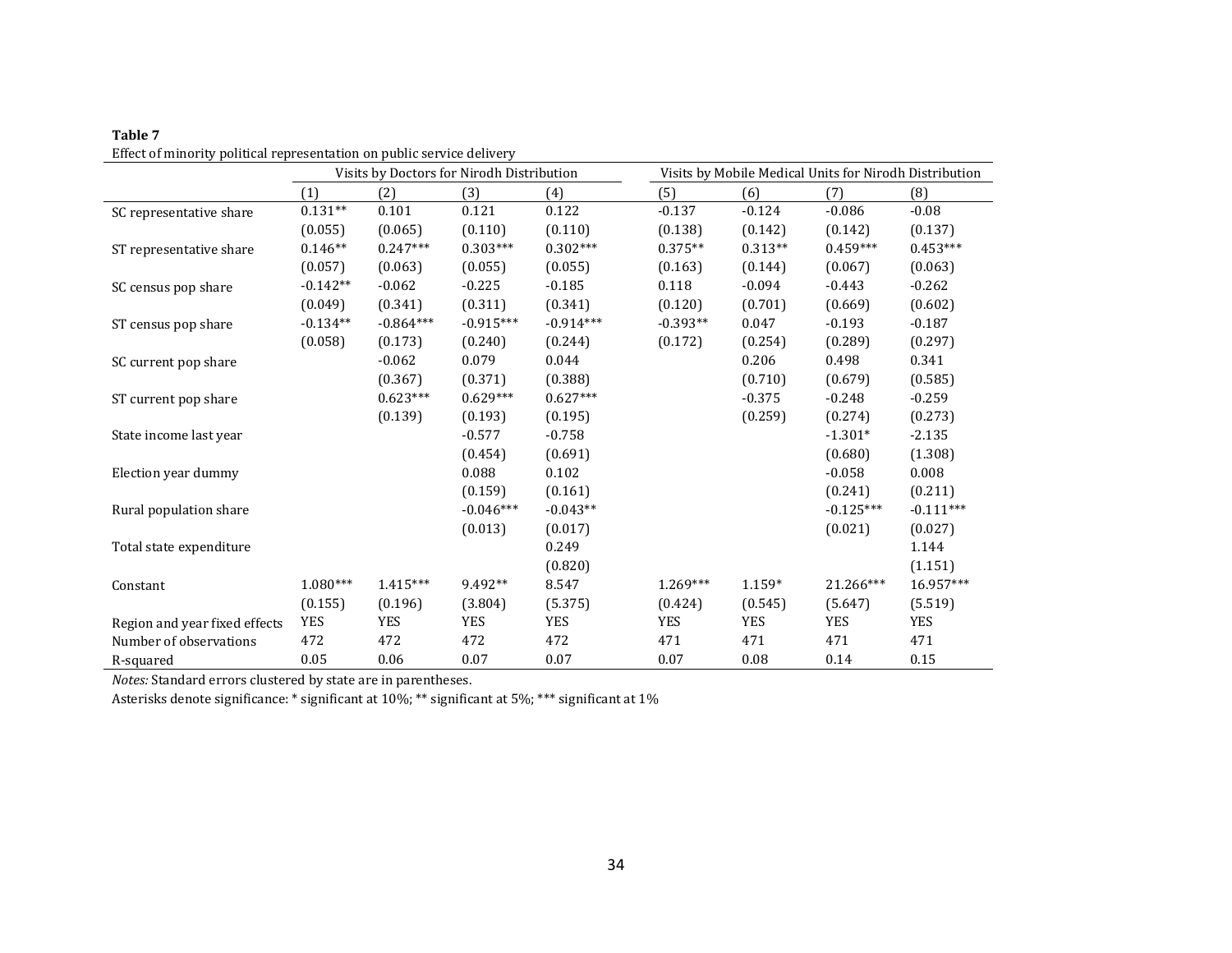|                               |             |             | Visits by Doctors for Malaria |             | Visits by Mobile Medical Units for Malaria |             |             |             |
|-------------------------------|-------------|-------------|-------------------------------|-------------|--------------------------------------------|-------------|-------------|-------------|
|                               | (1)         | (2)         | (3)                           | (4)         | (5)                                        | (6)         | (7)         | (8)         |
| SC representative share       | $0.228***$  | 0.12        | 0.072                         | 0.076       | $-0.089$                                   | $-0.152$    | $-0.183$    | $-0.181$    |
|                               | (0.074)     | (0.071)     | (0.101)                       | (0.101)     | (0.130)                                    | (0.118)     | (0.107)     | (0.103)     |
| ST representative share       | $-0.124*$   | $0.157**$   | $0.219***$                    | $0.215***$  | $0.321**$                                  | $0.396***$  | $0.540***$  | $0.539***$  |
|                               | (0.060)     | (0.070)     | (0.049)                       | (0.044)     | (0.125)                                    | (0.133)     | (0.075)     | (0.073)     |
| SC census pop share           | $-0.230***$ | $-0.682*$   | $-0.688**$                    | $-0.556*$   | 0.068                                      | $-1.035**$  | $-1.315**$  | $-1.265**$  |
|                               | (0.068)     | (0.326)     | (0.289)                       | (0.279)     | (0.110)                                    | (0.459)     | (0.465)     | (0.459)     |
| ST census pop share           | 0.069       | $-1.979***$ | $-2.247***$                   | $-2.243***$ | $-0.320**$                                 | $-0.897***$ | $-1.241***$ | $-1.240***$ |
|                               | (0.059)     | (0.166)     | (0.223)                       | (0.219)     | (0.133)                                    | (0.263)     | (0.298)     | (0.298)     |
| SC current pop share          |             | 0.519       | $0.555*$                      | 0.441       |                                            | $1.147**$   | $1.436***$  | 1.392***    |
|                               |             | (0.351)     | (0.288)                       | (0.277)     |                                            | (0.419)     | (0.469)     | (0.456)     |
| ST current pop share          |             | $1.745***$  | 1.958***                      | $1.951***$  |                                            | $0.491**$   | $0.714**$   | $0.710**$   |
|                               |             | (0.126)     | (0.178)                       | (0.174)     |                                            | (0.212)     | (0.245)     | (0.246)     |
| State income last year        |             |             | $-0.443$                      | $-1.04$     |                                            |             | $-1.422*$   | $-1.656$    |
|                               |             |             | (0.404)                       | (0.650)     |                                            |             | (0.675)     | (1.330)     |
| Election year dummy           |             |             | $-0.393*$                     | $-0.346*$   |                                            |             | $-0.226$    | $-0.207$    |
|                               |             |             | (0.218)                       | (0.187)     |                                            |             | (0.370)     | (0.371)     |
| Rural population share        |             |             | $-0.044***$                   | $-0.034***$ |                                            |             | $-0.113***$ | $-0.109***$ |
|                               |             |             | (0.012)                       | (0.011)     |                                            |             | (0.014)     | (0.017)     |
| Total state expenditure       |             |             |                               | 0.822       |                                            |             |             | 0.319       |
|                               |             |             |                               | (0.564)     |                                            |             |             | (1.069)     |
| Constant                      | $2.384***$  | $3.692***$  | 10.774***                     | $7.657**$   | $1.182**$                                  | $2.085***$  | 22.095***   | 20.908***   |
|                               | (0.204)     | (0.224)     | (3.429)                       | (3.170)     | (0.453)                                    | (0.513)     | (5.781)     | (4.264)     |
| Region and year fixed effects | <b>YES</b>  | <b>YES</b>  | <b>YES</b>                    | <b>YES</b>  | <b>YES</b>                                 | <b>YES</b>  | <b>YES</b>  | <b>YES</b>  |
| Number of observations        | 472         | 472         | 472                           | 472         | 474                                        | 474         | 474         | 474         |
| R-squared                     | 0.08        | 0.16        | 0.18                          | 0.18        | 0.1                                        | 0.12        | 0.18        | 0.18        |

*Notes:* Standard errors clustered by state are in parentheses.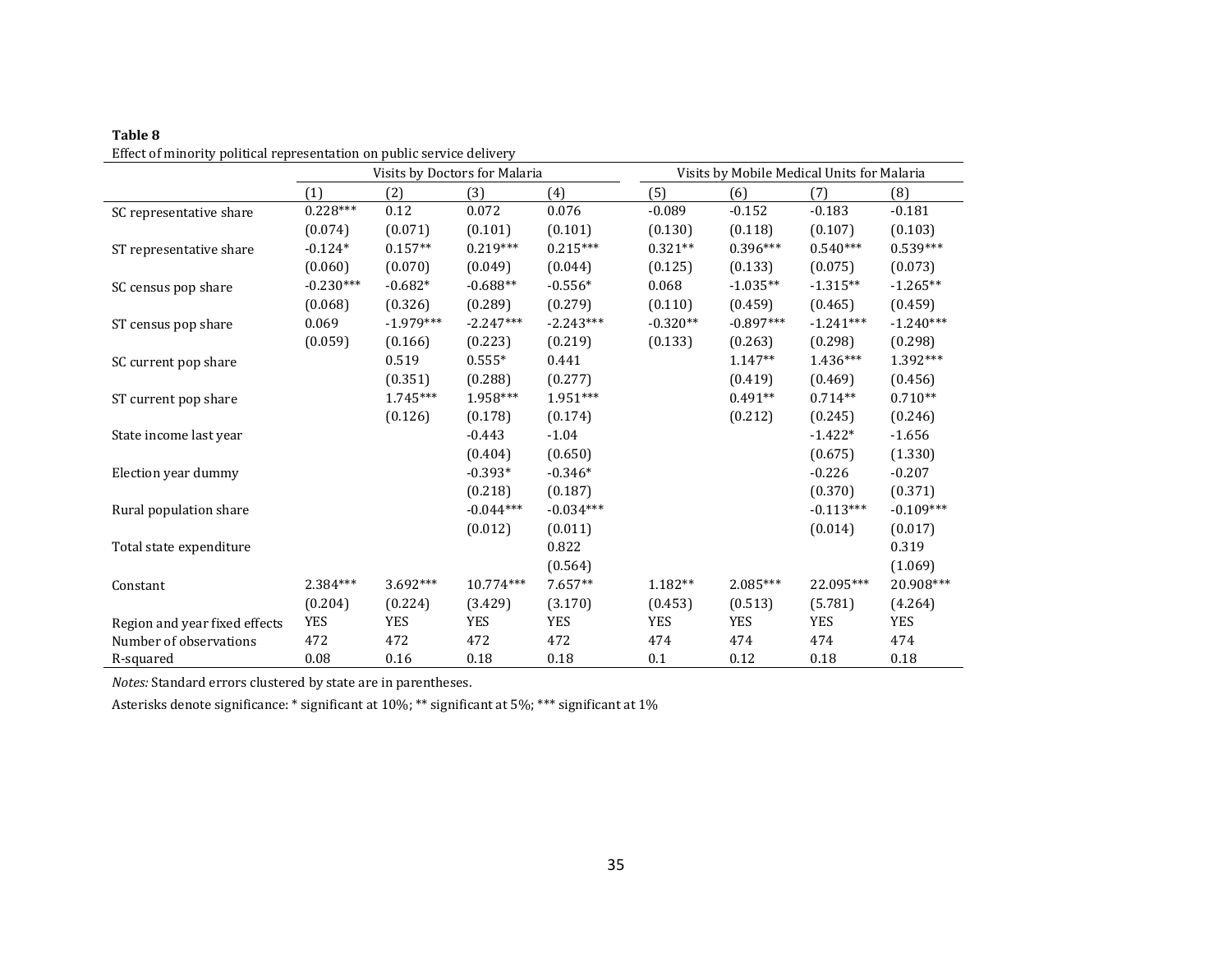| Panel A                              | Visits by Doctors |                |                                             |                     |  |  |  |  |
|--------------------------------------|-------------------|----------------|---------------------------------------------|---------------------|--|--|--|--|
|                                      | Base              | Isolation      | <b>Population Share</b><br>Congress support |                     |  |  |  |  |
| Variable 1                           |                   | SC isolation % | SC Congress majority                        | SC population share |  |  |  |  |
| Variable 2                           |                   | ST isolation % | ST Congress majority                        | ST population share |  |  |  |  |
|                                      | (1)               | (2)            | (3)                                         | (4)                 |  |  |  |  |
| SC representative share              | $-0.198$          | $-0.467$       | $-0.124$                                    | $-0.698***$         |  |  |  |  |
|                                      | (0.254)           | (0.598)        | (0.370)                                     | (0.125)             |  |  |  |  |
| ST representative share              | $0.586***$        | $0.572***$     | $0.591***$                                  | $0.352***$          |  |  |  |  |
|                                      | (0.090)           | (0.079)        | (0.177)                                     | (0.062)             |  |  |  |  |
| SC representative share x variable 1 |                   | $-0.015$       | 0.206                                       | $-0.009$            |  |  |  |  |
|                                      |                   | (0.028)        | (0.173)                                     | (0.007)             |  |  |  |  |
| ST representative share x variable 2 |                   | 0.006          | $0.064**$                                   | $0.020***$          |  |  |  |  |
|                                      |                   | (0.012)        | (0.028)                                     | (0.003)             |  |  |  |  |

#### **Table 9** Heterogeneity in effect on public service delivery

| Panel B                              | Visits by Mobile Medical Units |                |                      |                         |  |  |  |
|--------------------------------------|--------------------------------|----------------|----------------------|-------------------------|--|--|--|
|                                      | Base                           | Isolation      | Congress support     | <b>Population Share</b> |  |  |  |
| Variable 1                           |                                | SC isolation % | SC Congress majority | SC population share     |  |  |  |
| Variable 2                           |                                | ST isolation % | ST Congress majority | ST population share     |  |  |  |
|                                      | (1)                            | (2)            | (3)                  | (4)                     |  |  |  |
| SC representative share              | $-0.933***$                    | $-1.836***$    | $-0.569$             | $-0.916***$             |  |  |  |
|                                      | (0.126)                        | (0.499)        | (0.348)              | (0.183)                 |  |  |  |
| ST representative share              | $1.009***$                     | $0.891***$     | $1.113***$           | $1.010***$              |  |  |  |
|                                      | (0.159)                        | (0.056)        | (0.198)              | (0.176)                 |  |  |  |
| SC representative share x variable 1 |                                | $-0.016$       | $0.231*$             | $-0.004$                |  |  |  |
|                                      |                                | (0.016)        | (0.118)              | (0.008)                 |  |  |  |
| ST representative share x variable 2 |                                | $0.031**$      | $0.081***$           | 0.000                   |  |  |  |
|                                      |                                | (0.011)        | (0.021)              | (0.004)                 |  |  |  |
| Mean (s.d.) for variable 1           |                                | 2.169          | 0.456                | 15.888                  |  |  |  |
|                                      |                                | (1.925)        | (0.499)              | (5.295)                 |  |  |  |
| Mean (s.d.) for variable 2           |                                | 12.815         | 0.281                | 8.328                   |  |  |  |
|                                      |                                | (10.687)       | (0.450)              | (7.687)                 |  |  |  |

*Notes:* Standard errors clustered by state are in parentheses. Results displayed in each column come from a separate regression that also controls for region and time fixed effects, SC and ST population shares in the last preceding census, and SC and ST current population shares, state income last year, a dummy for election year, rural population share, and total state expenditure. In addition, the specification in Column 2 controls for Congress Party share of SC, ST and all Parliament seats.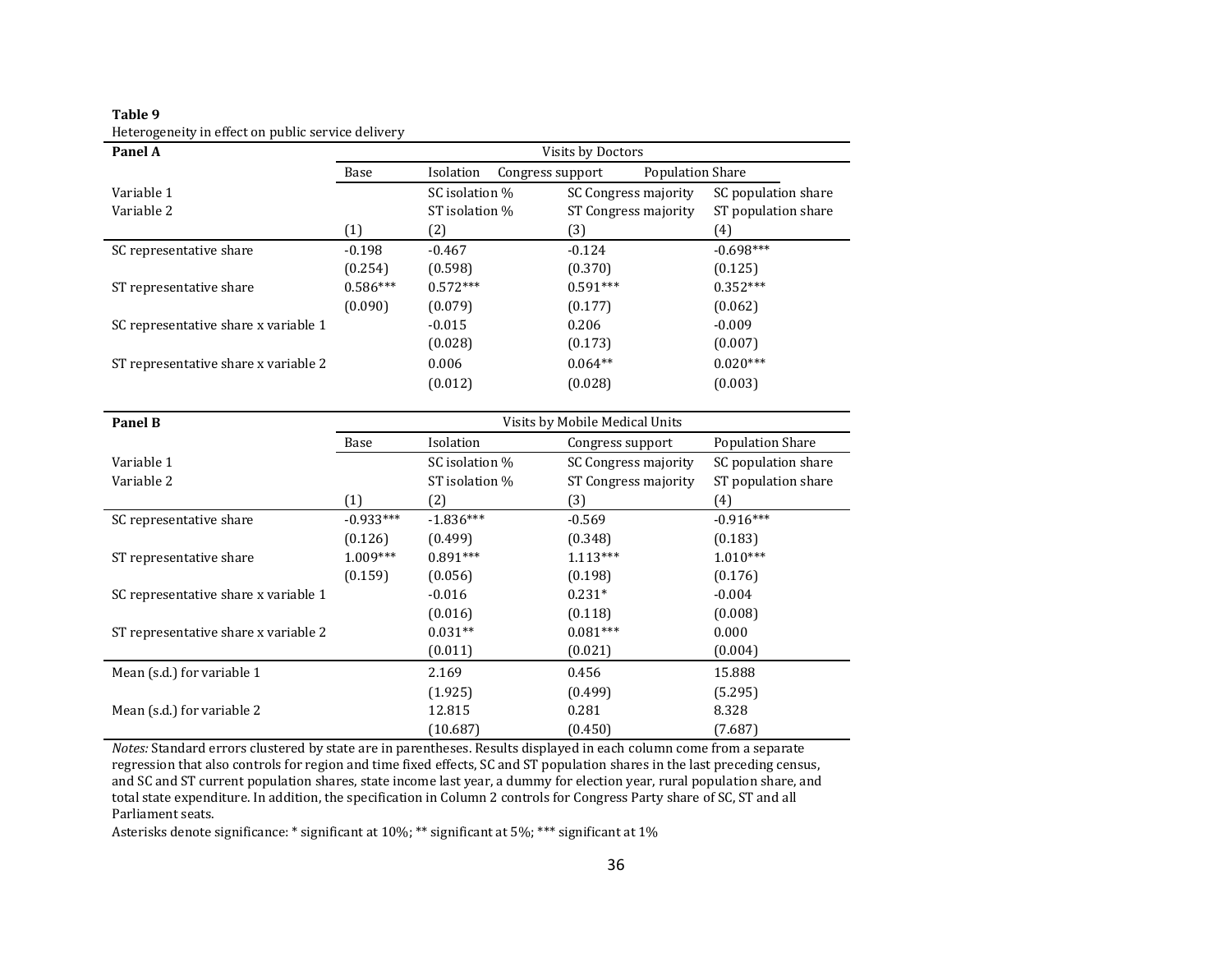### **APPENDIX A1**

#### **Table 10**

Effect of minority political representation on public service delivery

|                               | Visits By Doctors to Chlorinate Wells |             |             |             | Visits by Mobile Medical Units to Chlorinate Wells |             |             |             |
|-------------------------------|---------------------------------------|-------------|-------------|-------------|----------------------------------------------------|-------------|-------------|-------------|
|                               | (1)                                   | (2)         | (3)         | (4)         | (5)                                                | (6)         | (7)         | (8)         |
| SC representative share       | 0.042                                 | $\Omega$    | 0.002       | 0.002       | $-0.153**$                                         | $-0.190***$ | $-0.292***$ | $-0.290***$ |
|                               | (0.031)                               | (0.027)     | (0.074)     | (0.073)     | (0.071)                                            | (0.064)     | (0.048)     | (0.042)     |
| ST representative share       | 0.01                                  | $0.147***$  | $0.145***$  | $0.144***$  | $0.285***$                                         | $0.295***$  | $0.390***$  | $0.387***$  |
|                               | (0.031)                               | (0.027)     | (0.030)     | (0.029)     | (0.062)                                            | (0.066)     | (0.028)     | (0.029)     |
| SC census pop share           | $-0.081**$                            | 0.024       | 0.031       | 0.042       | $0.139*$                                           | $-0.829**$  | $-1.031***$ | $-0.951***$ |
|                               | (0.033)                               | (0.179)     | (0.214)     | (0.229)     | (0.065)                                            | (0.298)     | (0.261)     | (0.292)     |
| ST census pop share           | $-0.02$                               | $-1.008***$ | $-1.002***$ | $-1.002***$ | $-0.272***$                                        | $-0.379**$  | $-0.657***$ | $-0.654***$ |
|                               | (0.032)                               | (0.073)     | (0.145)     | (0.144)     | (0.066)                                            | (0.170)     | (0.119)     | (0.117)     |
| SC current pop share          |                                       | $-0.081$    | $-0.09$     | $-0.099$    |                                                    | $0.996***$  | 1.290***    | $1.221***$  |
|                               |                                       | (0.173)     | (0.188)     | (0.203)     |                                                    | (0.266)     | (0.271)     | (0.296)     |
| ST current pop share          |                                       | $0.842***$  | $0.839***$  | $0.839***$  |                                                    | 0.09        | $0.274**$   | $0.269**$   |
|                               |                                       | (0.060)     | (0.113)     | (0.114)     |                                                    | (0.138)     | (0.108)     | (0.106)     |
| State income last year        |                                       |             | 0.039       | $-0.01$     |                                                    |             | $-1.397***$ | $-1.768**$  |
|                               |                                       |             | (0.314)     | (0.643)     |                                                    |             | (0.320)     | (0.631)     |
| Election year dummy           |                                       |             | $-0.002$    | 0.002       |                                                    |             | $-0.105$    | $-0.075$    |
|                               |                                       |             | (0.253)     | (0.254)     |                                                    |             | (0.192)     | (0.184)     |
| Rural population share        |                                       |             | 0.002       | 0.003       |                                                    |             | $-0.060***$ | $-0.054***$ |
|                               |                                       |             | (0.014)     | (0.014)     |                                                    |             | (0.008)     | (0.009)     |
| Total state expenditure       |                                       |             |             | 0.066       |                                                    |             |             | 0.507       |
|                               |                                       |             |             | (0.725)     |                                                    |             |             | (0.605)     |
| Constant                      | $1.580***$                            | $2.031***$  | 1.598       | 1.353       | $0.805**$                                          | 1.392***    | 16.739***   | 14.836***   |
|                               | (0.132)                               | (0.147)     | (3.149)     | (3.781)     | (0.275)                                            | (0.278)     | (2.932)     | (2.602)     |
| Region and year fixed effects | <b>YES</b>                            | <b>YES</b>  | <b>YES</b>  | <b>YES</b>  | <b>YES</b>                                         | <b>YES</b>  | <b>YES</b>  | <b>YES</b>  |
| Number of observations        | 470                                   | 470         | 470         | 470         | 472                                                | 472         | 472         | 472         |
| R-squared                     | 0.06                                  | 0.09        | 0.09        | 0.09        | 0.13                                               | 0.14        | 0.17        | 0.17        |

*Notes:* Standard errors clustered by state are in parentheses.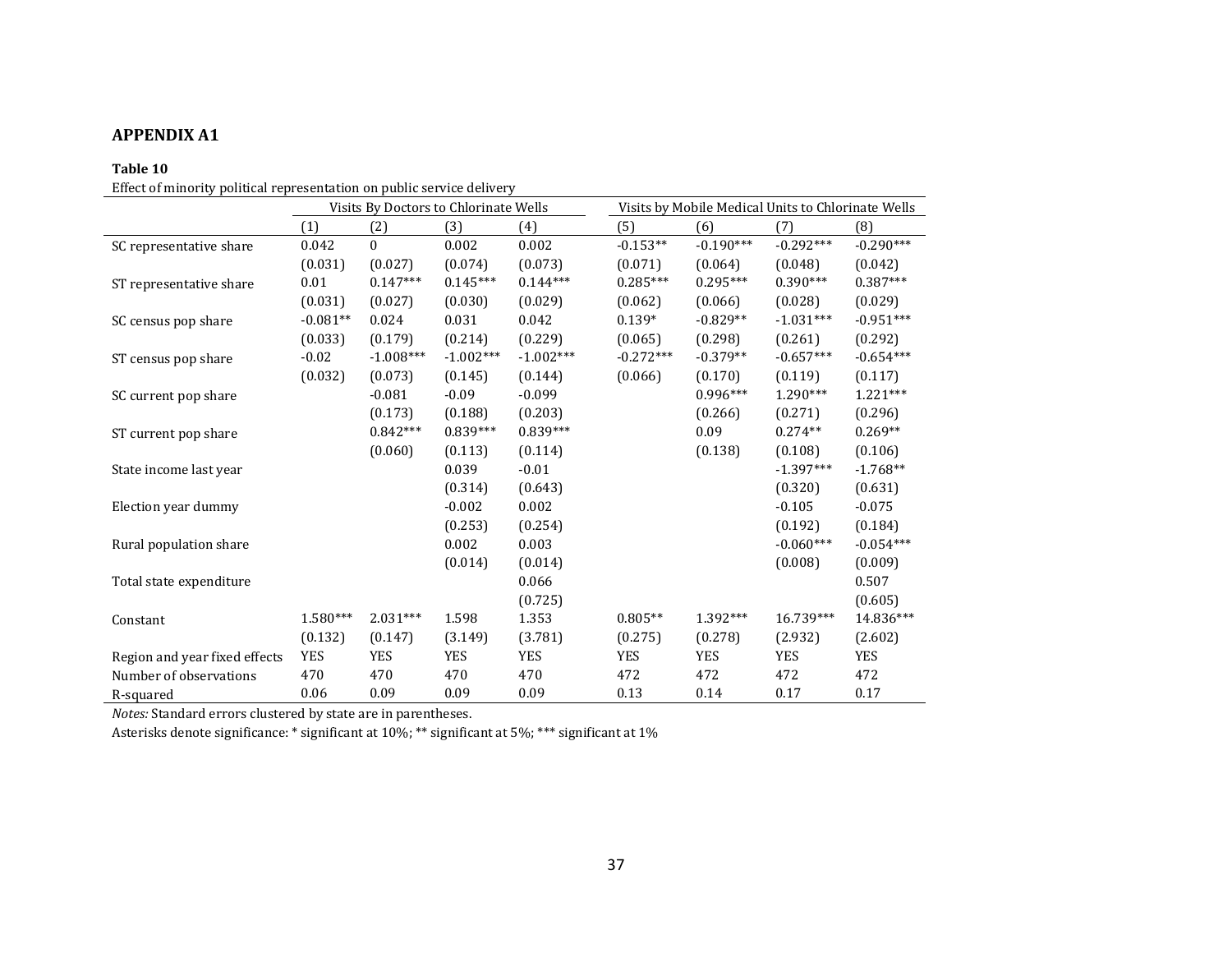|                               |            |            | Visits By Doctors for Blindness Prevention |             |             | Visits by Mobile Medical Units for Blindness Prevention |            |             |  |
|-------------------------------|------------|------------|--------------------------------------------|-------------|-------------|---------------------------------------------------------|------------|-------------|--|
|                               | (1)        | (2)        | (3)                                        | (4)         | (5)         | (6)                                                     | (7)        | (8)         |  |
| SC representative share       | $-0.015$   | $-0.028$   | 0.142                                      | 0.133       | $-0.225**$  | $-0.219**$                                              | $-0.295**$ | $-0.291***$ |  |
|                               | (0.086)    | (0.100)    | (0.140)                                    | (0.146)     | (0.078)     | (0.083)                                                 | (0.100)    | (0.089)     |  |
| ST representative share       | $0.367**$  | $0.328**$  | $0.411***$                                 | $0.420***$  | $0.292***$  | $0.248**$                                               | $0.297***$ | $0.293***$  |  |
|                               | (0.142)    | (0.138)    | (0.055)                                    | (0.063)     | (0.090)     | (0.099)                                                 | (0.080)    | (0.076)     |  |
| SC census pop share           | $-0.008$   | $-0.722$   | $-0.968**$                                 | $-1.267***$ | $0.197**$   | $-0.049$                                                | 0.02       | 0.175       |  |
|                               | (0.062)    | (0.434)    | (0.397)                                    | (0.233)     | (0.069)     | (0.423)                                                 | (0.476)    | (0.424)     |  |
| ST census pop share           | $-0.373**$ | $-0.117$   | $-0.098$                                   | $-0.107$    | $-0.326***$ | $-0.019$                                                | $-0.329$   | $-0.324$    |  |
|                               | (0.149)    | (0.230)    | (0.246)                                    | (0.234)     | (0.093)     | (0.244)                                                 | (0.283)    | (0.286)     |  |
| SC current pop share          |            | 0.726      | $0.790*$                                   | $1.050***$  |             | 0.244                                                   | 0.23       | 0.096       |  |
|                               |            | (0.454)    | (0.435)                                    | (0.246)     |             | (0.427)                                                 | (0.475)    | (0.419)     |  |
| ST current pop share          |            | $-0.219$   | $-0.277$                                   | $-0.259$    |             | $-0.262$                                                | 0.001      | $-0.008$    |  |
|                               |            | (0.190)    | (0.209)                                    | (0.190)     |             | (0.181)                                                 | (0.231)    | (0.236)     |  |
| State income last year        |            |            | $-0.141$                                   | 1.216       |             |                                                         | $-0.306$   | $-1.007$    |  |
|                               |            |            | (0.453)                                    | (1.039)     |             |                                                         | (0.394)    | (0.749)     |  |
| Election year dummy           |            |            | 0.079                                      | $-0.029$    |             |                                                         | $-0.523*$  | $-0.467*$   |  |
|                               |            |            | (0.215)                                    | (0.230)     |             |                                                         | (0.245)    | (0.242)     |  |
| Rural population share        |            |            | $-0.095***$                                | $-0.118***$ |             |                                                         | $-0.031**$ | $-0.019$    |  |
|                               |            |            | (0.022)                                    | (0.026)     |             |                                                         | (0.013)    | (0.013)     |  |
| Total state expenditure       |            |            |                                            | $-1.868*$   |             |                                                         |            | 0.965       |  |
|                               |            |            |                                            | (0.927)     |             |                                                         |            | (0.689)     |  |
| Constant                      | $1.276***$ | $1.534***$ | 10.619***                                  | 17.691***   | 1.438***    | $1.414***$                                              | $6.435*$   | 2.78        |  |
|                               | (0.390)    | (0.497)    | (3.461)                                    | (3.897)     | (0.183)     | (0.311)                                                 | (3.496)    | (2.881)     |  |
| Region and year fixed effects | <b>YES</b> | <b>YES</b> | YES                                        | <b>YES</b>  | <b>YES</b>  | YES                                                     | <b>YES</b> | <b>YES</b>  |  |
| Number of observations        | 473        | 473        | 473                                        | 473         | 474         | 474                                                     | 474        | 474         |  |
| R-squared                     | 0.2        | 0.21       | 0.26                                       | 0.27        | 0.16        | 0.16                                                    | 0.18       | 0.19        |  |

| Table 11                                                               |
|------------------------------------------------------------------------|
| Effect of minority political representation on public service delivery |

*Notes:* Standard errors clustered by state are in parentheses.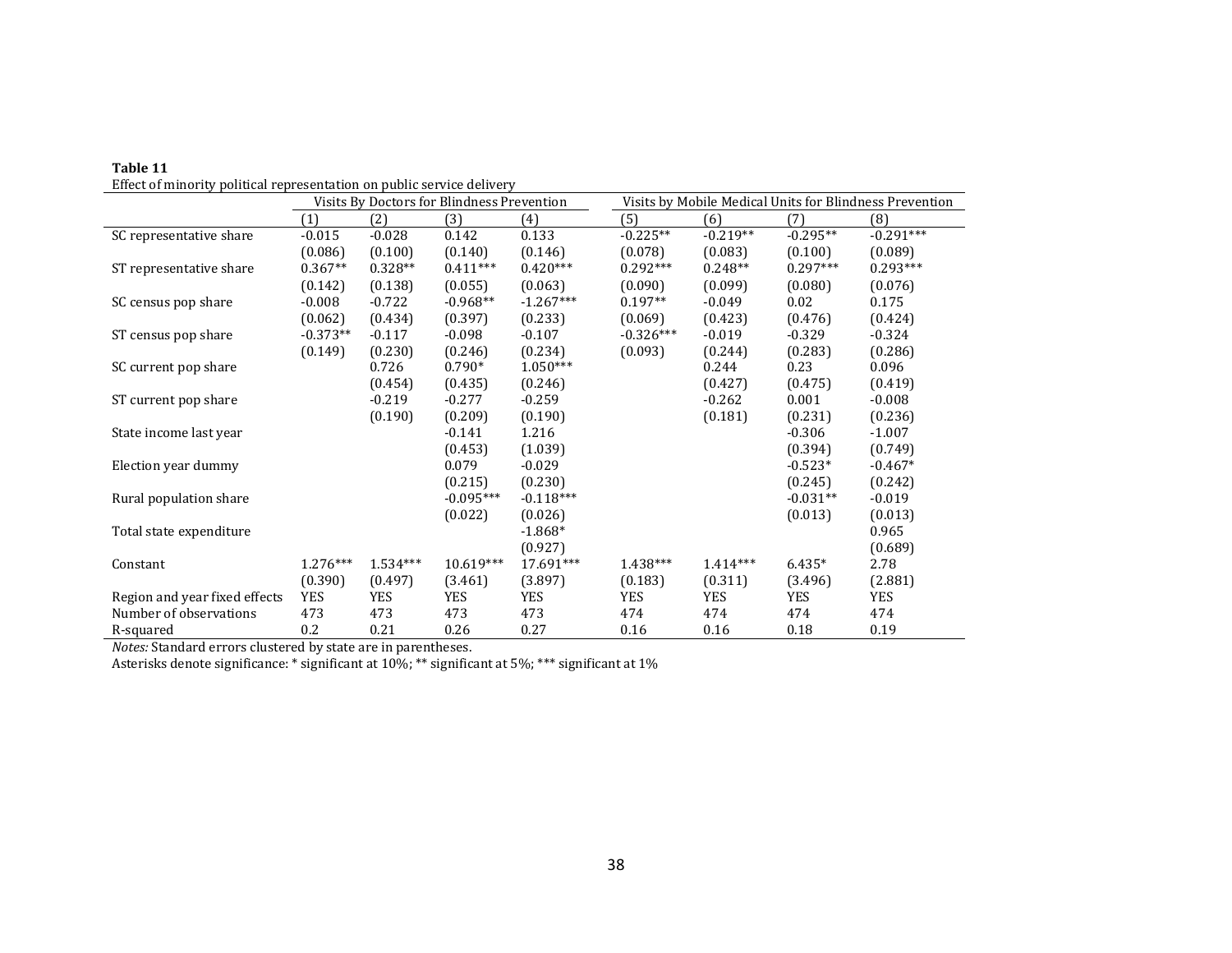| enced of minority pointical representation on pablic service activer |            | Visits By Doctors for General Education |             |             |            | Visits by Mobile Medical Units for General Education |             |             |  |
|----------------------------------------------------------------------|------------|-----------------------------------------|-------------|-------------|------------|------------------------------------------------------|-------------|-------------|--|
|                                                                      | (1)        | (2)                                     | (3)         | (4)         | (5)        | (6)                                                  | (7)         | (8)         |  |
| SC representative share                                              | $0.148**$  | 0.099                                   | $0.177*$    | $0.178*$    | $-0.218*$  | $-0.198*$                                            | $-0.111$    | $-0.117$    |  |
|                                                                      | (0.057)    | (0.065)                                 | (0.091)     | (0.090)     | (0.110)    | (0.103)                                              | (0.133)     | (0.134)     |  |
| ST representative share                                              | 0.022      | $0.130**$                               | $0.122***$  | $0.121**$   | $0.337**$  | $0.262*$                                             | $0.341***$  | $0.348***$  |  |
|                                                                      | (0.048)    | (0.048)                                 | (0.041)     | (0.041)     | (0.132)    | (0.123)                                              | (0.059)     | (0.055)     |  |
| SC census pop share                                                  | $-0.133**$ | $-0.513$                                | $-0.452$    | $-0.401$    | $0.201**$  | 0.093                                                | $-0.125$    | $-0.319$    |  |
|                                                                      | (0.060)    | (0.324)                                 | (0.348)     | (0.411)     | (0.089)    | (0.496)                                              | (0.500)     | (0.417)     |  |
| ST census pop share                                                  | $-0.004$   | $-0.799***$                             | $-0.759***$ | $-0.757***$ | $-0.350**$ | 0.186                                                | 0.135       | 0.128       |  |
|                                                                      | (0.043)    | (0.095)                                 | (0.165)     | (0.162)     | (0.139)    | (0.208)                                              | (0.227)     | (0.213)     |  |
| SC current pop share                                                 |            | 0.412                                   | 0.268       | 0.223       |            | 0.096                                                | 0.217       | 0.385       |  |
|                                                                      |            | (0.350)                                 | (0.369)     | (0.420)     |            | (0.475)                                              | (0.490)     | (0.393)     |  |
| ST current pop share                                                 |            | $0.678***$                              | $0.659***$  | $0.656***$  |            | $-0.457**$                                           | $-0.456**$  | $-0.444**$  |  |
|                                                                      |            | (0.093)                                 | (0.144)     | (0.138)     |            | (0.181)                                              | (0.208)     | (0.202)     |  |
| State income last year                                               |            |                                         | 0.605       | 0.371       |            |                                                      | $-0.456$    | 0.432       |  |
|                                                                      |            |                                         | (0.450)     | (0.995)     |            |                                                      | (0.546)     | (1.020)     |  |
| Election year dummy                                                  |            |                                         | $-0.121$    | $-0.102$    |            |                                                      | 0.047       | $-0.026$    |  |
|                                                                      |            |                                         | (0.176)     | (0.161)     |            |                                                      | (0.191)     | (0.239)     |  |
| Rural population share                                               |            |                                         | $-0.007$    | $-0.003$    |            |                                                      | $-0.078***$ | $-0.092***$ |  |
|                                                                      |            |                                         | (0.020)     | (0.021)     |            |                                                      | (0.025)     | (0.025)     |  |
| Total state expenditure                                              |            |                                         |             | 0.321       |            |                                                      |             | $-1.217$    |  |
|                                                                      |            |                                         |             | (1.023)     |            |                                                      |             | (0.811)     |  |
| Constant                                                             | $0.924***$ | $1.545***$                              | $-2.24$     | $-3.447$    | $1.410***$ | $1.191**$                                            | 11.085**    | 15.653***   |  |
|                                                                      | (0.264)    | (0.245)                                 | (4.389)     | (4.784)     | (0.366)    | (0.440)                                              | (5.026)     | (4.128)     |  |
| Region and year fixed<br>effects                                     | <b>YES</b> | <b>YES</b>                              | <b>YES</b>  | <b>YES</b>  | <b>YES</b> | <b>YES</b>                                           | <b>YES</b>  | <b>YES</b>  |  |
| Number of observations                                               | 473        | 473                                     | 473         | 473         | 475        | 475                                                  | 475         | 475         |  |
| R-squared                                                            | 0.1        | 0.11                                    | 0.12        | 0.12        | 0.13       | 0.13                                                 | 0.17        | 0.17        |  |

| Table 12                                                               |
|------------------------------------------------------------------------|
| Effect of minority political representation on public service delivery |

*Notes:* Standard errors clustered by state are in parentheses.